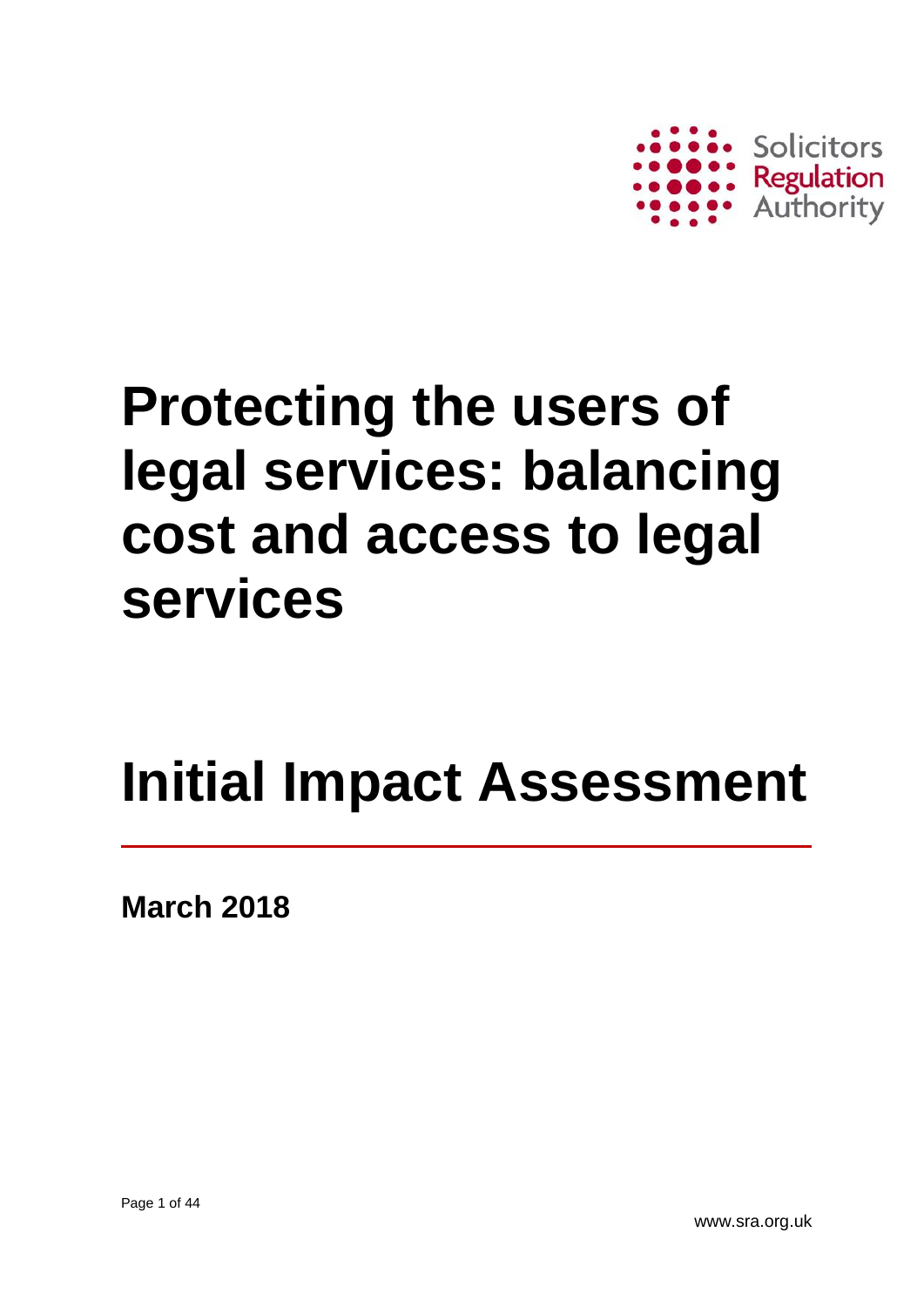### **Contents**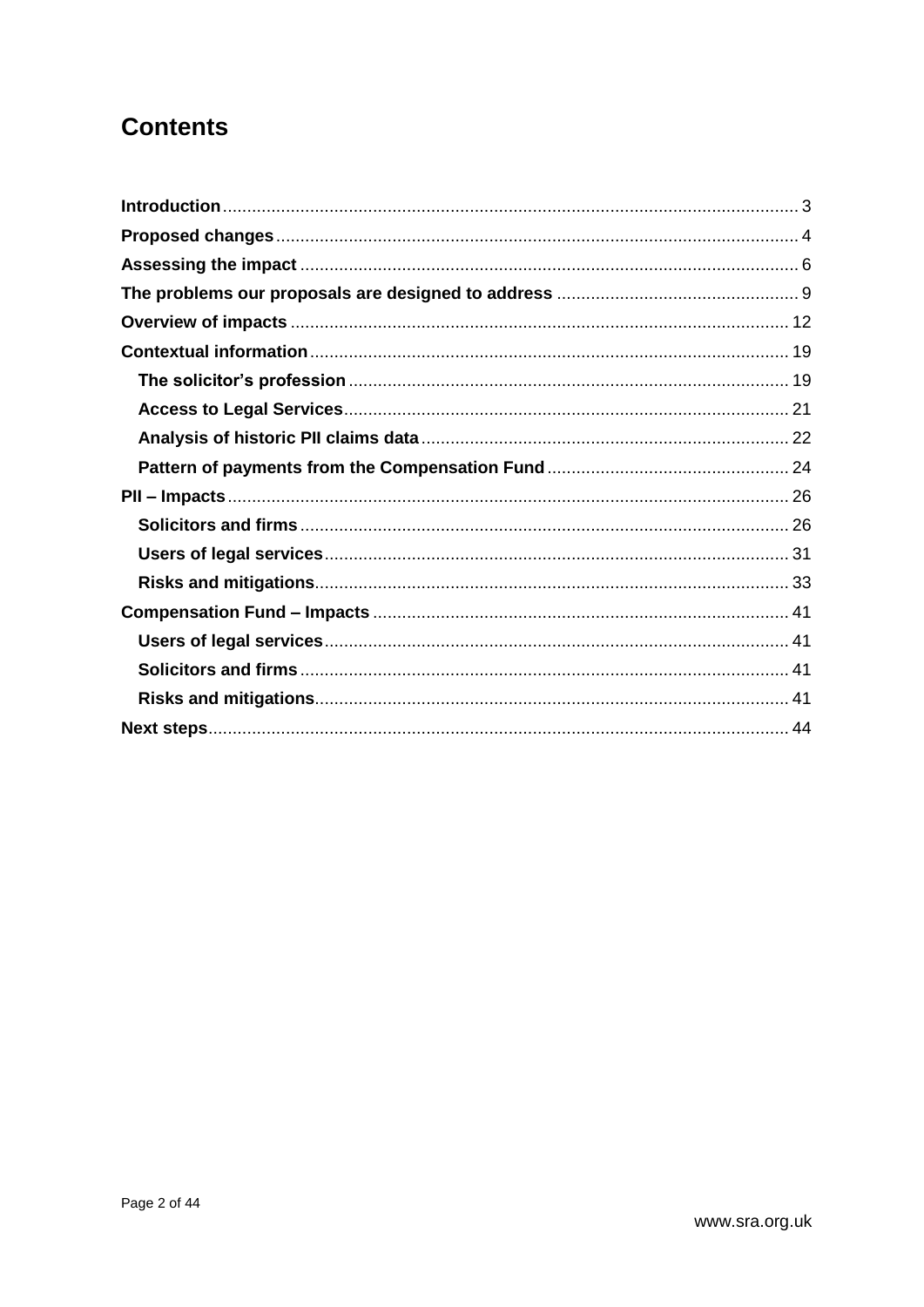# <span id="page-2-0"></span>**Introduction**

- 1. Our position paper ["Looking to the Future"](http://www.sra.org.uk/sra/policy/future/position-paper.page) sets out the background for our new vision on how we want to regulate. We are taking steps to achieve this through an ongoing programme of regulatory reform. We have already made several key decisions including freeing up solicitors to provide some legal services outside of regulated firms. We have presented our new Principles, Code of Conduct for firms and individual solicitors and Accounts Rules. We have also consulted on:
	- phase 2 of our Looking to the Future programme which sought views on the key policy proposals emerging from the second part of our Handbook review
	- proposals to make information more accessible to users of legal services that we believe will equip them with the information they need to engage effectively in the legal services market.
- 2. We are now also reviewing our financial protection arrangements. These set the amount of money that people can receive when they have received poor quality legal services because a solicitor or firm has been negligent, dishonest, or not looked after their money.
- 3. In our consultation we set out the proposed changes we think are necessary to our Professional Indemnity Insurance (PII) arrangements, so they provide proportionate and targeted protections. We think these changes will allow firms more flexible options to reduce the cost of insurance and in a competitive market, support access to more affordable legal services.
- 4. We also set out proposed changes to eligibility and how we will assess claims for payments from the Compensation Fund. This is so that the Fund's purpose is clear and continues as a viable hardship fund of last resort for those people that have suffered loss because a solicitor has been dishonest or has failed to look after their money properly.
- 5. People do not currently focus on these protections when choosing a legal services provider. They often use solicitors at critical life moments and when they are at their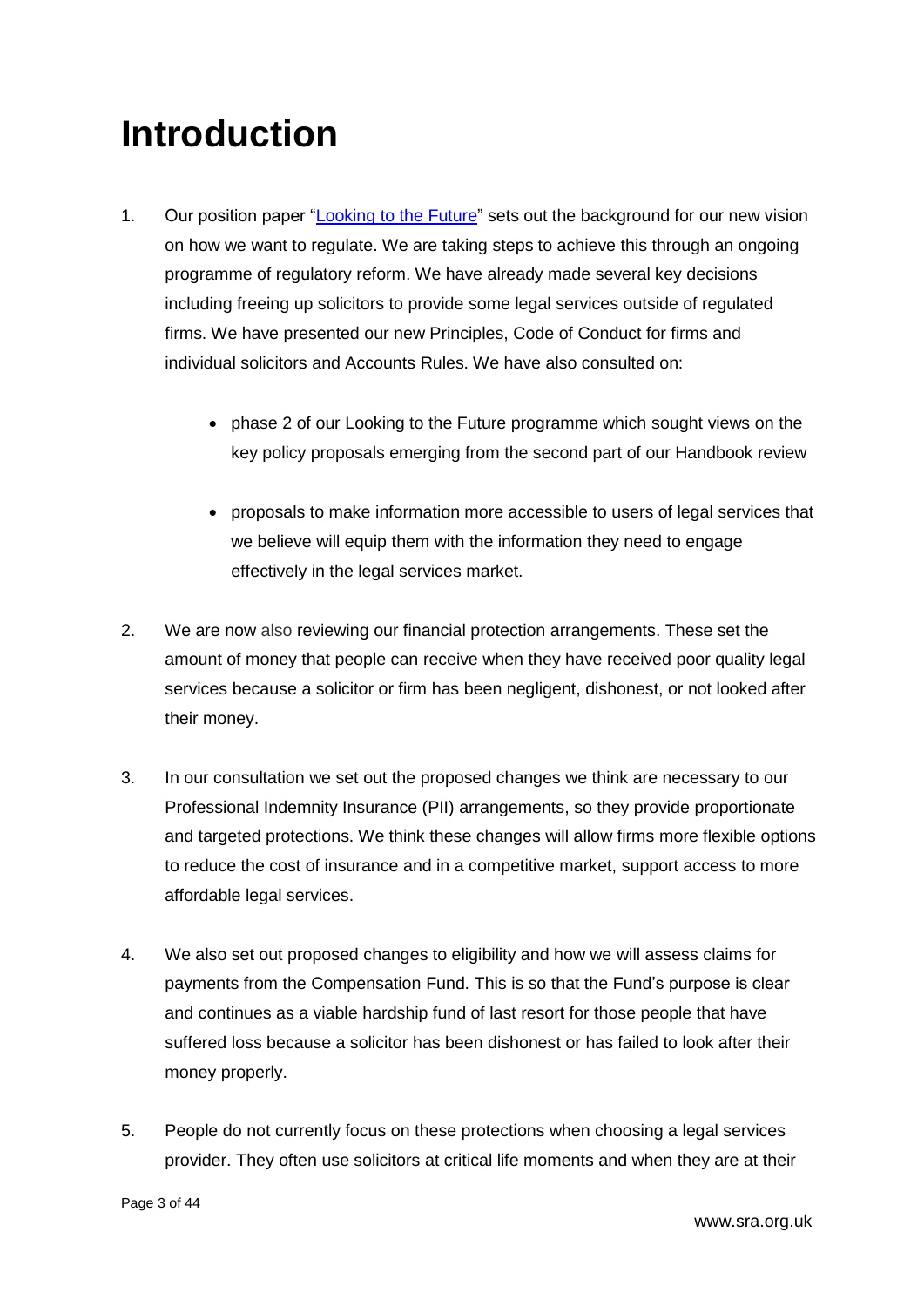most vulnerable. They are looking for a solution to a problem rather than focusing on what might go wrong and, if it did, how they access arrangements that might provide redress. In our consultation and other separate consultation proposals, we explain the work we are doing to make people more aware of the risks involved in purchasing legal services and the protections available to them. This includes the information we think should be available to help them make more informed choices about their legal services provider.

# <span id="page-3-0"></span>**Proposed changes**

- 6. The detail of each proposal is explained in our consultation document.
- 7. Our proposals to change our Minimum Terms and Conditions (MTCs) for PII are to:
	- reduce the minimum level of cover required for each claim to £500,000, apart from claims for conveyancing services (£1m)
	- introduce a separate component in the insurance arrangements for conveyancing services (firms that need cover for conveyancing services would be required to include this component and if they did not then conveyancing claims would not be covered by the insurance policy)
	- exclude compulsory cover for financial institutions, along with corporate and other large business clients (firms will still need to buy appropriate and adequate cover for these clients)
	- allow firms and insurers more flexibility in their arrangements for defence costs (to maintain consumer protection, defence costs would continue to be excluded from the calculation when an indemnity limit has been reached)
	- introduce a total cap for the level of cover over the six-year run-off period of £3m for firms that need cover for conveyancing services and a cap of £1.5m for other firms.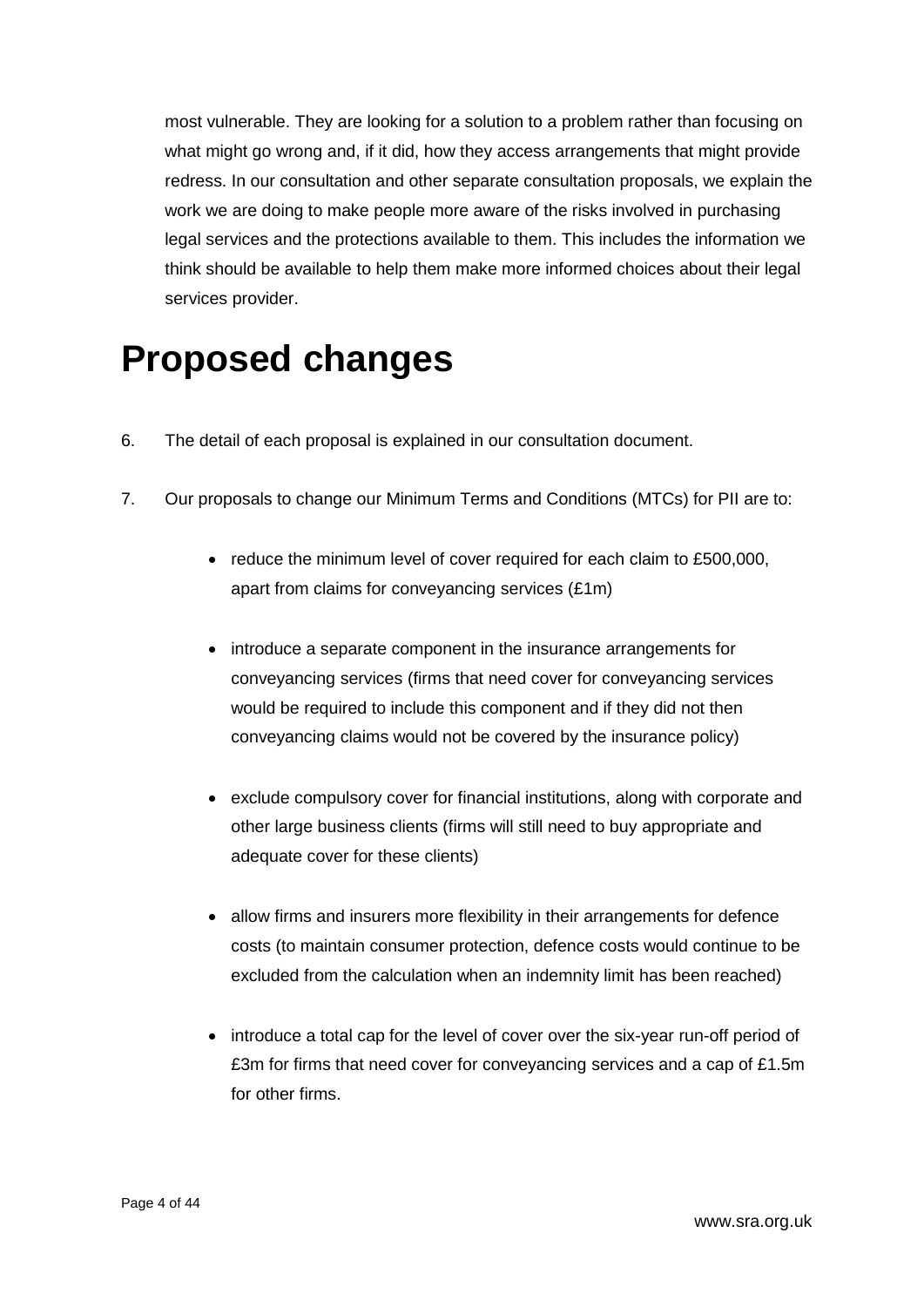- 8. Our proposals for changes to our Compensation Fund are to:
	- exclude claims from individuals with net household financial assets above a threshold of £250,000
	- exclude large charities and trusts from eligibility and simplify the tests we use to assess whether a payment should be made so that all eligible businesses, charities and trusts must show hardship
	- exclude applications for payment of unpaid fees from barristers and other experts
	- limit payments for eligible applicants to the direct financial losses caused by the actions of the solicitor
	- tighten up the circumstances when we make a payment where a firm or solicitor has failed to get the insurance we require and extend our eligibility criteria to people that make these types of applications
	- reduce the maximum payment from £2m to £500,000 and provide guidance setting out the circumstances when a higher payment might be considered
	- apply a clearer and more robust approach to how we take account the applicant's behaviour when assessing claims
	- require a duty of full and frank disclosure by an applicant, and to equip us with direct investigatory powers that allow us to challenge evidence provided by an applicant.
- 9. Our review has also highlighted areas where we are making wider changes to the way we regulate that could potentially reduce the cost of financial protection and increase access for the public to good quality legal services. We also explain these in Section Three of the consultation paper.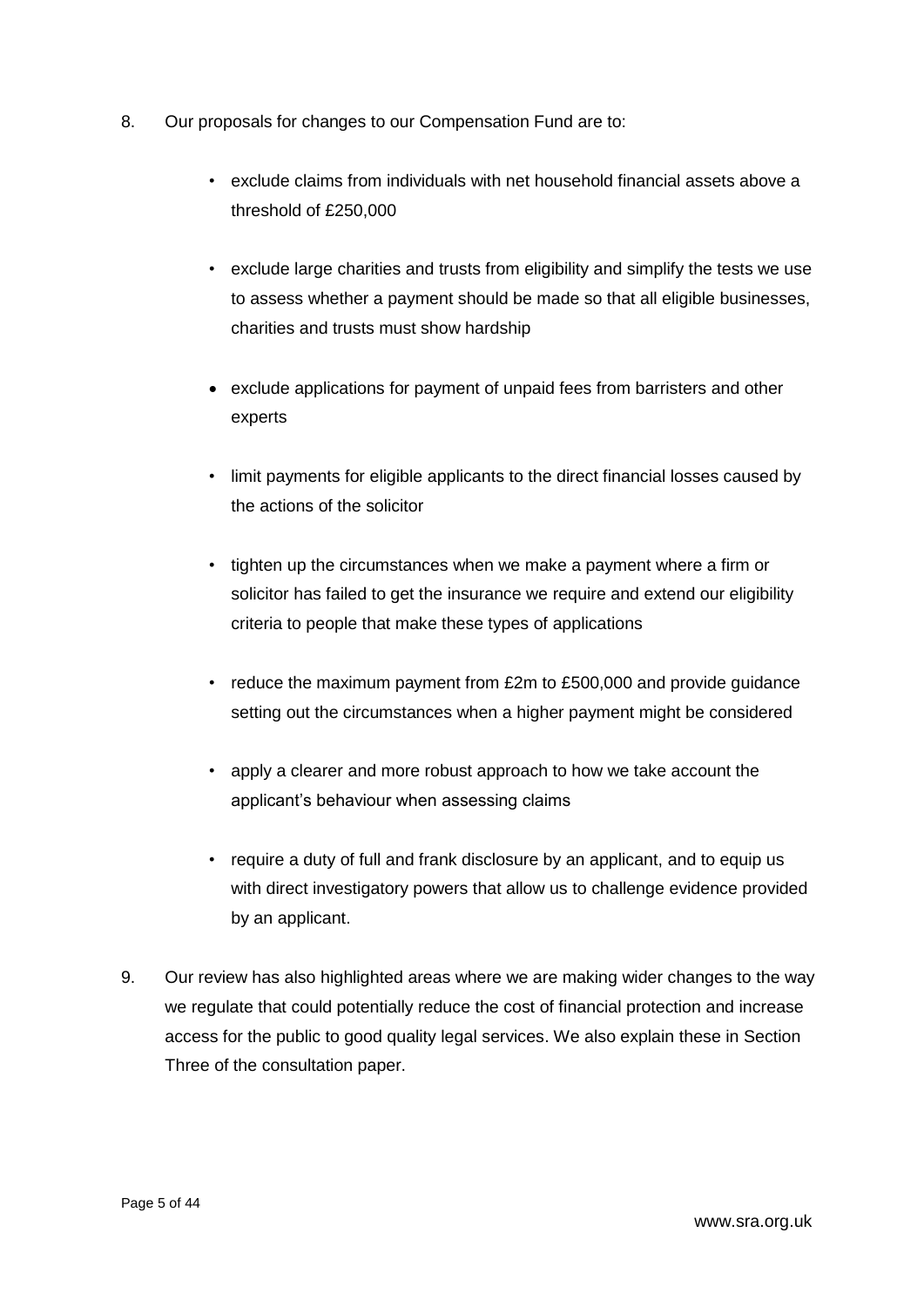# <span id="page-5-0"></span>**Assessing the impact**

- 10. The Legal Services Act 2007 provides a common framework and set of objectives for all legal services regulators, including the Legal Services Board, our oversight regulator. We must always have these in mind when we set the rules used to govern the conduct of the people and firms we regulate. These objectives are to:
	- protect and promote the public interest
	- support the constitutional principle of the rule of law
	- improve access to justice
	- protect and promote the interests of consumers
	- promote competition in the provision of services
	- encourage an independent, strong, diverse and effective legal profession
	- increase public understanding of the citizens' legal rights and duties.
- 11. We set out in this initial impact assessment the key problems that our proposals are designed to address. We have considered the likely impact on a range of stakeholders, including those protected by the Equality Act 2010. We set out the potential benefits and, where we have identified potential risks and challenges, we have set out how these might be managed. Our consultation paper and this initial impact assessment should be read together.
- 12. We have gathered data and evidence from a wide range of stakeholders to inform our assessment. We have already published our [PII market trends and claims data](https://www.sra.org.uk/sra/news/press/pii-trends-published.page)  [analysis.](https://www.sra.org.uk/sra/news/press/pii-trends-published.page) We also commissioned Economic Policy and Competition (EPC) for external advice on the likely impact of our options [to change the MTCs for indemnity](https://www.sra.org.uk/sra/consultations/access-legal-services.page#download)  [insurance.](https://www.sra.org.uk/sra/consultations/access-legal-services.page#download) We also commissioned EPC to undertake research on [consumer](https://www.sra.org.uk/sra/consultations/access-legal-services.page#download)  [understanding of risks](https://www.sra.org.uk/sra/consultations/access-legal-services.page#download) in legal services.
- 13. Our overall assessment is that change to our financial protection arrangements will be positive for the public and for firms that we regulate. In summary, our initial impact assessment findings are:
	- The average cost of minimum compulsory insurance could reduce by a range of 9 to 17 percent, with potentially larger reductions in the cost of run-off cover.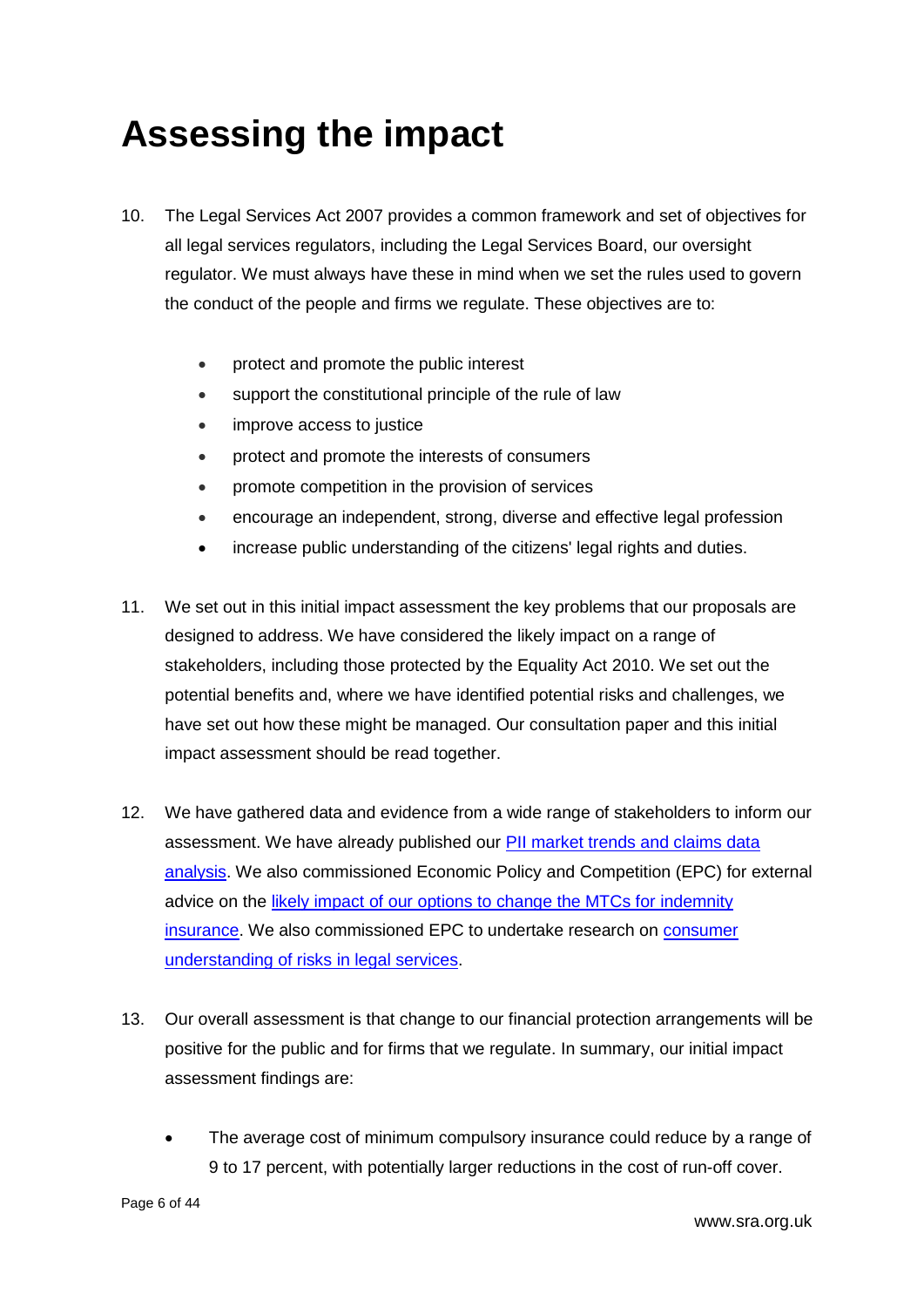This would benefit small firms as relative to income, they pay proportionately more (almost double) for their insurance.

- Firms that have never or do not provide conveyancing services and specialise in lower risk work may achieve reductions in premiums towards the top of the 9 to 17 percent range or potentially above. This is because the flexibility in the minimum requirements may allow them to buy insurance cover more accurately priced to reflect the lower risks of the work they do. Small firms and firms with a black, Asian and minority ethnic (BAME) diversity profile are more likely to gain from this.
- Solicitors nearing retirement or wanting to stop practising should benefit from the proposed changes to run-off cover and are more likely to close their firms properly. This in turn will reduce the risks to clients and others when a solicitor delays retirement or closes their firm in a disorderly way. This sometimes lead to us intervening (with associated costs).
- Small firms may be affected if the additional cost to lenders of checking a firm's PII cover is disproportionate. We think this can be mitigated by better information exchange between firms, lenders and us.
- We expect these changes to lower costs for existing firms and encourage new firms to compete in the market, leading to lower prices and better access to services but only if there is a competitive and diverse market.
- Firms specialising in lower risk work could see the greatest reduction in the cost of compulsory insurance. This includes firms specialising in areas of law such as social and mental welfare law, immigration, consumer debt, family mediation and arbitration. These are areas of law where there are vulnerable people that need access to legal services. This is also true for the areas of law which consumer tracker surveys tell us are more relevant to the BAME community, such as advice on immigration, benefits and user problems.
- A very small number of people with particularly high value claims could lose out if firms do not make the right choices on appropriate cover or lack internal resources to pay these claims.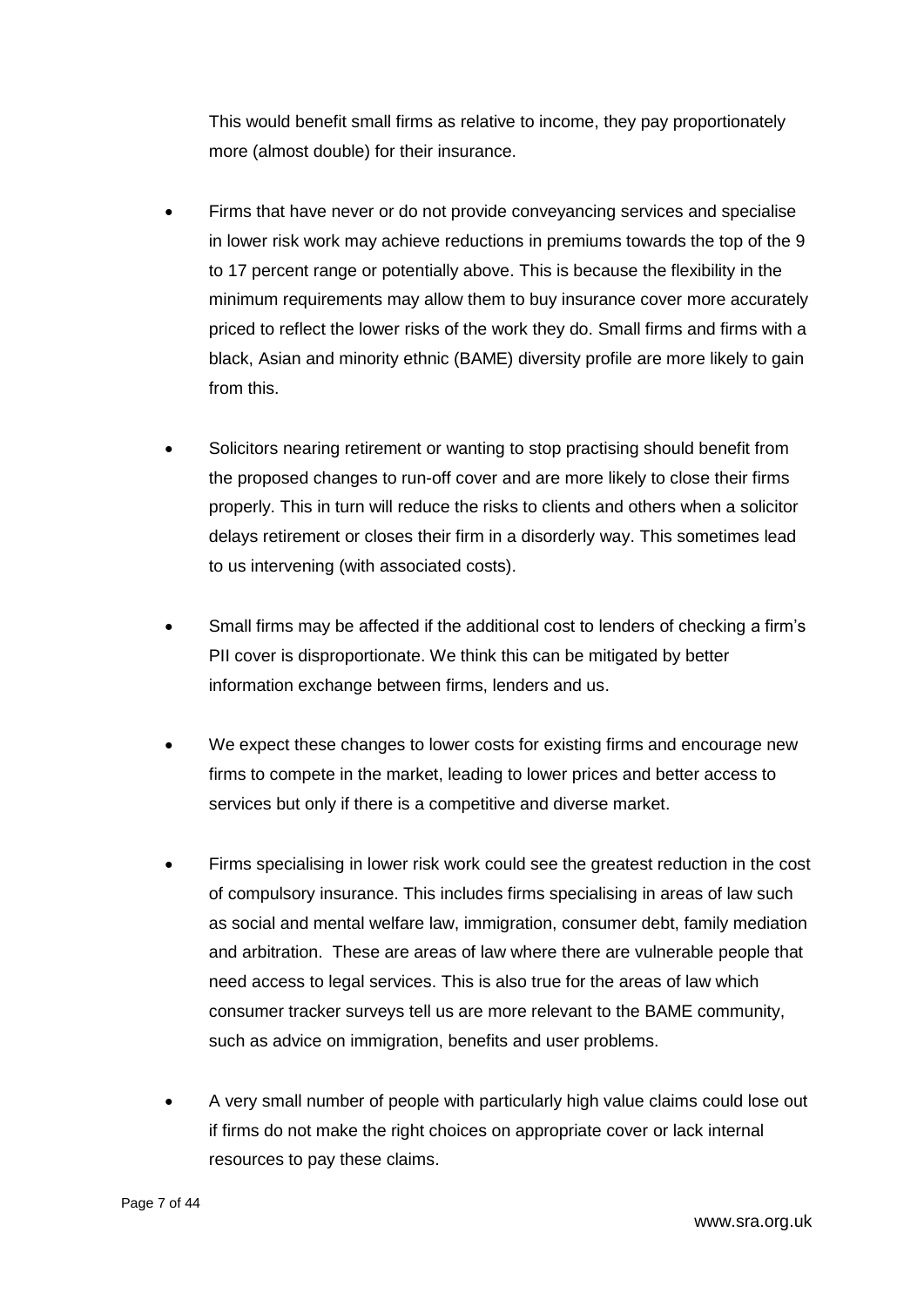- The changes to eligibility for application to the Compensation Fund will affect wealthy individuals or wealthy charities and trusts that should have access to other forms of redress or can bear the loss.
- There will be an increase in the information including financial information that applicants may need to provide to receive a payment from the Compensation Fund. We will manage this by simplifying the application process and provide clear guidance.
- We will continue our work that aims to make sure that we provide useful information for people about the financial protections that are in place.
- 14. We are keen to hear your views on our initial assessment of the likely impacts and to highlight any areas where impacts or unintended consequences have not been identified. We would also welcome any available data or evidence that would help us in evaluating the impact of any of the proposals that we implement.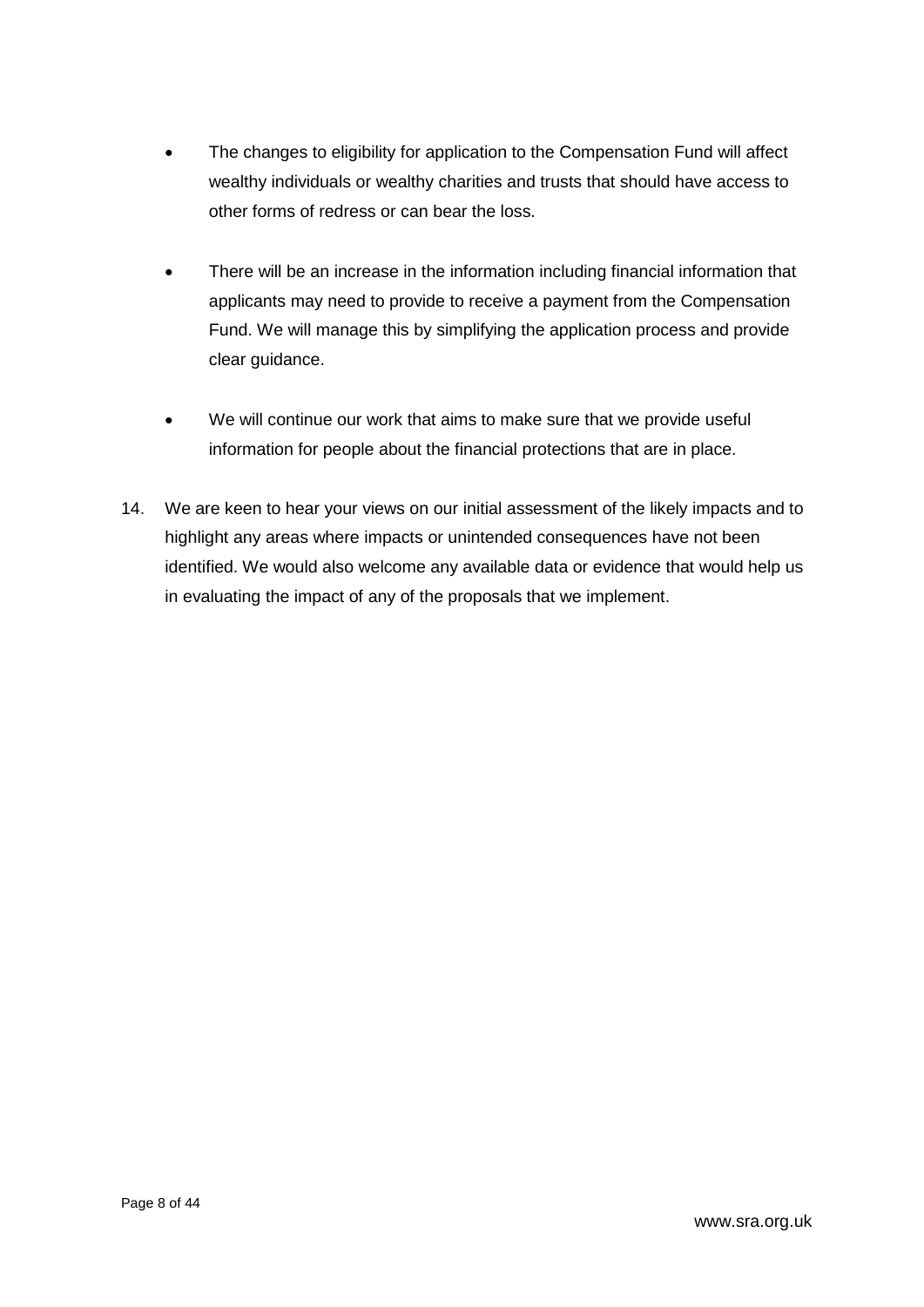# <span id="page-8-0"></span>**The problems our proposals are designed to address**

15. In this section, we outline the difficulties we see with our current arrangements and how our proposals will help address them.

| <b>Area</b>          | <b>Problem</b>                         | How our proposals address these        |
|----------------------|----------------------------------------|----------------------------------------|
|                      |                                        |                                        |
| Proportionate        | The current arrangements provide a     | The proposals will better reflect the  |
| regulation           | disproportionate level of protection   | modern legal market and remove         |
|                      | relative to our regulatory objectives. | the current prescriptive single        |
|                      |                                        | approach. Protection, through both     |
|                      |                                        | PII and Compensation Fund, will be     |
|                      |                                        | targeted at people that need and       |
|                      |                                        | deserve the most protection.           |
|                      |                                        |                                        |
| <b>Market</b>        | Our PII arrangements place             | Our proposals will provide greater     |
| <b>Inflexibility</b> | restrictions/barriers on firms to      | flexibility in firms' insurance cover. |
|                      | respond to changing market             | This should lead to both lower costs   |
|                      | conditions, inhibiting innovation and  | for existing firms and encourage       |
|                      | competition in the provision of legal  | new entrants to compete in the         |
|                      | services.                              | market. As long as the market is       |
|                      |                                        | competitive, this should lead to       |
|                      | As well as creating barriers to entry  | lower prices and better access to      |
|                      | they prevent firms, particularly small | services.                              |
|                      | firms, from closing their firms        |                                        |
|                      | properly                               | Larger firms and insurers will be      |
|                      |                                        | more able to discuss terms that        |
|                      |                                        | reflect risks not covered by our       |
|                      |                                        | compulsory requirements.               |
|                      |                                        |                                        |
|                      |                                        | Firm closure costs should reduce,      |
|                      |                                        | allowing solicitors to decide to close |
|                      |                                        | sooner. This could reduce the          |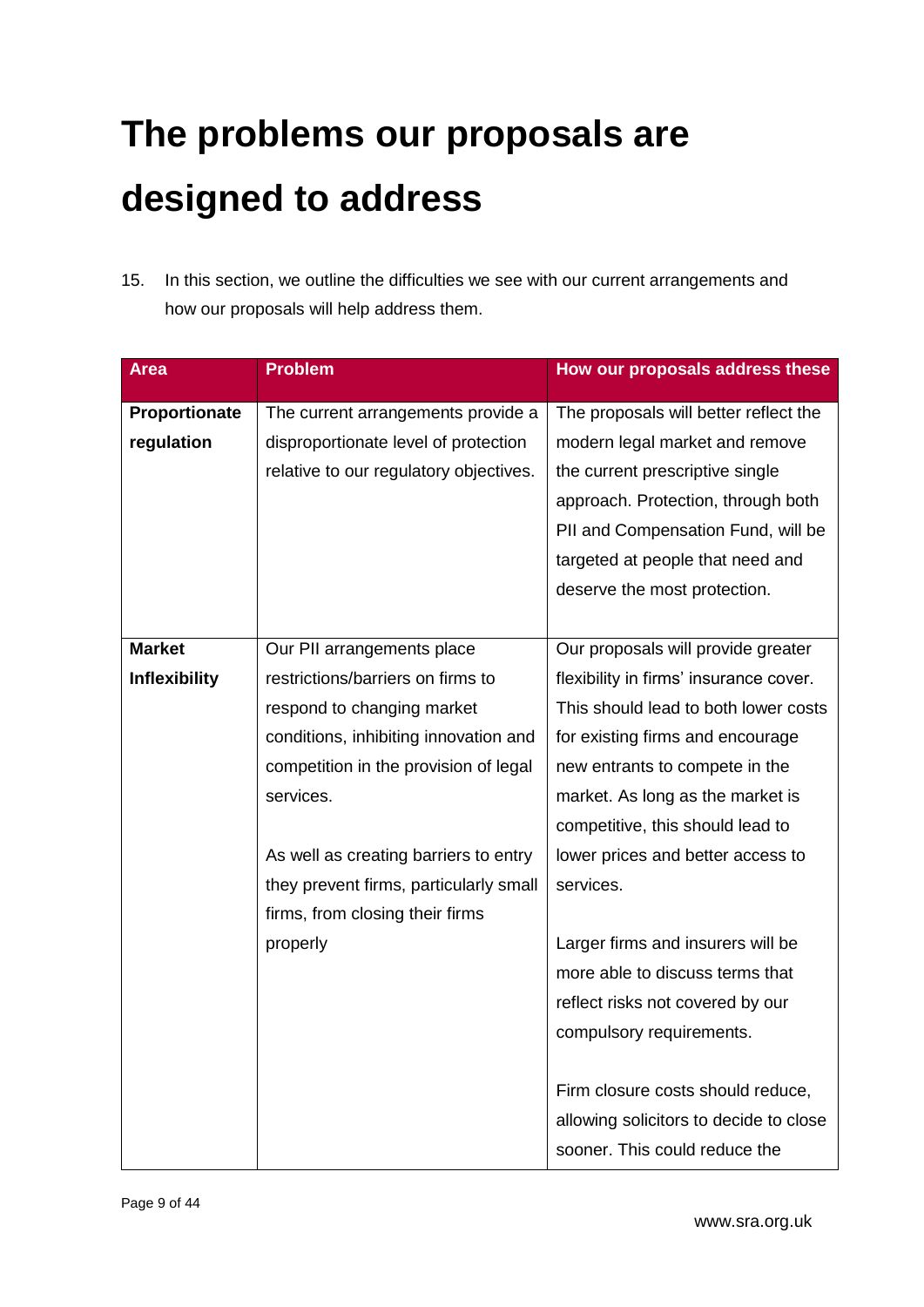| <b>Area</b>     | <b>Problem</b>                     | How our proposals address these                    |
|-----------------|------------------------------------|----------------------------------------------------|
|                 |                                    | number of firm interventions that we<br>carry out. |
| Information for | Users of legal services currently  | Alongside engaging with members                    |
| users of legal  | have limited awareness of what can | of the public about these proposals,               |
| services        | go wrong in legal services and the | we will continue research how best                 |
|                 | protections available to them.     | to provide information about the                   |
|                 | Increasing confidence by providing | financial risks involved in their                  |
|                 | better information about redress   | choice of legal services provider and              |
|                 | should grow the legal services     | the protection available to them.                  |
|                 | market                             |                                                    |
|                 |                                    |                                                    |

- 16. In its recent review of the legal services market, the Competition and Markets [Authority \(CMA\)](https://www.gov.uk/cma-cases/legal-services-market-study) concluded that regulatory costs may hinder entry and exit of small firms to the legal services market. The CMA specifically recommended that regulators continue their work to lower the costs of PII. It is estimated that 4.8 percent of total turnover in the legal services market goes on purchasing professional indemnity insurance. Sole practitioners and small firms pay the highest proportion of their turnover in premium costs. The median cost of securing run-off cover in 2016 was 300 percent of a firm's annual premium.
- 17. Research from the [Legal Services Board](http://www.legalservicesboard.org.uk/news_publications/LSB_news/PDF/2016/20160524_The_Cost_Of_Regulation_Improving_Transparency_And_Awareness.html) consistently highlights that the cost of insurance is one of the highest cost of regulation. Our MTCs provide a level of cover that exceeds other insurance arrangements an increasingly that of professional indemnity insurance in other markets<sup>1</sup>. While providing extensive financial protection, this affects both the competitiveness of existing firms and acts as a potential barrier to entry into the market.
- 18. The legal sector's profile is one of increasingly ageing solicitors in small firms<sup>2</sup>. Our current arrangements sometimes create a barrier to orderly closure. This presents

-

<sup>&</sup>lt;sup>1</sup> For example, our run-off arrangements look increasingly onerous compared to other professions and within the legal profession. Several other schemes, e.g. accountants, CLC, financial advisors, include aggregation terms that limit the amount firms can claim in total in a single year or over the run-off period. This will allow premiums to be set without the need for insurers to incur additional costs of re-insurance for catastrophic risk. <sup>2</sup> The age profile of sole practitioners is older than the general regulated population. For example, 51 percent of sole practitioners are over 55 compared to 21 percent of the overall population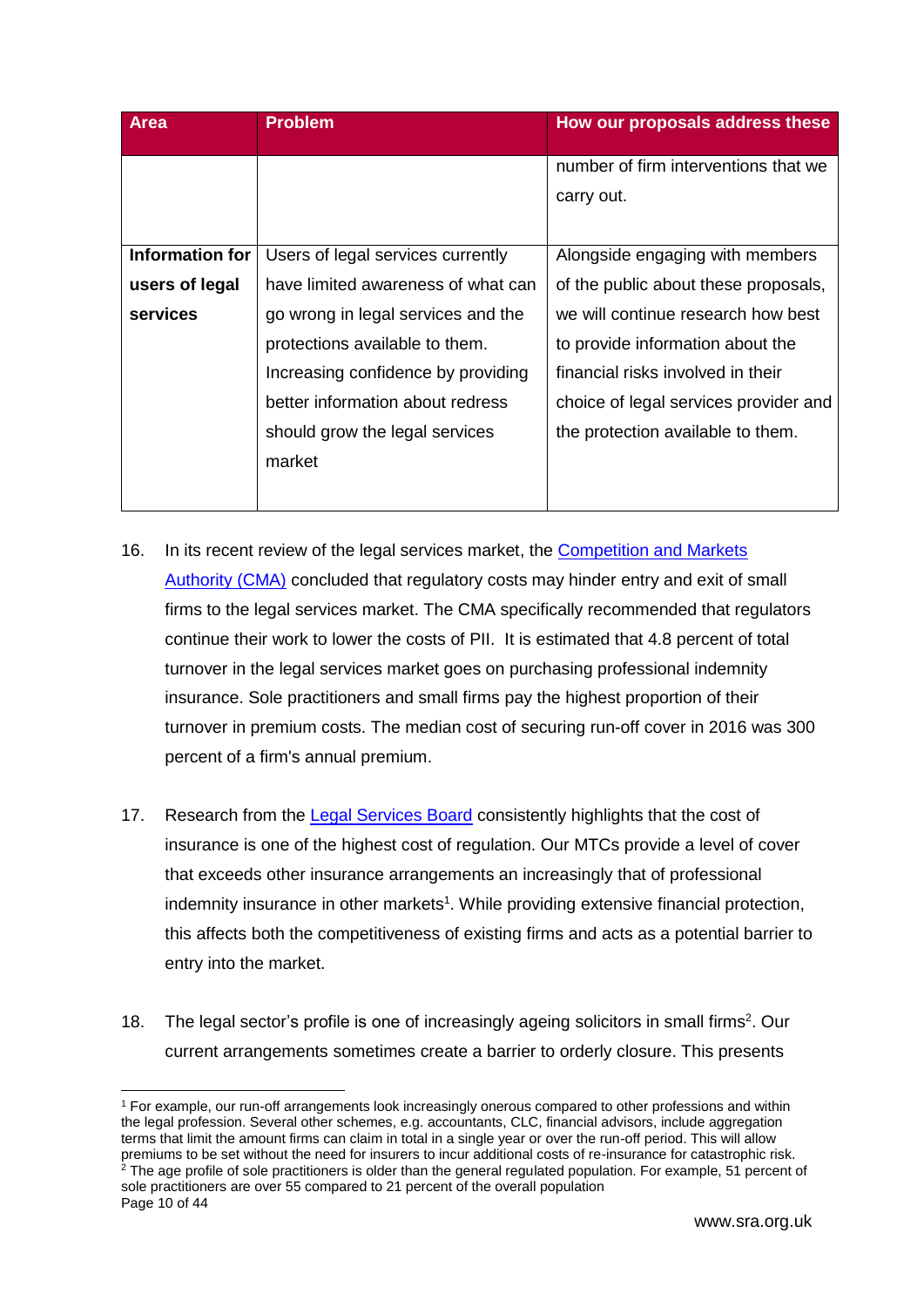risks to service users that they are not receiving good legal advice. When a firm closes in a disorderly way we are more likely to intervene. We estimate in 2017/18, our intervention costs will be £6.9 million. This compares to around £11 million that is projected to be paid to people that apply to the Compensation Fund.

- 19. Our current arrangements mean that there is little opportunity for insurers to offer differentiated terms or insurance limits that align more closely to the risks posed by individual firms. This results in users of legal services who have a higher risk of making a negligence claims (e.g. commercial advice and conveyancing) receiving implicit cross-subsidies from users of low-risk services (e.g. immigration and welfare advice).
- 20. The risks that give rise to potential applications to the Compensation Fund are changing. An area of greater risk will continue be the areas of legal practice where firms have access to a client's money. We are seeing firms becoming involved in the re-emergence of large-scale dubious, or even fraudulent, investment schemes that are difficult for people to identify as scams<sup>3</sup>. Insurance will cover some of these losses, but not where all managers/partners in the firm are said to have been dishonest or have condoned the dishonesty. We therefore need to review our rules to make sure that they remain proportionate and that the Compensation Fund can be a hardship fund of last resort for those people that need it the most.
- 21. We recognise this is an extremely challenging area of reform. Most people use solicitors at critical life moments and when they are at their most vulnerable. Research suggests that when searching for someone to help, people do not focus on what might go wrong or how they are protected<sup>4</sup>. Access to useful information on financial protection may help them make more informed choices as well as increasing public confidence in regulated legal services providers.

 $\overline{a}$ 

<sup>&</sup>lt;sup>3</sup> This is not a new risk and we have issued warnings over several years. In the late 1990s to early 2000s, some US\$500 million passed through law firms in relation to highly dubious investment schemes. These claims have led to large payments in the past

Page 11 of 44 <sup>4</sup> Legal Services Consumer Panel Tracker Survey 2017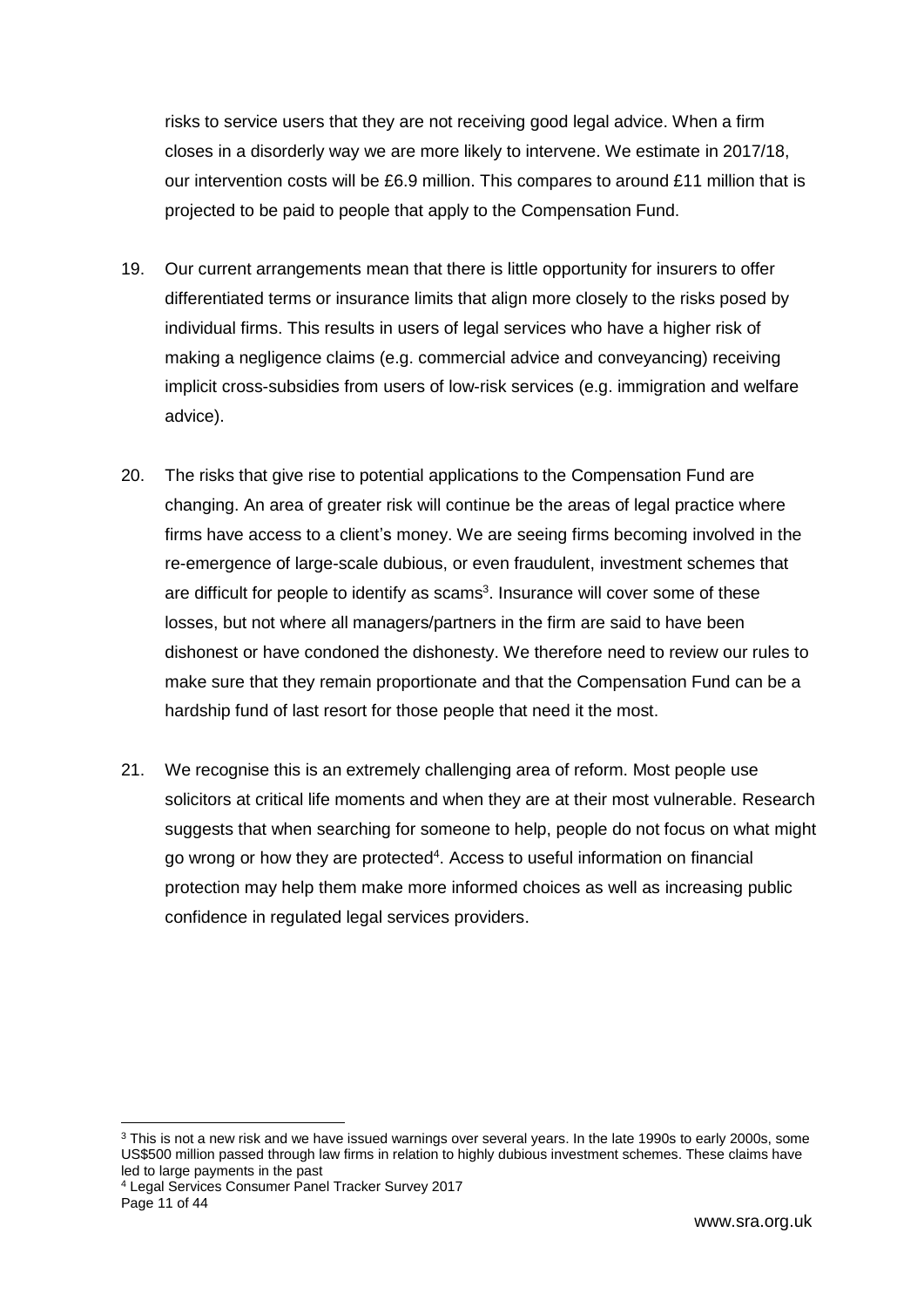# <span id="page-11-0"></span>**Overview of impacts**

22. We provide an outline our initial assessment of the impacts we have identified in the tables below. We recognise that there are risks with our proposals and explain how we think these might be managed. In the remainder of this initial impact assessment we set out in more detail the impact of the changes and where we have identified challenges how they might be managed.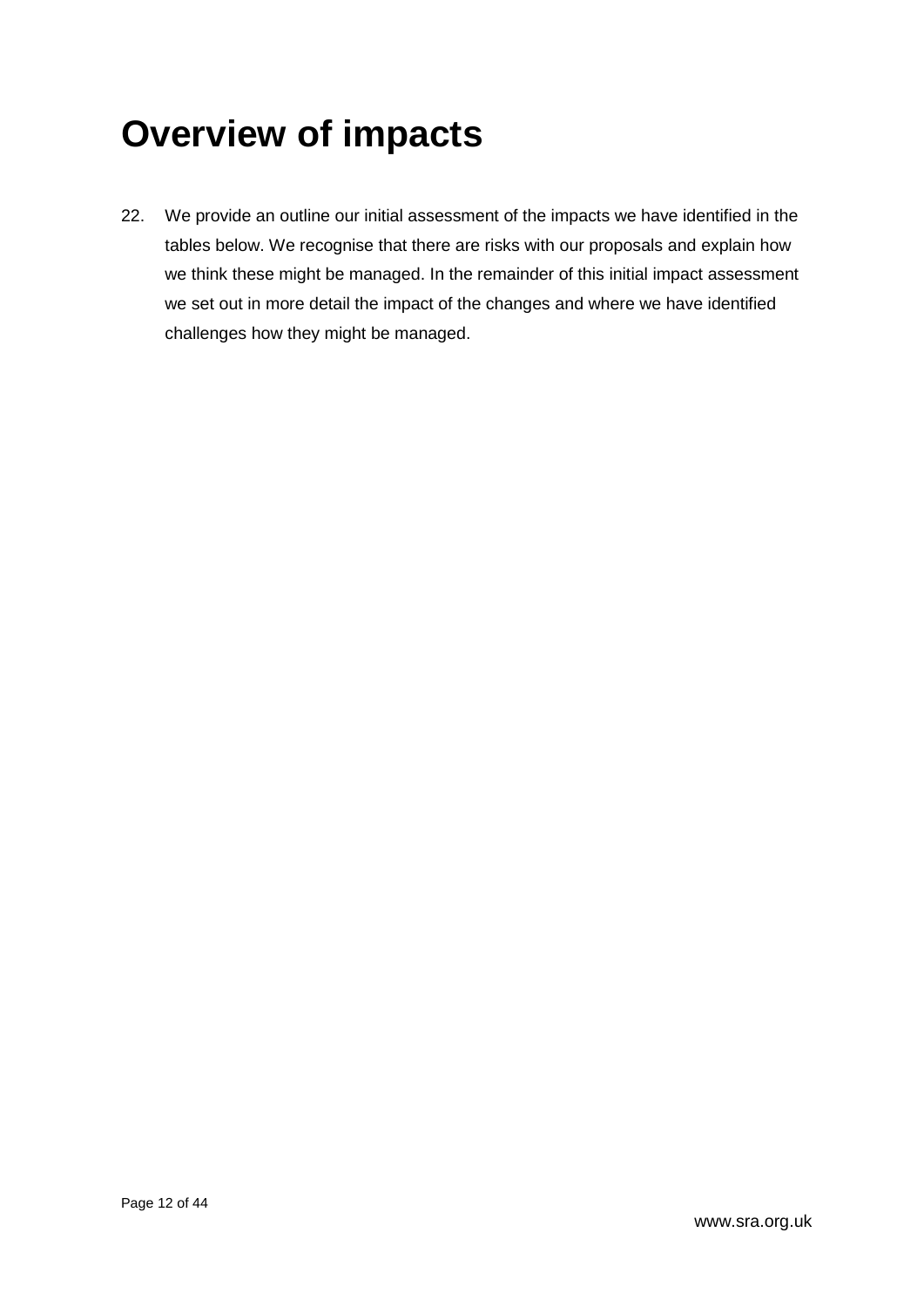### **Professional Indemnity Insurance**

| <b>Proposal</b>                                                                                                         | <b>Firms</b>                                                                                                                                                                                                                                                                                                                                                                                                                                                                                                                                                                                                                                                                                                                             | <b>Users of legal services</b>                                                                                                                                                                                                                                                                                                                             | <b>Market</b>                                                                                                                                                                                                                                                                                                                                                                                                                                                                                                                                             | <b>Mitigations (where negative</b>                                                                                                                                                                                                                                                                                                                                                                                                                                                                                                                                                                                                   |
|-------------------------------------------------------------------------------------------------------------------------|------------------------------------------------------------------------------------------------------------------------------------------------------------------------------------------------------------------------------------------------------------------------------------------------------------------------------------------------------------------------------------------------------------------------------------------------------------------------------------------------------------------------------------------------------------------------------------------------------------------------------------------------------------------------------------------------------------------------------------------|------------------------------------------------------------------------------------------------------------------------------------------------------------------------------------------------------------------------------------------------------------------------------------------------------------------------------------------------------------|-----------------------------------------------------------------------------------------------------------------------------------------------------------------------------------------------------------------------------------------------------------------------------------------------------------------------------------------------------------------------------------------------------------------------------------------------------------------------------------------------------------------------------------------------------------|--------------------------------------------------------------------------------------------------------------------------------------------------------------------------------------------------------------------------------------------------------------------------------------------------------------------------------------------------------------------------------------------------------------------------------------------------------------------------------------------------------------------------------------------------------------------------------------------------------------------------------------|
|                                                                                                                         |                                                                                                                                                                                                                                                                                                                                                                                                                                                                                                                                                                                                                                                                                                                                          |                                                                                                                                                                                                                                                                                                                                                            |                                                                                                                                                                                                                                                                                                                                                                                                                                                                                                                                                           | impact identified)                                                                                                                                                                                                                                                                                                                                                                                                                                                                                                                                                                                                                   |
| To exclude<br>compulsory cover<br>for financial<br>institutions and<br>corporate and<br>other large<br>business clients | Removing these clients from<br>the MTCs will allow firms and<br>insurers the flexibility to<br>determine the appropriate<br>insurance arrangements for<br>them.<br>Change may make the<br>insurance arrangements more<br>straightforward by removing<br>the various tiers of insurance<br>provision that currently apply.<br>This could lead to a more<br>complex insurance purchasing<br>process, as firms will need to<br>assess overall insurance<br>requirements. This is based on<br>their existing and projected<br>client base as well as their risk<br>profile. They may need to buy<br>additional insurance policies<br>compared to current<br>arrangements. This could lead<br>to a longer, more costly<br>purchasing process. | $\uparrow$<br>The role of a regulator<br>is to protect those who<br>are unable to protect<br>themselves, rather<br>than for those able to<br>do so.<br>Some small<br>businesses may move<br>across the exclusion<br>boundary over time<br>when receiving legal<br>services or between<br>the point at which work<br>is conducted and the<br>claim is made. | There is scope for<br>insurers to develop<br>new terms and<br>conditions associated<br>with PII coverage for<br>these clients. This<br>would permit greater<br>flexibility in both<br>coverage and pricing,<br>reflecting firms' client<br>profile and their work<br>specialism.<br>Lenders may face<br>↓<br>increased costs in<br>checking whether<br>solicitors/firms have<br>adequate PII cover.<br>They may respond to<br>this by limiting the<br>number of firms they<br>include on their<br>panels. Small firms<br>may be particularly<br>affected. | We will work with insurers with<br>the aim to define exclusions in a<br>way that should allow firms to<br>obtain the cover they need for all<br>their clients. This may mean<br>purchasing top up cover and/or<br>lender cover where they are<br>providing conveyancing services.<br>Insurers may continue to offer<br>the option for firms to include all<br>clients in an insurance policy that<br>is written to comply with the<br>standards terms in our MTCs.<br>Lenders concerns could be<br>$\bullet$<br>mitigated by a better exchange of<br>information between firms,<br>lenders and us about a firm's<br>insurance cover. |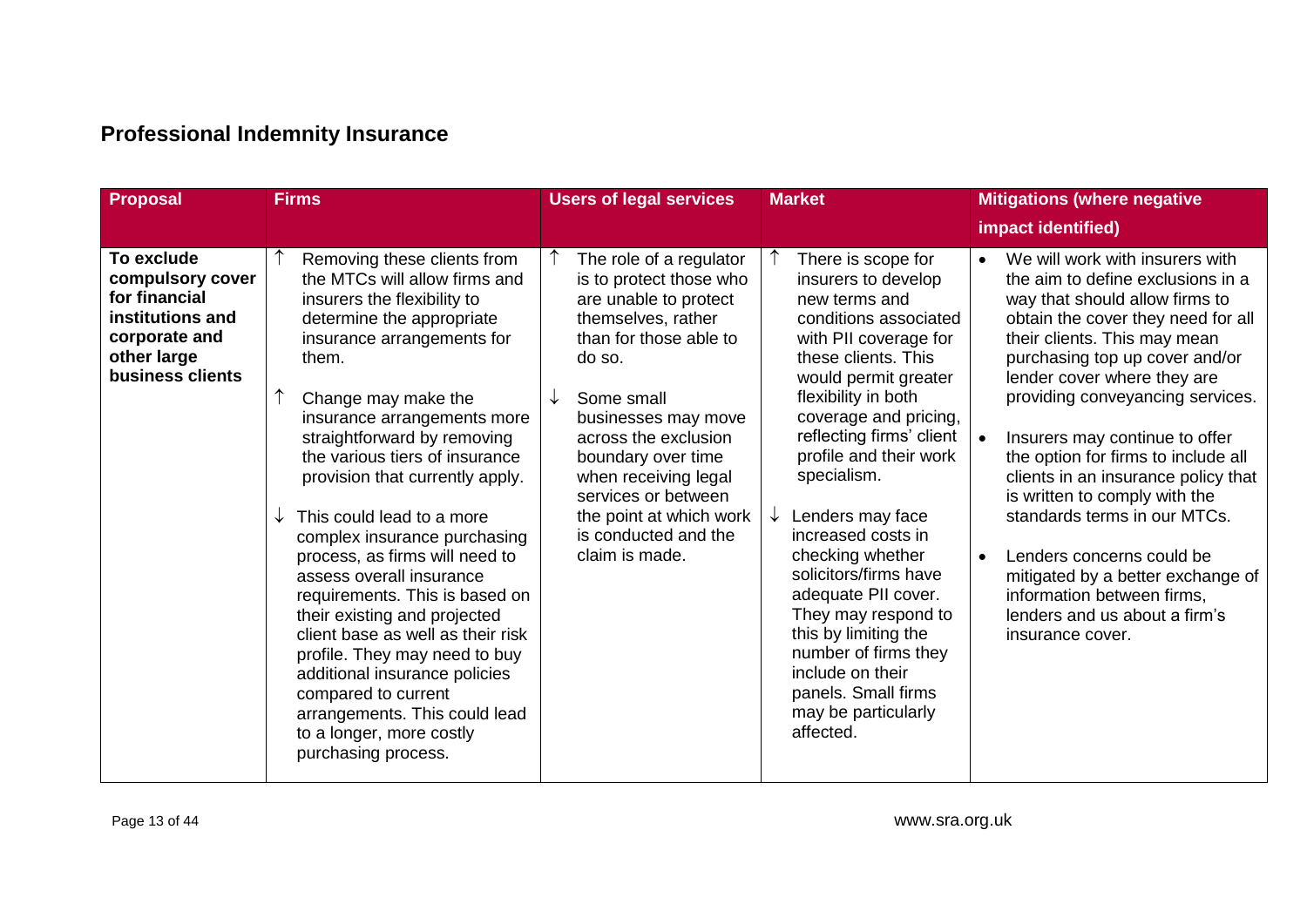| <b>Proposal</b>                                                                                                                                                                                       | <b>Firms</b>                                                                                                                                                                                                                                                                                                                              | <b>Users of legal services</b>                                                                                                                                                                                                                                                                                                                                           | <b>Market</b>                                                                                                                                                                                                                                                                      | <b>Mitigations (where negative</b>                                                                                                                                                                                                                                                                                                                                                                          |
|-------------------------------------------------------------------------------------------------------------------------------------------------------------------------------------------------------|-------------------------------------------------------------------------------------------------------------------------------------------------------------------------------------------------------------------------------------------------------------------------------------------------------------------------------------------|--------------------------------------------------------------------------------------------------------------------------------------------------------------------------------------------------------------------------------------------------------------------------------------------------------------------------------------------------------------------------|------------------------------------------------------------------------------------------------------------------------------------------------------------------------------------------------------------------------------------------------------------------------------------|-------------------------------------------------------------------------------------------------------------------------------------------------------------------------------------------------------------------------------------------------------------------------------------------------------------------------------------------------------------------------------------------------------------|
|                                                                                                                                                                                                       |                                                                                                                                                                                                                                                                                                                                           |                                                                                                                                                                                                                                                                                                                                                                          |                                                                                                                                                                                                                                                                                    | impact identified)                                                                                                                                                                                                                                                                                                                                                                                          |
| <b>Reduce the</b><br>minimum level of<br>cover required for<br>each claim to £1m<br>for conveyancing<br>services and to<br>£500,000 for other<br>claims                                               | A driver of lower premiums,<br>particularly for small firms that<br>conduct low risk work where it<br>is appropriate for firms to hold<br>lower level of insurance.<br>Savings will be made because<br>of the reduced scope of cover<br>and lower reserving or<br>reinsurance costs for insurers<br>associated with high value<br>claims. | Potential improved<br>access to legal<br>services if market<br>impacts lead to more<br>affordable legal<br>services. This may<br>benefit individuals and<br>small businesses<br>access low risk<br>services.<br>If firms under insure<br>↓<br>this will place some<br>people at risk should<br>the firm lack sufficient<br>internal resources to<br>cover a large claim. | Reduced barriers to<br>entry, leading<br>particularly to small<br>firms increasing<br>competition in legal<br>services.                                                                                                                                                            | We expect that this will only<br>$\bullet$<br>affect a small number of people.<br>There were 442 claims above the<br>proposed limits over the entire<br>ten-year period of the data and<br>firms will still need to have<br>appropriate insurance for the<br>work they undertake.                                                                                                                           |
| Introduce a<br>separate<br>component for<br>conveyancing<br>services. Firms<br>that provide<br>conveyancing<br>services would be<br>required to<br>include cover for<br>their<br>conveyancing<br>work | Increased choice for all firms.<br>This is likely to lower<br>insurance costs for those<br>firms that have not and do not<br>provide conveyancing<br>services.                                                                                                                                                                            | People would be<br>↓<br>adversely affected if a<br>firm did not have<br>conveyancing cover<br>and did this work.<br>There is a risk of<br>$\downarrow$<br>increased coverage<br>disputes for claims<br>where a firm does not<br>have conveyancing<br>cover.                                                                                                              | Lenders may face<br>$\downarrow$<br>increased costs in<br>checking whether<br>solicitors/firms have<br>adequate PII cover.<br>They may respond to<br>this by limiting the<br>number of firms they<br>include on their<br>panels. Small firms<br>could be particularly<br>affected. | We will work with stakeholders to<br>$\bullet$<br>explore the precise scope of<br>work that would need to be<br>included in conveyancing<br>services. The final definition<br>would need to capture all the<br>work that generates<br>conveyancing claims.<br>Lenders concerns could be<br>$\bullet$<br>mitigated by better information<br>exchange about insurance cover<br>between firms, lenders and us. |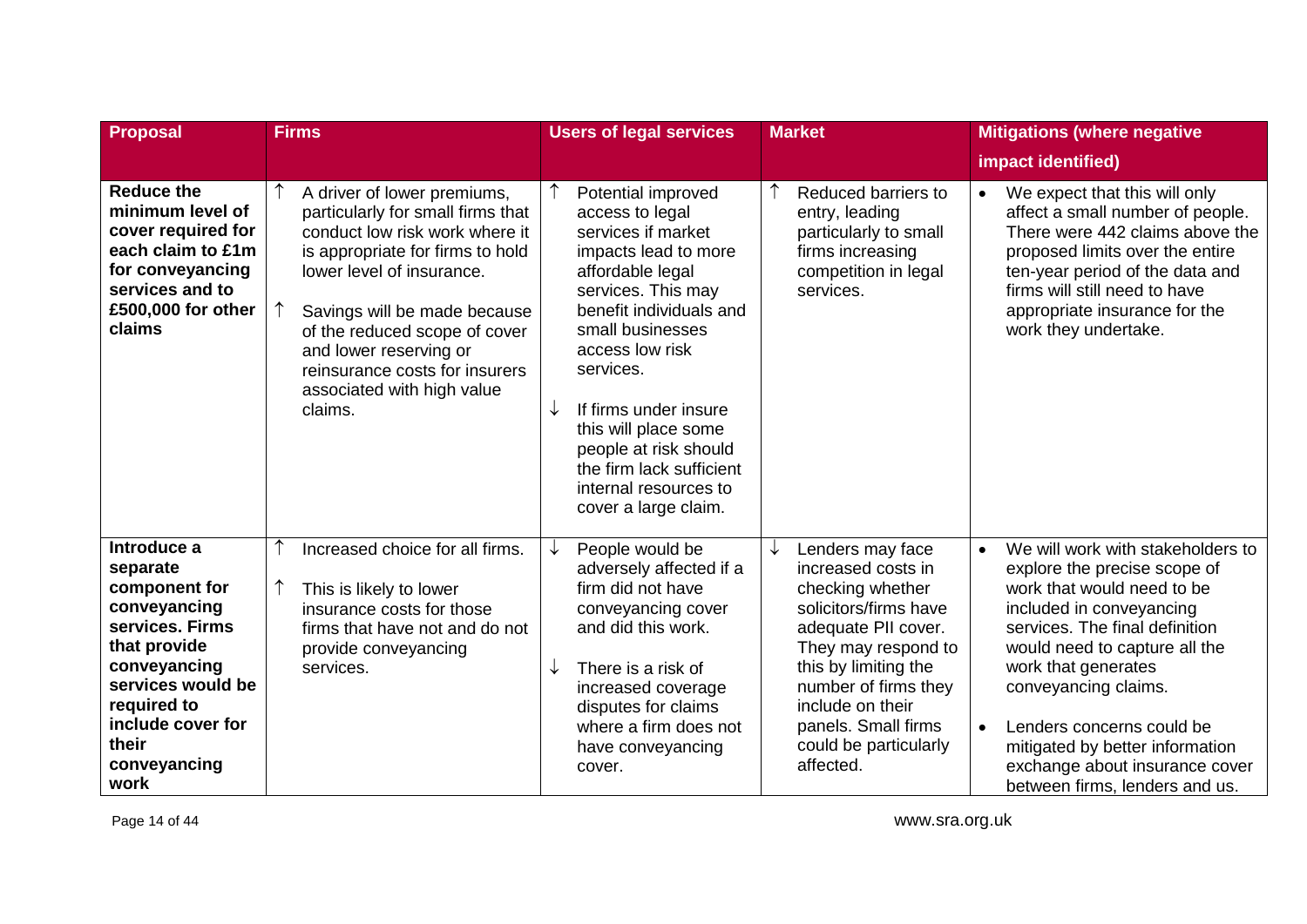| Proposal                                                                                                                  | <b>Firms</b>                                                                                                                                                  | <b>Users of legal services</b>                                                                                                                                                                                                                                                                                    | <b>Market</b>                                                                                                                                                                                                                                                    | <b>Mitigations (where negative</b>                                                                                                                                                                                                                                                                                                                                                                                                                                                                                                                    |
|---------------------------------------------------------------------------------------------------------------------------|---------------------------------------------------------------------------------------------------------------------------------------------------------------|-------------------------------------------------------------------------------------------------------------------------------------------------------------------------------------------------------------------------------------------------------------------------------------------------------------------|------------------------------------------------------------------------------------------------------------------------------------------------------------------------------------------------------------------------------------------------------------------|-------------------------------------------------------------------------------------------------------------------------------------------------------------------------------------------------------------------------------------------------------------------------------------------------------------------------------------------------------------------------------------------------------------------------------------------------------------------------------------------------------------------------------------------------------|
|                                                                                                                           |                                                                                                                                                               |                                                                                                                                                                                                                                                                                                                   |                                                                                                                                                                                                                                                                  | impact identified)                                                                                                                                                                                                                                                                                                                                                                                                                                                                                                                                    |
| To allow firms<br>and insurers<br>more flexibility in<br>their<br>arrangements for<br>defence costs                       | Agreeing a cap on defence<br>costs would be expected to<br>reduce the cost of insurance.                                                                      | Firms and their<br>insurers will have the<br>flexibility to arrange<br>policies that best meet<br>the needs of the firms,<br>without affecting the<br>protection afforded to<br>users of legal services.<br>This is provided that<br>the prohibition on<br>deducting these costs<br>from awards is<br>maintained. | The presence of<br>↓<br>defence costs may<br>alter the incentives to<br>insurers to categorise<br>certain costs as<br>defence costs, since<br>insurers would not<br>pay the excess on<br>these. This could<br>potentially lead to<br>unintended<br>consequences. | Our changes should create<br>$\bullet$<br>better incentives on firms to<br>control defence costs.                                                                                                                                                                                                                                                                                                                                                                                                                                                     |
| Introduce an<br>aggregation cap<br>for the level of<br>claims that can be<br>paid under the<br>six-year run-off<br>policy | Introducing a cap would be<br>expected to reduce the cost of<br>run-off cover, especially for<br>firms that have never provided<br>any conveyancing services. | People could receive<br>differential outcomes,<br>depending on the<br>timing of a claim that<br>they may not know<br>anything about                                                                                                                                                                               | We envisage fewer<br>firm interventions<br>arising from<br>disorderly closures.<br>Making run-off cover<br>more affordable<br>could have a positive<br>impact on the orderly<br>exit of firms from the<br>market                                                 | Phasing the level of cover over<br>$\bullet$<br>the six-year run-off period would<br>reduce, but not eliminate, the risk<br>of differential outcomes.<br>Insurers may offer policies which<br>$\bullet$<br>provide for additional cover once<br>a limit has been reached.<br>Wider developments to create an<br>$\bullet$<br>open insurance market in run-off<br>cover could lead to a competitive<br>alternative to automatic cover.<br>This would be provided by the<br>insurer 'on cover' when the firm<br>closes without a successor<br>practice. |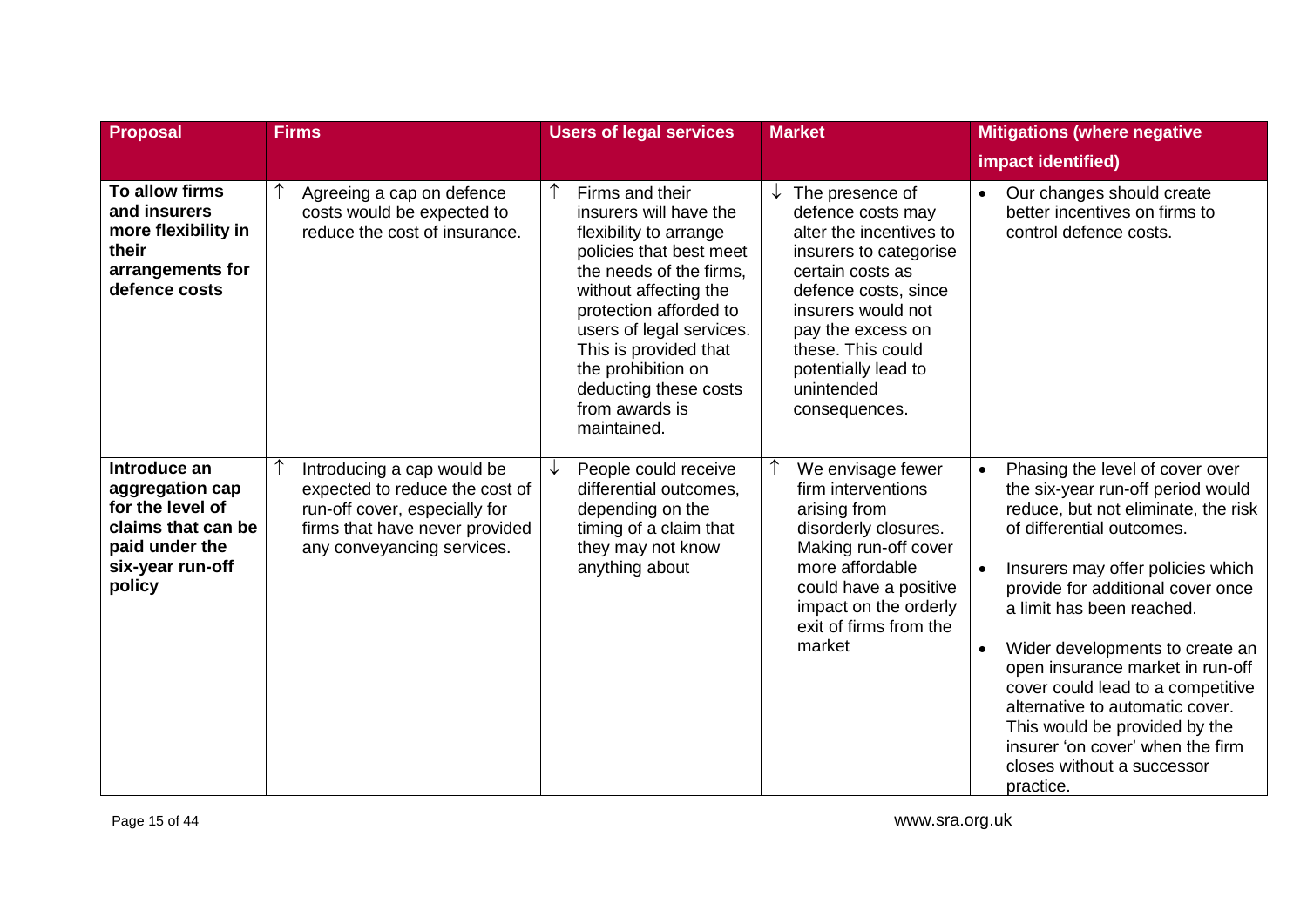### **Compensation Fund**

| <b>Proposal</b>                                                                                                                                                                                                                                    | <b>Firms</b>                                                                                                              | <b>Users of legal services</b>                                                                                                                                                                                        | <b>Market</b>                                                                                                                                                                                                                              | <b>Mitigations (where negative</b><br>impact identified)                                                                                    |
|----------------------------------------------------------------------------------------------------------------------------------------------------------------------------------------------------------------------------------------------------|---------------------------------------------------------------------------------------------------------------------------|-----------------------------------------------------------------------------------------------------------------------------------------------------------------------------------------------------------------------|--------------------------------------------------------------------------------------------------------------------------------------------------------------------------------------------------------------------------------------------|---------------------------------------------------------------------------------------------------------------------------------------------|
| <b>Exclude individuals</b><br>with net household<br>financial assets above<br>a prescribed<br>threshold from<br>eligibility to claim on<br>the Fund                                                                                                | Firms and individuals<br>can expect<br>contributions they<br>make to the<br>Compensation Fund to<br>remain proportionate. | By ensuring targeted<br>protection, this proposal<br>reaffirms the primary<br>purpose is of a fund of<br>last resort.<br>$\downarrow$<br>This introduces new<br>requirements on<br>applicants when making a<br>claim. |                                                                                                                                                                                                                                            | We will manage this by<br>$\bullet$<br>simplifying the application<br>process and providing clear<br>guidance.                              |
| <b>Exclude charities and</b><br>trusts (with<br>income/assets above<br>£2m) and simplify the<br>tests we use to<br>assess whether a<br>payment should be<br>made so that all<br>eligible businesses,<br>charities and trusts<br>must show hardship | Firms and individuals<br>can expect<br>contributions they make<br>to the Compensation<br>Fund to remain<br>proportionate. | By targeting financial<br>protection, this will make<br>sure that grants will not<br>made where the applicant<br>cannot demonstrate<br>hardship.                                                                      | Other markets that<br>operate a<br>compensation fund or<br>similar schemes<br>consider whether the<br>applicant has suffered<br>hardship or will do so if<br>no grant is made. Our<br>Fund will reflect this<br>good/standard<br>practice. | For the Fund to remain viable it<br>$\bullet$<br>is important that steps are<br>taken so that only those that<br>need protection can claim. |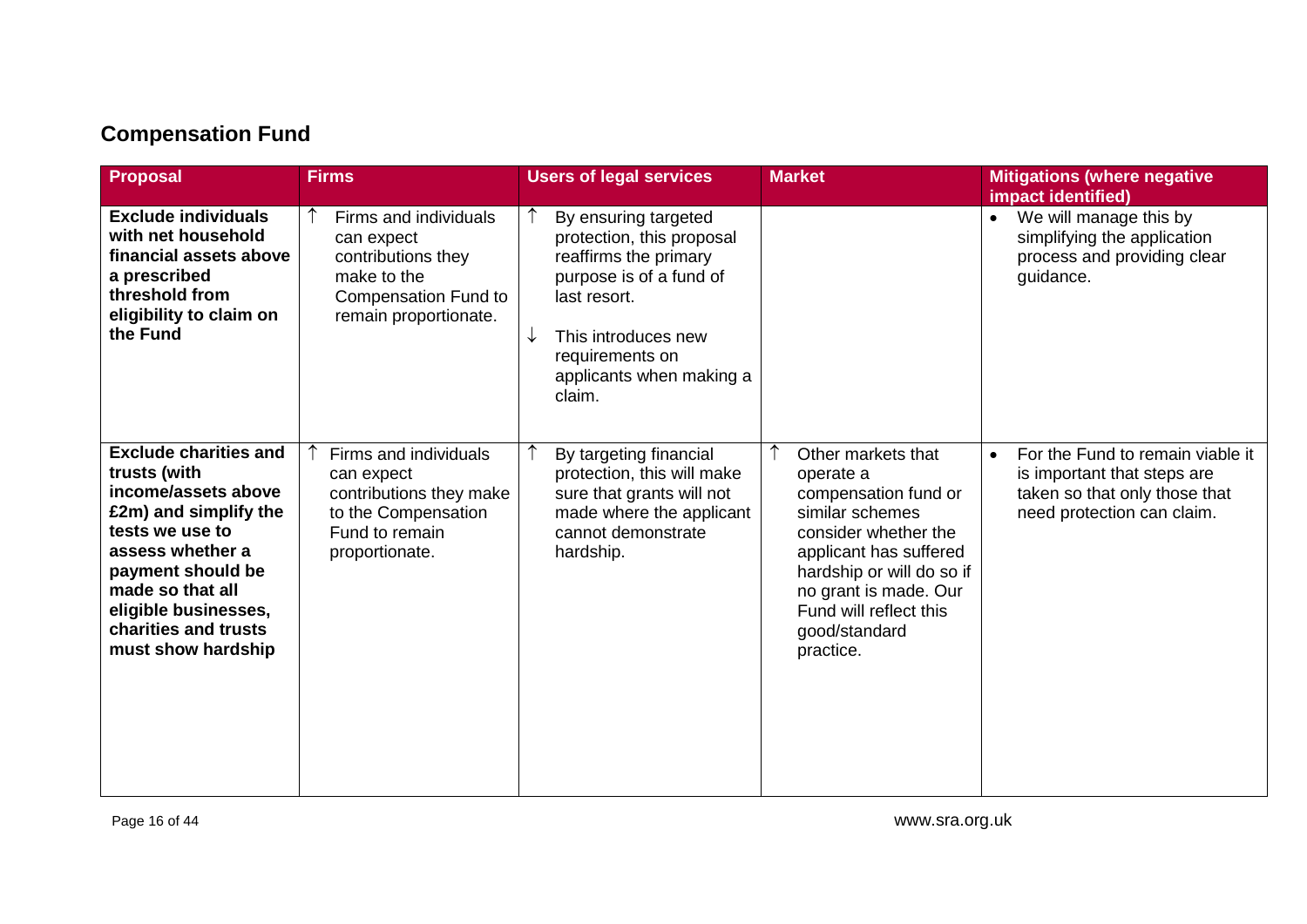| <b>Proposal</b>                                                                                                                                                                                           | <b>Firms</b> | <b>Users of legal services</b>                                                                                                                                                                                                                                    | <b>Market</b> | <b>Mitigations (where negative</b><br>impact identified)                                                                                                                                                                                                                                                                                                                                                                                                                                                                               |
|-----------------------------------------------------------------------------------------------------------------------------------------------------------------------------------------------------------|--------------|-------------------------------------------------------------------------------------------------------------------------------------------------------------------------------------------------------------------------------------------------------------------|---------------|----------------------------------------------------------------------------------------------------------------------------------------------------------------------------------------------------------------------------------------------------------------------------------------------------------------------------------------------------------------------------------------------------------------------------------------------------------------------------------------------------------------------------------------|
| <b>Limit payments to</b><br>where an eligible<br>applicant has<br>incurred a direct<br>financial loss because<br>of the actions of the<br>solicitor and exclude<br>claims from certain<br>types of people |              | By redefining the scope<br>and eligibility of the Fund,<br>certain types of persons<br>e.g. barristers, that had<br>their fees paid to a<br>solicitor, will be excluded.<br>Some payments, like any<br>costs of applying to the<br>Fund, will now be<br>excluded. |               | Third parties (for example,<br>$\bullet$<br>barristers and experts) will have<br>a claim for breach of contract if<br>fees are not paid. These people<br>enter a business relationship<br>with solicitors and are in a<br>better position to protect<br>themselves against the risk.<br>We will simplify the application<br>process and the guidance we<br>provide on how to make a<br>claim. We will engage with<br>organisations like Citizens<br>Advice to discuss the free help<br>they could offer to complete an<br>application. |
| <b>Reduce the maximum</b><br>payment for a grant<br>from £2m to £500,000<br>and provide clear<br>criteria when a higher<br>payment might be<br>considered                                                 |              | Claims that have<br>previously been paid may<br>now fall outside of scope.                                                                                                                                                                                        |               | Claims above the limit are rare<br>$\bullet$<br>and we will have criteria for<br>where payments may exceed<br>the limit in exceptional<br>circumstances that are in the<br>public interest.<br>We will also review how we<br>treat 'single claims' to<br>determine whether the<br>maximum payment has been<br>reached.                                                                                                                                                                                                                 |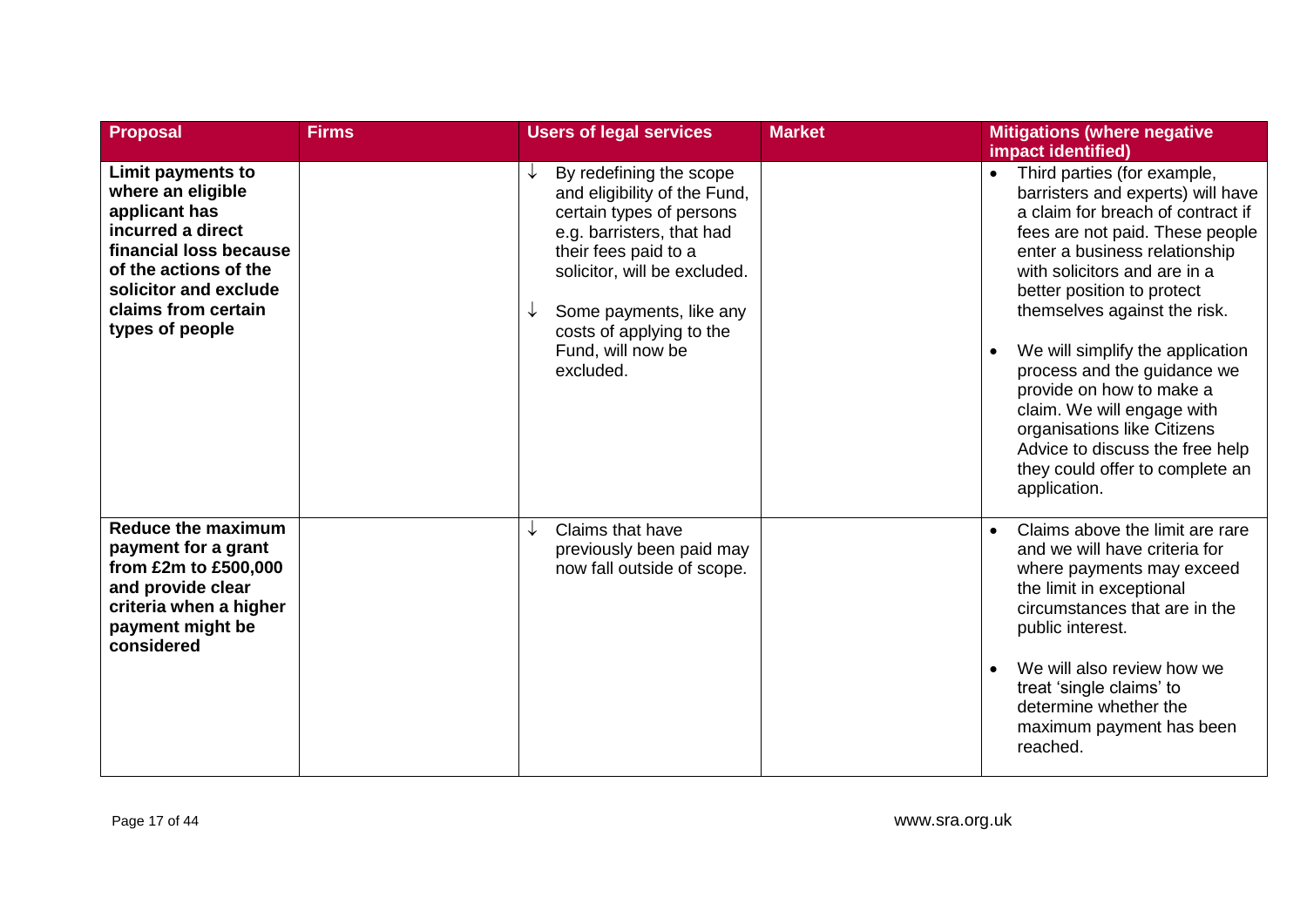| <b>Proposal</b>                                                                                                                                                                                                                    | <b>Firms</b>                                                                                                                     | <b>Users of legal services</b>                                                                                                                                                                                                                                             | <b>Market</b>                                                                                                             | <b>Mitigations (where negative</b><br>impact identified)                                                                                                                                                                                                          |
|------------------------------------------------------------------------------------------------------------------------------------------------------------------------------------------------------------------------------------|----------------------------------------------------------------------------------------------------------------------------------|----------------------------------------------------------------------------------------------------------------------------------------------------------------------------------------------------------------------------------------------------------------------------|---------------------------------------------------------------------------------------------------------------------------|-------------------------------------------------------------------------------------------------------------------------------------------------------------------------------------------------------------------------------------------------------------------|
| <b>Tighten the</b><br>circumstances for<br>making a payment<br>where a firm or<br>solicitor has failed to<br>have PII cover in<br>place and extending<br>the eligibility criteria<br>to these claims                               |                                                                                                                                  | Some people/businesses<br>↓<br>will not be covered by the<br>Fund.                                                                                                                                                                                                         |                                                                                                                           | There are other avenues of<br>redress, including access to the<br><b>Financial Services</b><br><b>Compensation Scheme</b><br>(FSCS), if eligible.                                                                                                                 |
| Apply a clearer and<br>more robust approach<br>to how we take<br>account the<br>applicant's behaviour<br>when assessing<br>claims                                                                                                  | Firms and individuals<br>can expect<br>contributions they<br>make to the<br><b>Compensation Fund to</b><br>remain proportionate. | $\downarrow$ Users of legal services will<br>need to take more<br>responsibility when they<br>choose a solicitor for<br>higher risk services like<br>high return investment<br>schemes to make sure the<br>scheme is genuine and<br>that their advice can be<br>relied on. |                                                                                                                           | We will continue to highlight the<br>risks to firms and people about<br>questionable schemes and<br>products that may involve a<br>solicitor.                                                                                                                     |
| To require a duty of<br>full and frank<br>disclosure by an<br>applicant when<br>requesting a payment<br>from the Fund and to<br>provide us with direct<br>investigatory powers<br>allowing us to<br>challenge evidence<br>provided | Firms and individuals<br>can expect<br>contributions they<br>make to the<br><b>Compensation Fund to</b><br>remain proportionate. | Payments from the Fund<br>will only be made where<br>the applicant can support<br>their application with<br>evidence. This makes<br>sure that the Fund<br>protects people fairly.                                                                                          | This helps make sure<br>that the fund is not<br>misused, and it<br>remains in place for<br>those that need<br>protection. | Seeking information in support<br>of an application will expedite<br>the processing of applications<br>and help determine whether the<br>applicant contributed to the loss<br>by failing to take reasonable<br>steps before giving any money<br>to the solicitor. |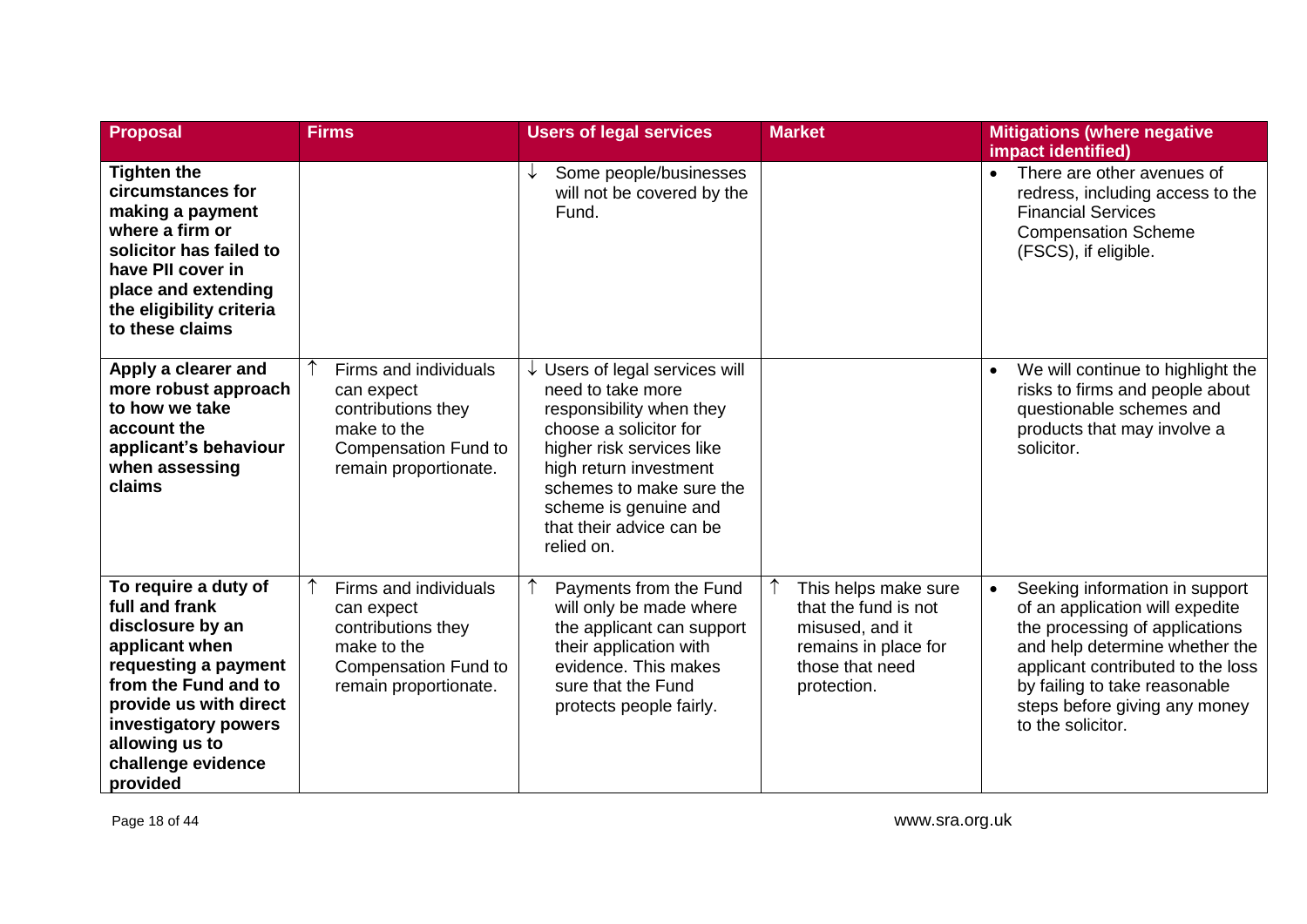# <span id="page-18-0"></span>**Contextual information**

23. This section provides contextual information that has helped us consider the impact of our proposals.

### <span id="page-18-1"></span>**The solicitor's profession**

- 24. The following paragraphs provide information on the solicitor's profession. It has assisted our consideration of the impact on protected characteristic groups and the wider effects of our proposals. Our early analysis has identified that for some groups there may not be any impact.
- 25. The age profile of solicitors in wills and probate and conveyancing work is older than other areas of work. For example, 19 percent of those working in wills and probate are over 65 compared to seven percent in employment work and nine percent in criminal work. The age profile of sole practitioners is older than the general regulated population. For example, 51 percent of sole practitioners are over 55 compared to 21 percent of the overall population. Around 60 percent of sole practitioners working in wills and probate and conveyancing work are over 55<sup>5</sup>.
- 26. In terms of ethnicity, BAME individuals make up 18 percent of all lawyers, which is higher than their numbers in the census data for economically active people (13 percent). Asian people are more highly represented among all lawyers (12 percent compared to seven percent of their numbers in the general population) and black people are underrepresented (two percent compared to three percent). A significant number of BAME solicitors work as sole practitioner or in small/high street firms.
- 27. The breakdown of other staff working in law firms is more closely aligned to the wider population, with 14 percent BAME overall (of which eight percent are Asian and three percent black).

-

Page 19 of 44 <sup>5</sup> Data of 138,280 regulated individuals that were practising in April 2017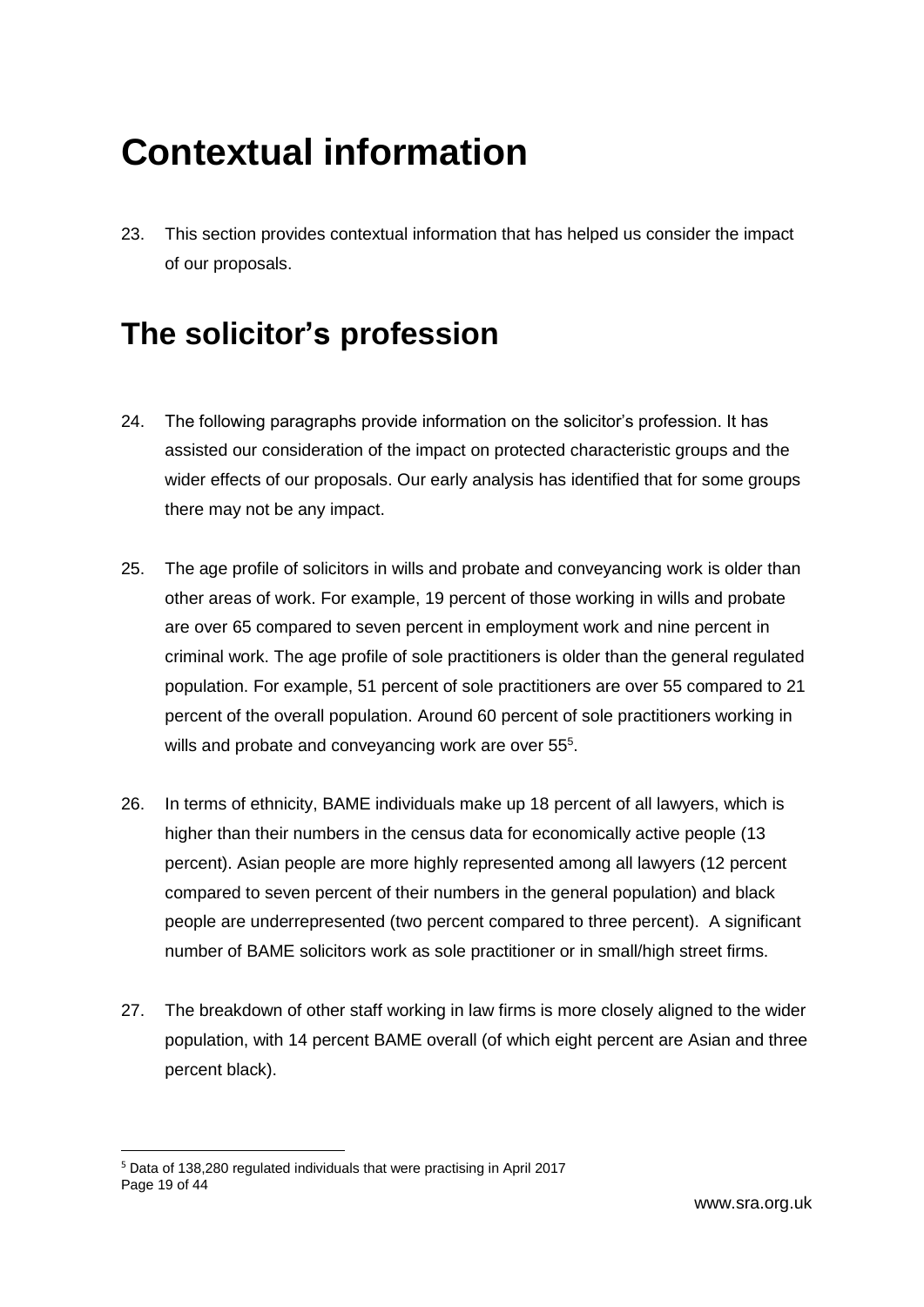- 28. Differences become apparent when we look at the breakdown of partners in firms by size. The larger firms (50 plus partners) have the lowest proportion of BAME partners. Asian partners make up just four percent compared with 16 percent in the smaller firms (between two to five partners).
- 29. More than half of firms we regulate have fewer than four partners. The graph below outlines how the firms we regulate are categorised by size. This is important when considering the impact of our proposals. We regulate around 10,400 firms. We have defined 'Very large' firms as the top 100 firms within the market by turnover. 'Large' firms account for the next 900 by turnover. 'Small' firms were those that generated less than £400,000 turnover and had four or fewer managers. 'Medium' firms are those firms remaining in-between the small and large segments. We consider the potential impacts on all firms by size in this impact assessment.



#### **Firms by Size**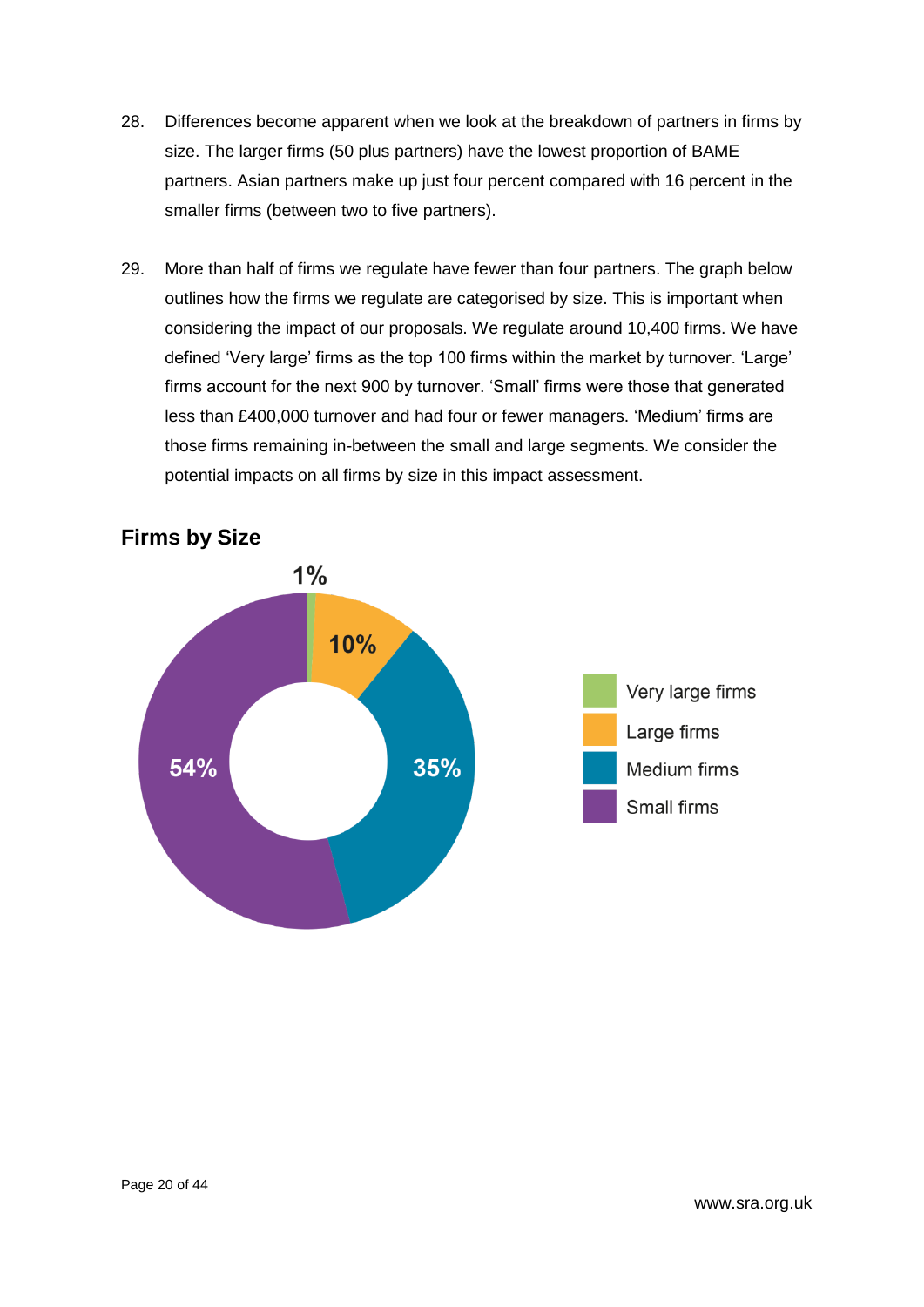## <span id="page-20-0"></span>**Access to Legal Services**

- 30. According to the [Legal Services Board,](https://research.legalservicesboard.org.uk/reports/consumers-unmet-legal-needs/) more than half of UK adults faced a legal problem in the last three years. But, the [MOJ report](https://www.gov.uk/government/publications/legal-problem-and-resolution-survey-2014-to-2015) for 2014-15 states that only one third of them got professional advice. And, research conducted by [IPSOS Mori](http://www.lawsociety.org.uk/support-services/research-trends/largest-ever-legal-needs-survey-in-england-and-wales/) shows only 1 in 10 small businesses took advice from a solicitor or barrister. There is no single barrier to accessing legal services. Barriers for individuals and small businesses are often wide ranging, complex and combined. However, research undertaken by bodies such as the Legal Services Consumer Panel shows that one of the main barriers to accessing legal services is the affordability of the services.<sup>6</sup>
- 31. The Legal Services 2015 report found that of those adults that have used a law firm or solicitor at some point in their lifetime they are more likely to fall in the ABC1 social grade (70 percent) compared to adults in the C2DE grade (53 percent). Additionally, the report shows that usage of legal services increases with age. 85 percent of the over 55's have used them compared with 12 percent of young adults aged 16-24.
- 32. A total of 34 percent of the public who used a solicitor in the last three years, employed them for will writing and probate services. This is followed by those who used a law firm for legal advice relating to residential conveyancing (24 percent). The third most popular area for legal advice is personal injury/accidents/medical negligence matters (11 percent).
- 33. According to the [Legal Problem and Resolution Survey 2014-15,](https://www.gov.uk/government/publications/legal-problem-and-resolution-survey-2014-to-2015) vulnerable people are more likely to experience legal problems, but often do not seek help from solicitors<sup>7</sup>. For example, we know that in London more than one in five people requesting assistance from their MP have a disability. But as MPs cannot provide legal advice they tend to refer people to those that can. People that have been signposted from one service to another can often suffer from referral 'fatigue' and give up continuing seeking help. This leads to poor outcomes and hinders the proper

<sup>-</sup><sup>6</sup> See our paper *Improving access: tackling unmet legal needs* for more detail.

<sup>7</sup> The groups that were most likely to experience a high number of legal problems were those with a limiting illness or disability, were unemployed, a lone parent with dependent children, living in a household with an annual income below £15,000 or living in rented accommodation (Findings from the Legal Problem and [Resolution Survey, 2014-15;](https://www.gov.uk/government/publications/legal-problem-and-resolution-survey-2014-to-2015) MOJ, 2017).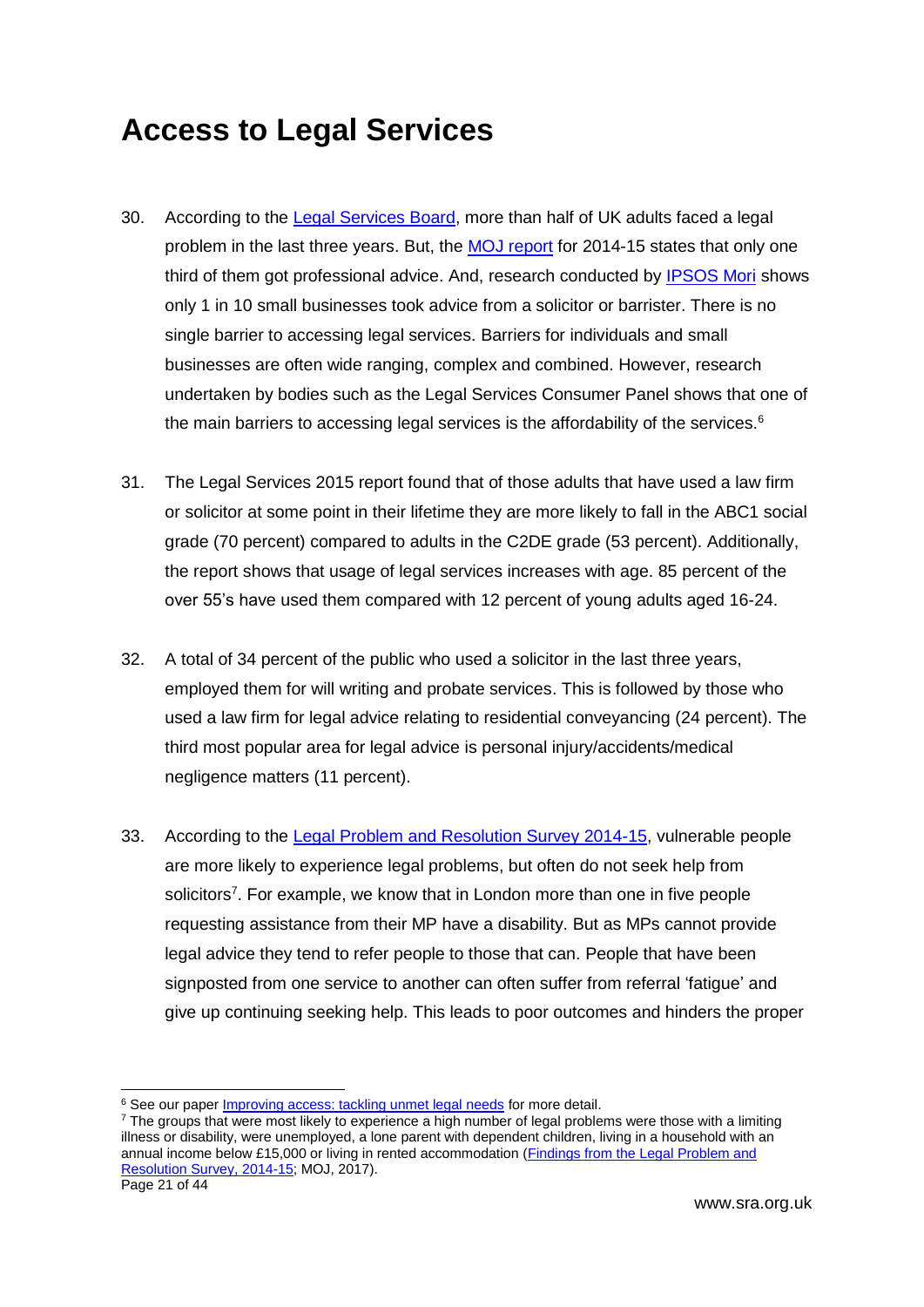administration of justice. There is also a risk that vulnerability is increased without the appropriate legal support<sup>8</sup>.

## <span id="page-21-0"></span>**Analysis of historic PII claims data**

- 34. We received data from firms representing 74 percent of the market (based on PII premiums) over for the indemnity years covering the period 2004 to 2014. The data set includes the claims history of firms in the Assigned Risk Pool (ARP). These are firms that could not access insurance in the open market and the ARP provided an alternative for them. The ARP closed to new firms from October 2013 because the funding of defence costs and the payment of settled claims by open market providers was threatening the viability of the PII market.
- 35. We have published our [analysis of historical PII claims data.](http://www.sra.org.uk/solicitors/colp-cofa/resources/colp-cofa-conference-2016.page#pii) Some of the key findings are:
	- one in five claims notified to insurers resulted in an indemnity payment and/or defence cost payment
	- the total amount paid to claimants at the point we received the data from insurers was £2bn. Of that, around £400m was paid in defending claims. Part of the indemnity settlement amount of £1.6bn will also include the legal costs of claimants
	- 98 percent of all claims where an indemnity payment was made were settled for less than £500,000
	- a disproportionate number of claims for negligence arise from property work, where insurers have specified a reason for the claim, over 50 percent or £770m of the value of indemnity payments are the result of a failure in conveyancing work.

Page 22 of 44 -<sup>8</sup> Mind the gap an assessment of unmet legal need in London: A Survey of MPs' Surgeries Oct- Nov 2016, All-Party Parliamentary Group on Pro Bono and Hogan Lovells, 2017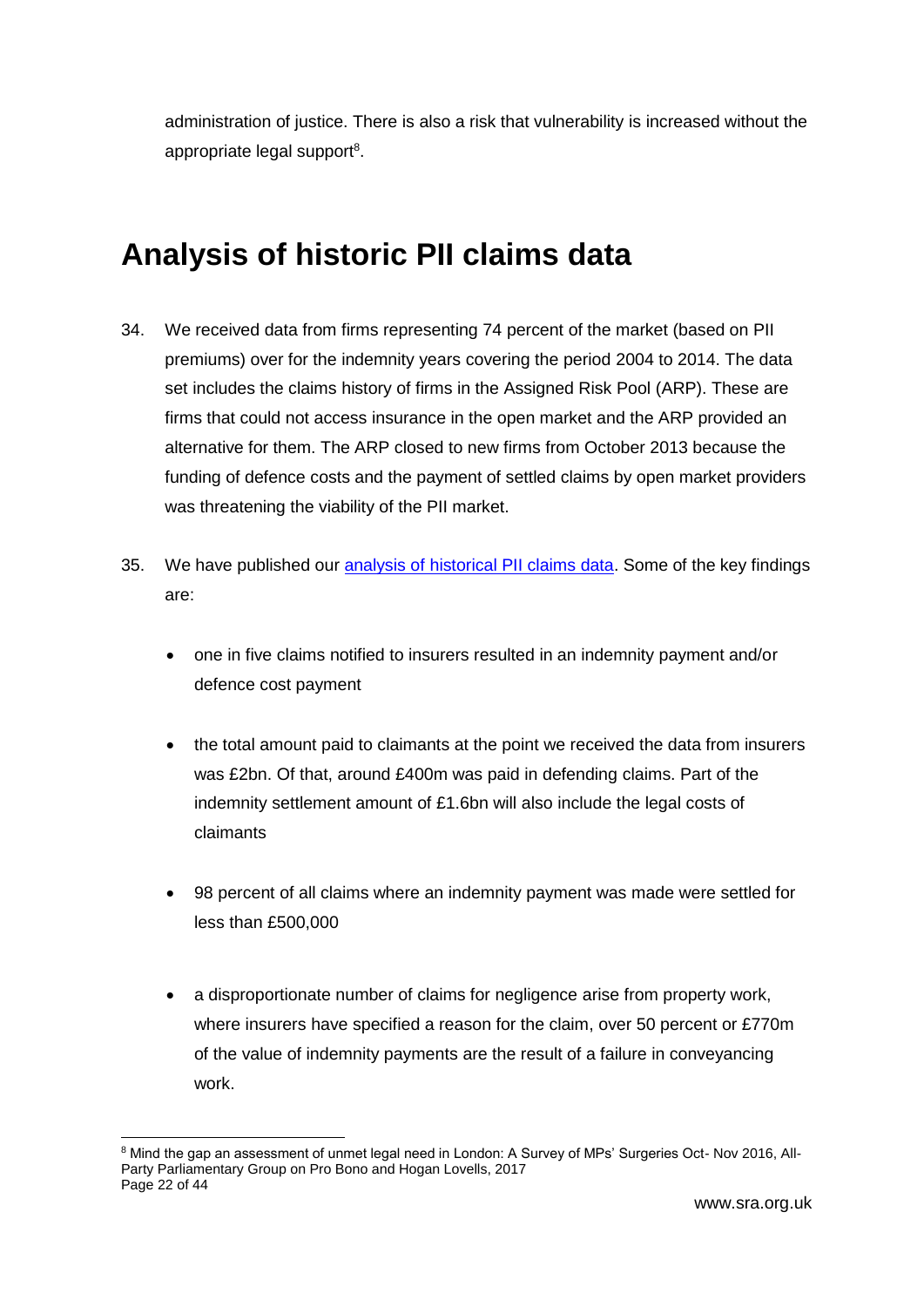

#### **Breakdown of total value of claims by reason for claim**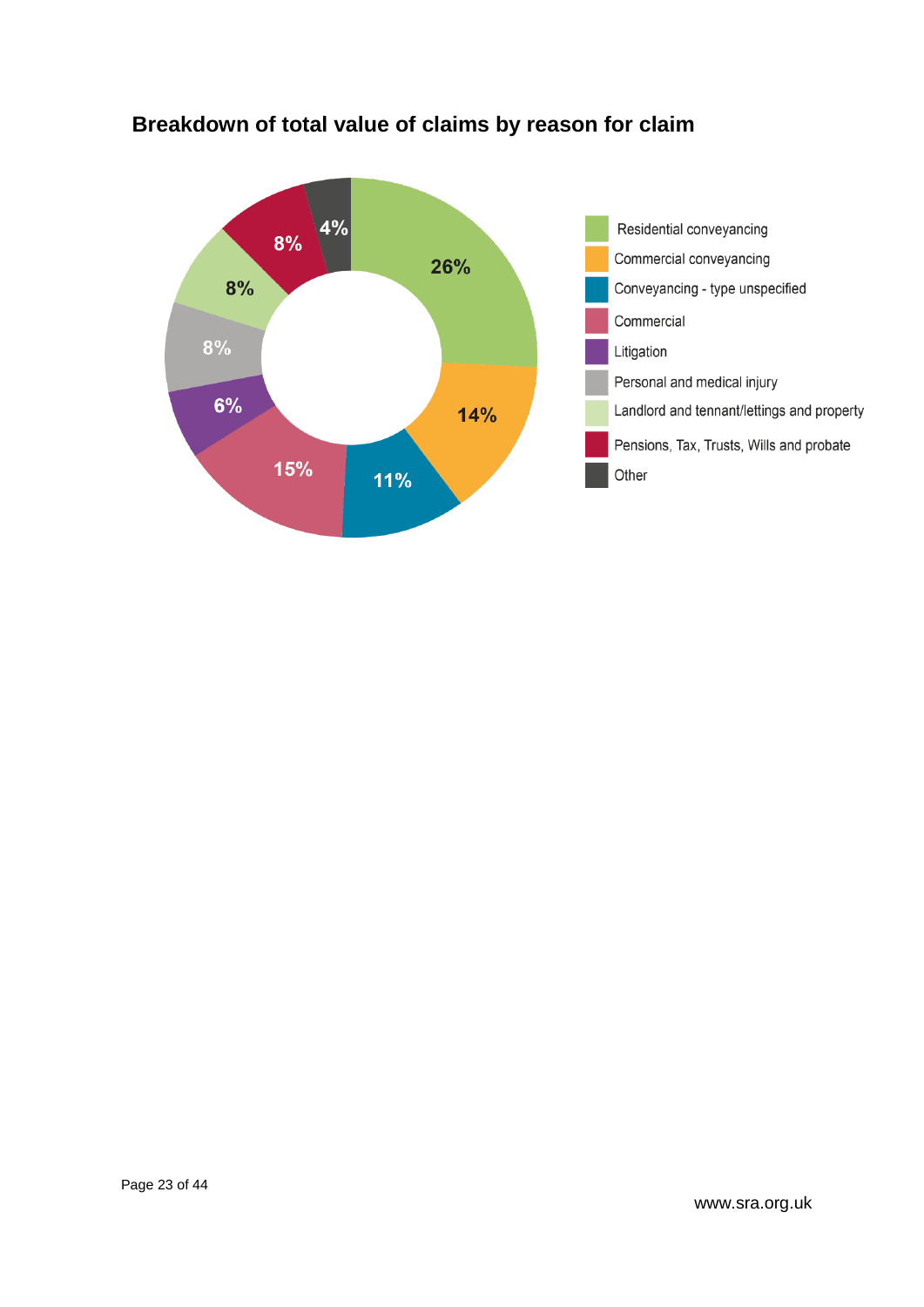# <span id="page-23-0"></span>**Pattern of payments from the Compensation Fund**

- 36. There is a wide range in the level of payments made from the Fund. This reflects variations in the value of the transactions that ultimately caused the loss. Over the 2011- 2015 period, individual payments for successful claims have ranged up to £990,300.
- 37. The table below shows the average payment for different types of claims reasons over the same period.

| <b>Claim reason</b>             | <b>Average payment (£s)</b> |
|---------------------------------|-----------------------------|
| Unredeemed mortgage             | 228,967                     |
| Fraud – conveyancing            | 258,537                     |
| Gross overcharging              | 187,416                     |
| Fraud – other                   | 125,125                     |
| Probate – balance due to estate | 45,362                      |
| Client account – unspecified    | 33,743                      |
| Other – conveyancing            | 16,855                      |
| Tax avoidance scheme            | 18,259                      |
| <b>Expert and Counsel fees</b>  | 16,516                      |
| Investment fraud                | 19,785                      |
| Damages                         | 8,188                       |
| Other                           | 7,837                       |

#### **Average payments from the Fund 2011- 2015**

38. Overall, the average payment from the Compensation Fund has historically been relatively small when compared to some individual payments that have been made. The four leading reasons for claims that have the highest value of average payment<sup>9</sup> represent only four percent of the total number of claims paid out.

Page 24 of 44 -<sup>9</sup> These are unredeemed mortgage, conveyancing fraud, gross over-charging and other fraud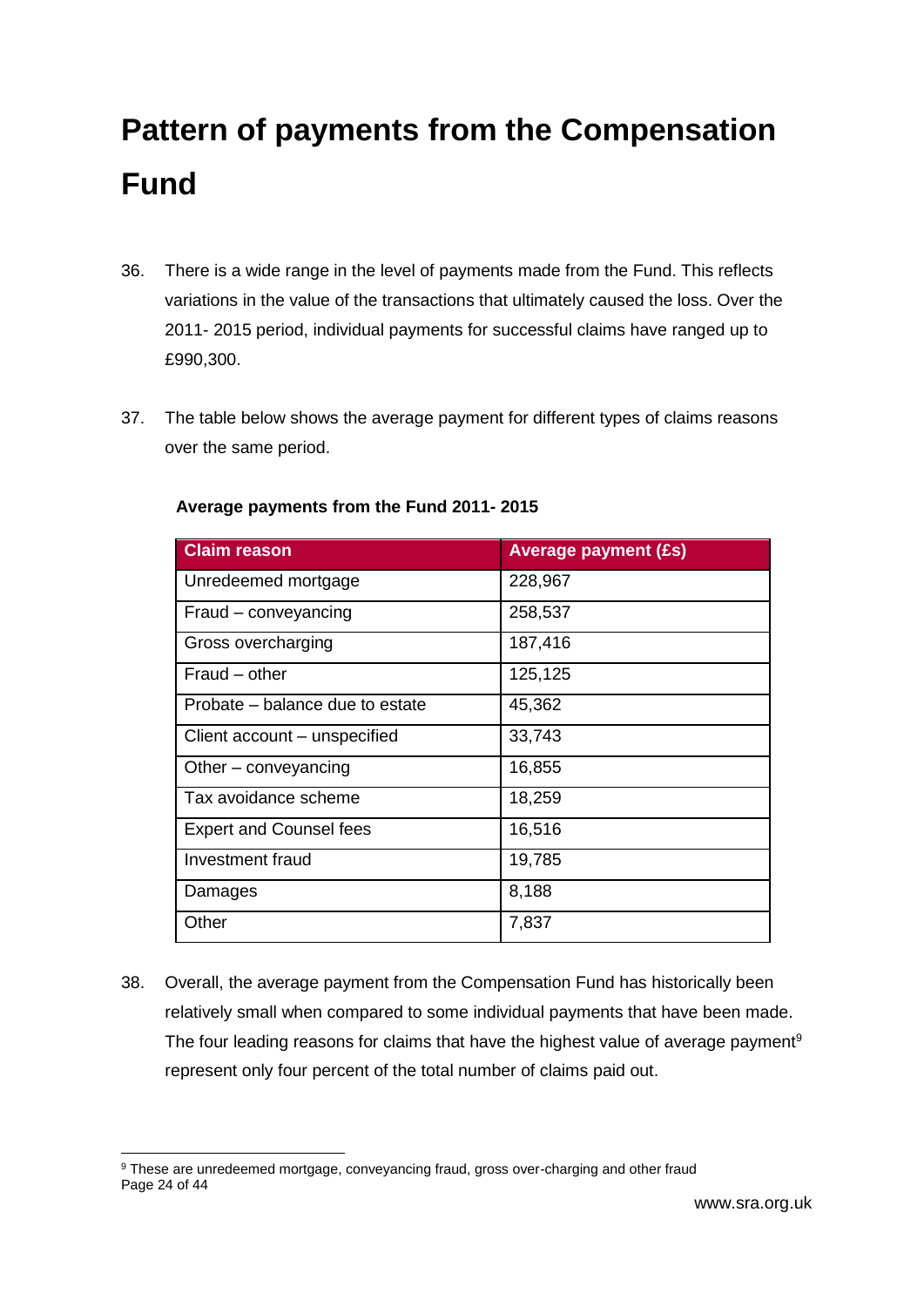39. Only a small percentage (numbering less than 25) of single payments between 2011 and 2015 have been greater than £500,000 and four payments have been for more than £1 million. This pattern of claims and values of payments has made sure that the Fund remains viable at the current level of contribution from the profession.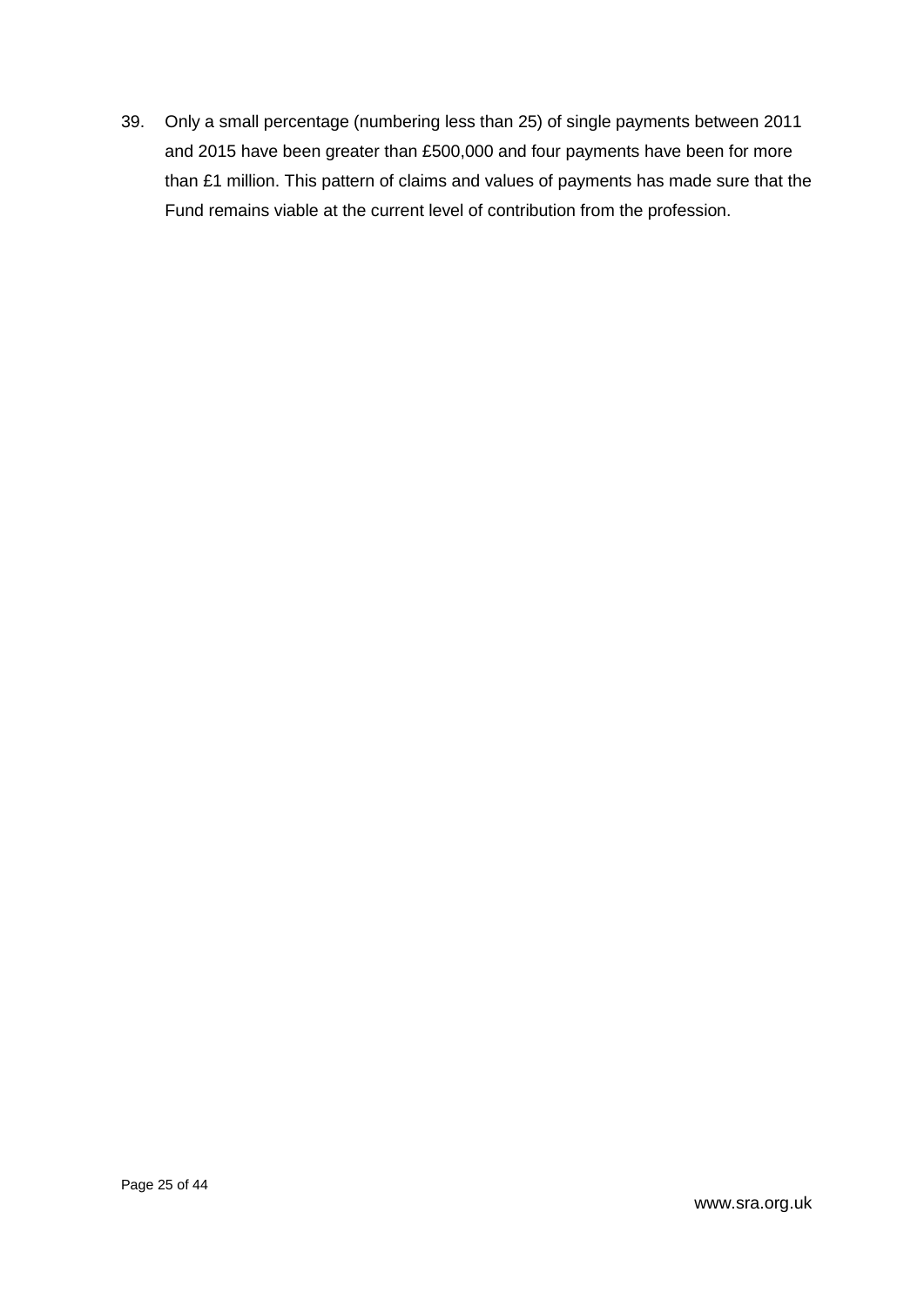# <span id="page-25-0"></span>**PII – Impacts**

### <span id="page-25-1"></span>**Solicitors and firms**

40. In this section we set out our analysis of the expected reductions in premiums<sup>10</sup> from the proposed changes to the level of compulsory cover and how they might impact differently on firms, including small firms and firms with a BAME diversity profile.

#### **Lower indemnity limits**

-

41. We can expect this to result in a discount in premiums. This is because insurers providing only this level of cover would have reduced costs to pay or reinsure against the risk of unlikely, but particularly high, value claims. This includes a reduction in their risk for claims that could be treated as arising from 'similar acts or omissions in a series of related matter or transactions' – the so-called aggregation clause in current PII policies. This includes risks of claims from incidents that are not associated with a single area of work, for example exposure to internal and external fraud risks, that may result in loss of money from a firms' client account.

There are a range of views on what the size of any discount might be. When we previously proposed reducing the limit to £500,000 we presented evidence that the impact on premiums might be in the range five percent to 15 percent. This was based on a range of evidence from stakeholder feedback during the earlier consultation on PII reforms in 2014. This included external advice on the discounts that were being offered to some firms at that time. We also observed when we had previously increased the level of cover from £1m to £2m /£3m that premiums increased by five percent.

Some insurers think the impact could be more modest than this saying they already factor into premiums the likelihood that a firm will face a very high claim and they already receive lower premiums. We agree that most of the cost of cover is allocated

Page 26 of 44 <sup>10</sup> We present our finding as premium reductions assuming favourable market conditions. It is as important to see them as mitigating increases in a less favourable market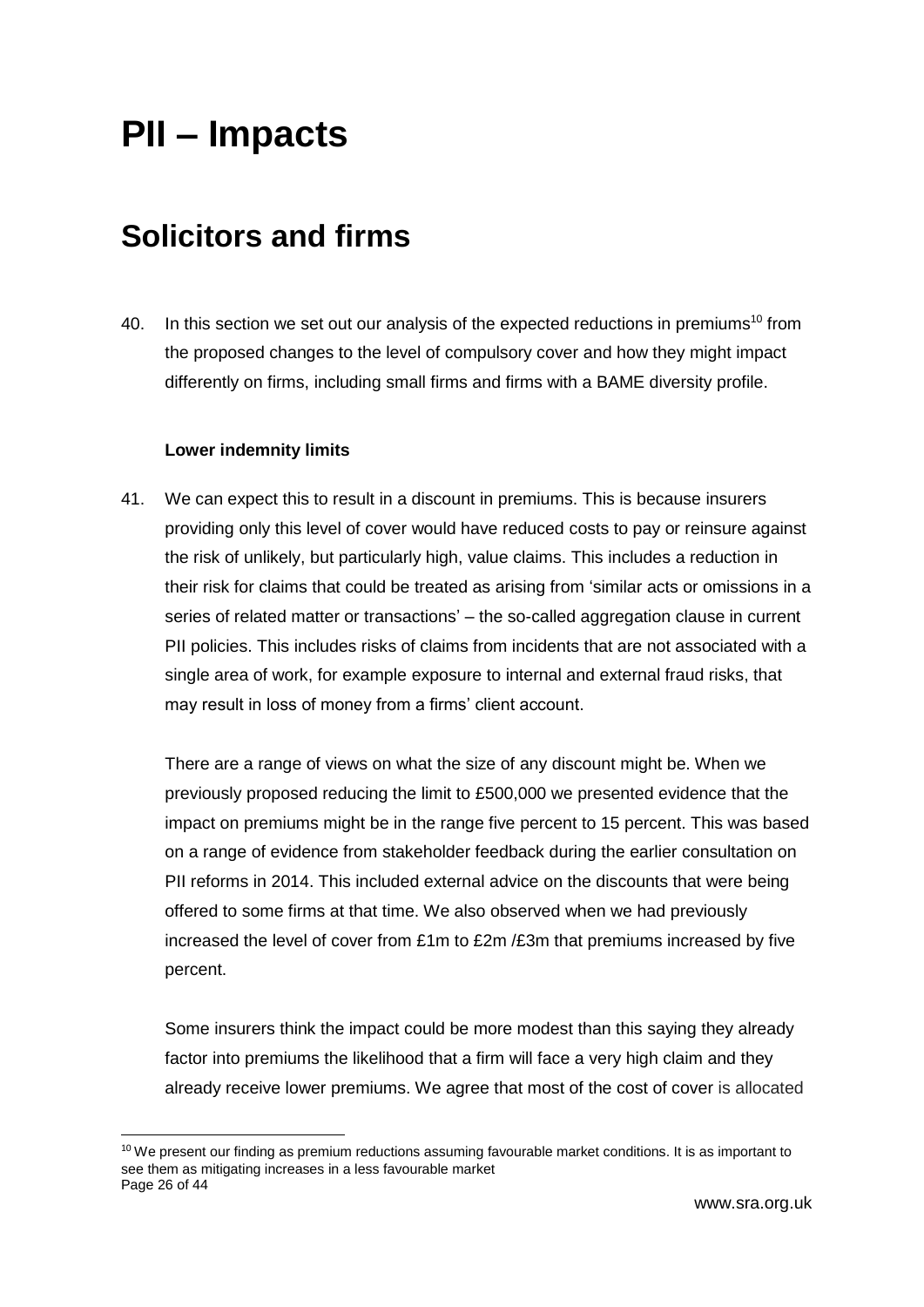to the first £500,000. However, our view remains that there is a premium value for coverage above this level and therefore this proposal would reduce underwriting risk for the compulsory layer of insurance. the insurance industry does not take on additional risk at no cost, or to put it another way, does not offer free insurance.

42. Reflecting caution from insurers and that we are now proposing a higher limit for conveyancing cover we estimate the impact of our proposed lower limit would be in the range of 5 to 10 percent reduction in premiums.

#### **Defence costs**

43. Allowing firms and insurers to have more flexible defence arrangements is likely to shift some costs back to firms. For example, if firm agreed with an insurer an excess arrangement that included defence costs then the value of the defence excess would switch from being paid by insurers to being directly incurred by firms.

Unlike the current excess arrangements, a proportion of these costs would need to be paid by firms as soon as a claim starts to accrue defence costs. We expect this would alter firms' behaviour, leading to a reduction in the number of claims unnecessarily defended, leading to a further reduction in defence costs. This could also speed up the time it takes for compensation to paid to claimants.

- 44. We have calculated that based on the historic data, if it is assumed that all firms would have had a defence excess of £5,000 (this is around the average level for the usual excess on claims in current PII policies<sup>11</sup>) then insurers share of defence costs would have been reduced by approximately £80m. This equates to around of four percent of claims value over the 2004-14 period. Some insurers and other specialist defence lawyers thought the impact of allowing more flexible arrangements for defence costs could be higher than this. We estimate the impact of our proposed changes to defence cost arrangements could be in the range of a four to seven percent reduction in premiums.
- 45. This gives a range of 9 to 17 percent premium savings from these changes.

-

Page 27 of 44 <sup>11</sup> Se[e Law Society PII survey](http://www.lawsociety.org.uk/support-services/risk-compliance/pii/surveys/)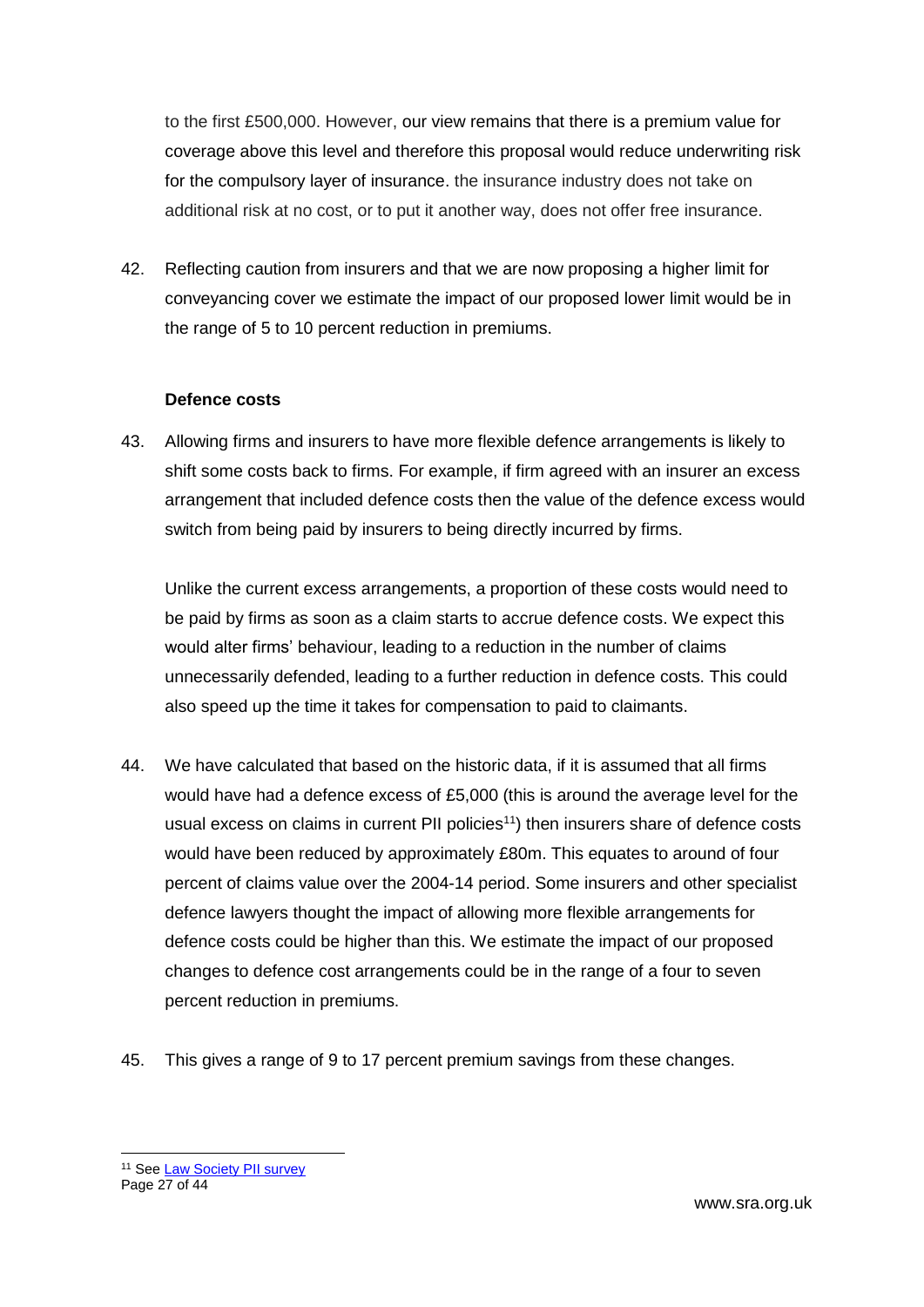#### **Exclusions**

46. Alongside the lower indemnity limit, the proposals to exclude financial institutions and large corporate clients from compulsory insurance and to only require firms that have or will be providing conveyancing services to have cover for that work will provide even more flexibility for firms. This is particularly relevant for small firms, that do lower risk work, to have insurance cover better matched to the services they offer.

#### **Conveyancing cover**

- 47. Insurers already identify conveyancing as a key high-risk factor with the potential to have an adverse impact on premiums. Under the current MTCs an insurer must cover any claims arising during legal practice. Therefore, insurers can never be certain that they will not face the risk of a conveyancing claim, even where a firm has stated when applying for cover that it does not do this type of work. This inevitably means there will be some cross-subsidy or an element of risk premium in insurers pricing models.
- 48. We expect the option for firms to ask for an insurance quote without conveyancing cover to lead to even more accurate pricing by insurers and to lead to the unwinding of any remaining cross-subsidy in the pricing of insurance between conveyancing and other areas of law. If the impact of this is significant we could see some firms delivering lower risk services that do not need conveyancing cover potentially achieve savings towards the top of the range or even more than the range we have identified or potentially above.

#### **Small firms**

- 49. More than half of firms we regulate have fewer than four partners/managers. The benefit of reduced premiums for compulsory insurance will be greater for small firms because they pay proportionately higher premiums relative to turnover. Small firms are seeing premiums rise even in relatively favourable market conditions and they are also more likely to have a problem affording run-off cover<sup>12</sup>.
- 50. There is also evidence that small firms find it more difficult to get competitive quotes for cover. We think the reforms will both increase existing insurers' appetite to provide

Page 28 of 44 <sup>12</sup> Se[e Law Society PII survey](http://www.lawsociety.org.uk/support-services/risk-compliance/pii/surveys/)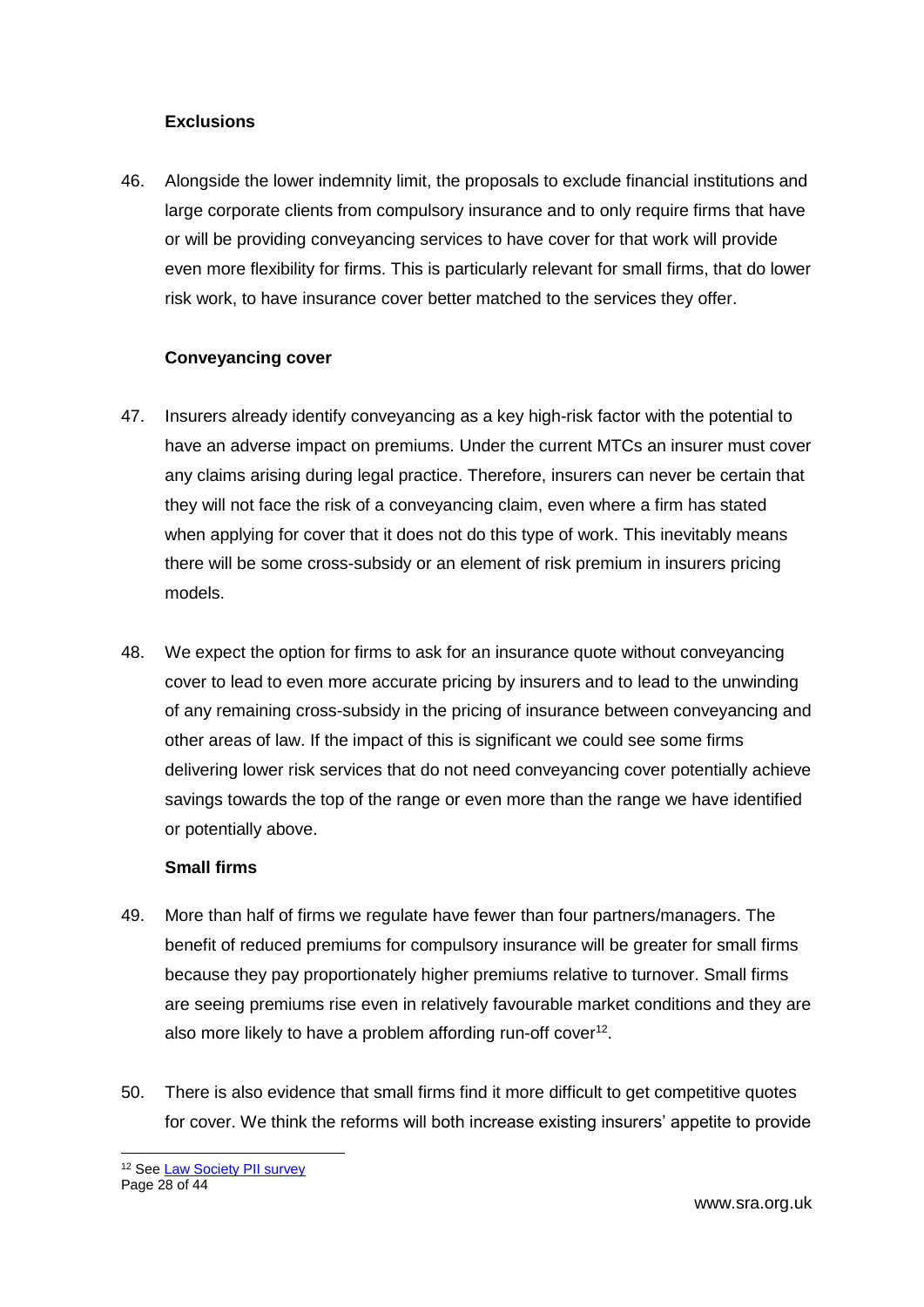cover to small firms and potentially encourage new insurers to enter the market. This may not result in a significant further impact on premiums in a favourable market but would sustain competitive premiums for firms when conditions are less favourable.

- 51. Small firms are also more likely to continue to need to only purchase the compulsory level of cover. 93 percent of sole practitioners and 78 percent of 2-4 partner firms currently only purchase the compulsory indemnity limits. For larger firms the take up of top-up insurance increases significantly from 68 percent of 5-10 partner firms to 90 percent of 11-25 partner firms.
- 52. As explained above, the flexibility in the minimum requirements could result in more accurate pricing of premiums for firms that do lower risk work.
- 53. Nearly 60 percent of small firms generate no turnover from residential property work and are likely to benefit from not needing conveyancing cover. This increases to nearly 65 percent for commercial property work. Firms will however, need to make sure that they are honest in their assessment of work because if they do not secure conveyancing cover and do work in this area then claims would not be covered by the insurance policy.
- 54. Where firms have a BAME diversity profile, the percentage of firms that generate no turnover from residential property increases to nearly 65 percent and falls to 56 percent for firms with a white diversity profile. Instead firms with a diversity BAME profile have a relatively high proportion of their work where there are no large value claims in areas like criminal and immigration work. This suggests firms with a BAME diversity profile would benefit from increased flexibility in the minimum requirements.

#### **Large firms**

55. Our proposals will provide larger firms with greater flexibility to agree different insurance terms with commercial clients. This should allow them to set terms of the insurance cover which could lower the total cost of insurance for larger firms. In some cases, the changes will make overall arrangements more straightforward by removing tiers of insurance. This will allow Multi-Disciplinary Partnerships (MDPs) to harmonise PII arrangements across the different areas of their business, without the need for waivers.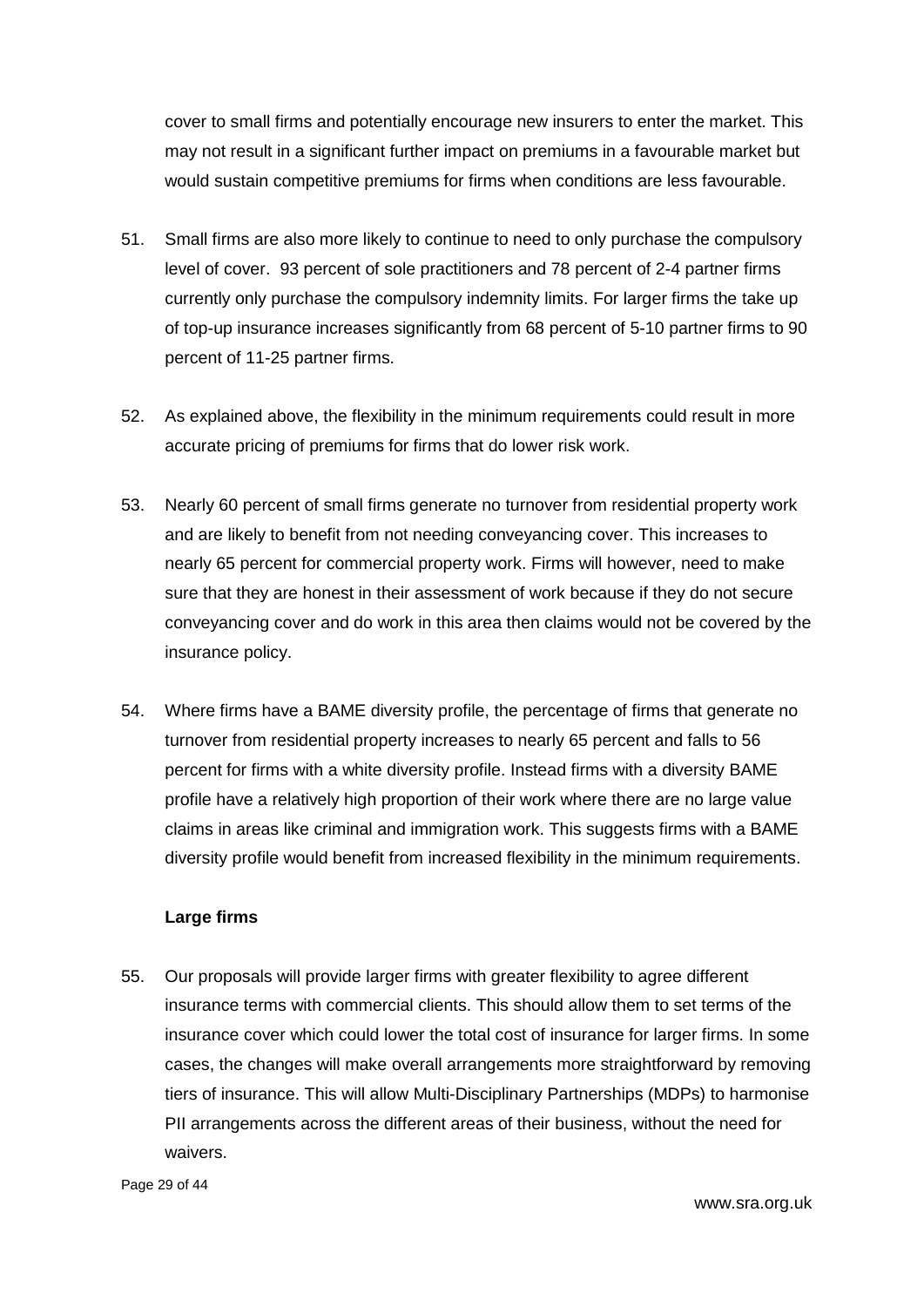#### **Cost of top up/excess layer cover**

- 56. Firms will continue to need make sure they have 'adequate and appropriate' cover and this may mean adding additional layers/buying top-up cover where necessary. Surveys of law firms<sup>13</sup> suggest some firms already carefully assess the level of risk based on the type and value of the work they undertake and buy additional cover to reduce their risk in the event of a high claim. Therefore, we have considered the impact of our proposals on the cost of excess/top-up cover.
- 57. Currently, we understand that most top-up cover which simply extends the cover to £5m is written on the same terms and conditions as the MTCs. This is because the administrative cost of designing different policy terms for relatively small extensions in cover are not thought to be worth incurring. However, for larger levels of cover, this is not the case and terms which are "non-standard" in other parts of insurance (such as those related to dishonest, misrepresentation, payment of the excess and the level of cover in run-off) may be altered in these policies. Similarly, exclusions for cyber risk could be brought in for larger claims<sup>14</sup>.
- 58. If this remains the case under the revised limits, then this suggests that firms choosing to maintain insurance at current limits will pay a similar premium, unless this choice reveals the firm represents a greater risk than insurers previously believed. Higher premiums in this case would be risk reflective.

#### **Run-off premiums/Compensation Fund contribution**

59. We anticipate the average reduction in premiums from the proposal to introduce a cap on run-off cover will be greater than the 9 to 17 percent we have estimated for annual premiums. This is because it sets an absolute limit on the insurers exposure. As run-off cover becomes more affordable, we can also expect this to result in a reduction in the non-payment of run-off premiums which could reduce premiums even further. We will seek further views from stakeholders during the consultation to help us better quantify this impact.

13 Se[e Law Society PII survey](http://www.lawsociety.org.uk/support-services/risk-compliance/pii/surveys/)

Page 30 of 44 <sup>14</sup> See EPC report on [Potential options for SRA PII requirements](https://www.sra.org.uk/sra/consultations/access-legal-services.page#download) (May 2017)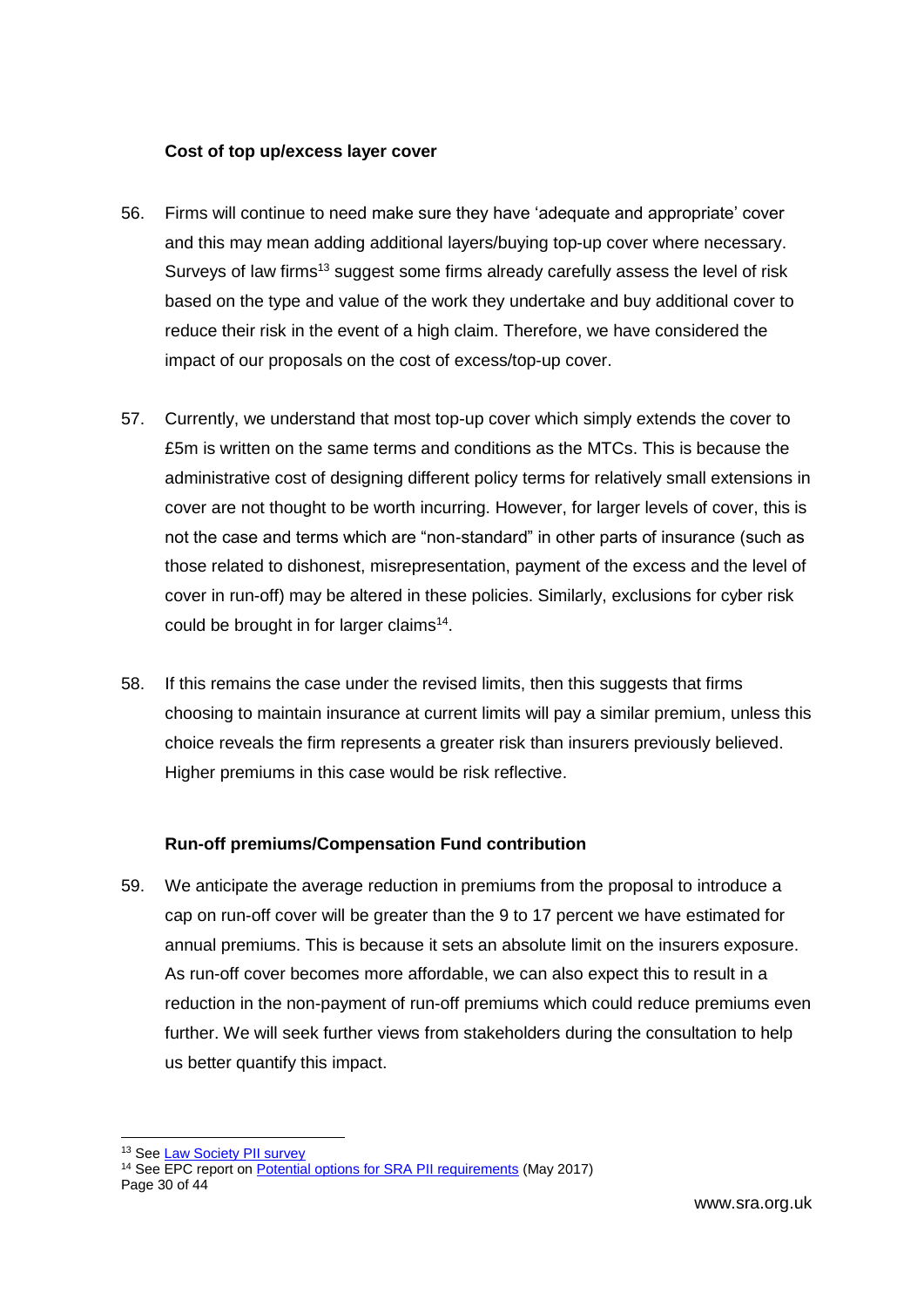60. If run-off cover becomes more affordable, then solicitors nearing retirement or wanting to cease practising are more likely to pay for run-off cover and to close their firms properly. This will reduce the risk to users of legal services that occasionally requires our intervention. The data suggests that nearly 20 percent of interventions by the SRA are caused by a firm not closing properly. Our estimated intervention costs for 2017-18 are nearly £7m. If these costs were reduced by a fifth, then this could have meant a potential reduction in the firm contribution to the Fund of nearly £50.

### <span id="page-30-0"></span>**Users of legal services**

61. We expect these changes to provide more flexible options for firms to lower the cost of insurance. If firms pass these on, then this could lead to lower prices and better access to services. We recognise that this relies on there being sufficient competition in the market. An important factor here is the extent that lower entry barriers encourage new firms, often with innovative business models, into the legal services market. It also allows existing firms to be more sustainable. This will be important when evaluating the impact of the changes.

#### **Equality, Diversity and Inclusion impacts**

- 62. Access to affordable services is essential to reducing inequality in access to legal advice. [National Statistics](https://www.gov.uk/government/statistics/households-below-average-income-199495-to-201516) indicate that these changes will benefit people from 'households below average income' (HBAI) and specifically assist pensioners, disabled people and some ethnic minority groups, as they are more likely to be in this group.
- 63. As explained above the new flexibility in the minimum requirements could result in more accurate pricing of premiums and reduced premiums for firms that do lower risk work. These include social and mental welfare law, immigration, consumer debt, family mediation, residential care and arbitration work. Vulnerable groups of people are likely to need help in these areas and would benefit if more affordable services were available.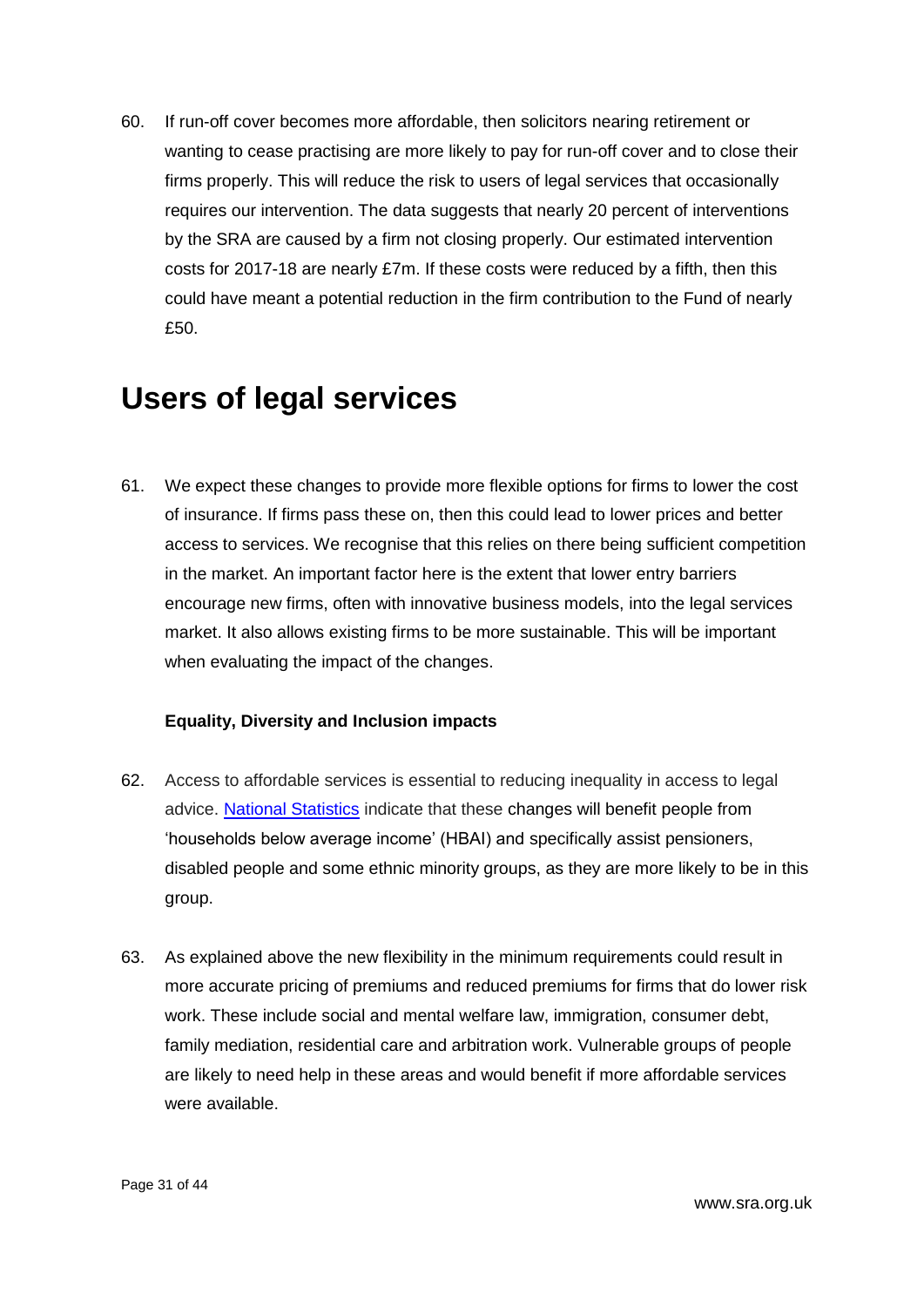- 64. As well as reducing costs for existing firms, we can expect this to encourage new entrants into the market to provide these types of legal services. We have evidence that lower insurance costs have been a key driver of new businesses in our Innovation Space, providing increased access for some vulnerable people to legal services.
- 65. The table below compares these areas of law and whether they are relevant to BAME users' needs<sup>15</sup> with the risk that there will be a high value indemnity claim. This suggests that BAME users are more likely to gain from these proposals if the lower cost of insurance for lower risk work results in price reductions or increased competition in the provision of these areas of law.

| <b>Type of claim</b>             | <b>Risk of high value</b> | <b>More relevant to</b>   |
|----------------------------------|---------------------------|---------------------------|
|                                  | indemnity claim           | <b>BAME</b> users' needs? |
| Conveyancing                     | High                      | <b>No</b>                 |
| Will writing and probate         | <b>Medium</b>             | <b>No</b>                 |
| Immigration                      | Low                       | Yes                       |
| <b>Family matters</b>            | Medium                    | Yes                       |
| Accident and injury claims       | <b>Medium</b>             | Yes                       |
| Housing landlord and tenant      | <b>Medium</b>             | Yes                       |
| problems                         |                           |                           |
| Benefits and tax credits/welfare | Low                       | Yes                       |
| <b>Employment disputes</b>       | Low                       | Yes                       |
| Consumer problems                | Low                       | Yes                       |
| <b>Criminal matters</b>          | Low                       | Yes                       |
| Debt or hire purchase            | Low                       | Yes                       |

#### **Work areas and match to BAME needs**

Page 32 of 44 -15 [Legal Services Consumer Panel Tracker Survey 2017](http://www.legalservicesconsumerpanel.org.uk/publications/research_and_reports/index.html)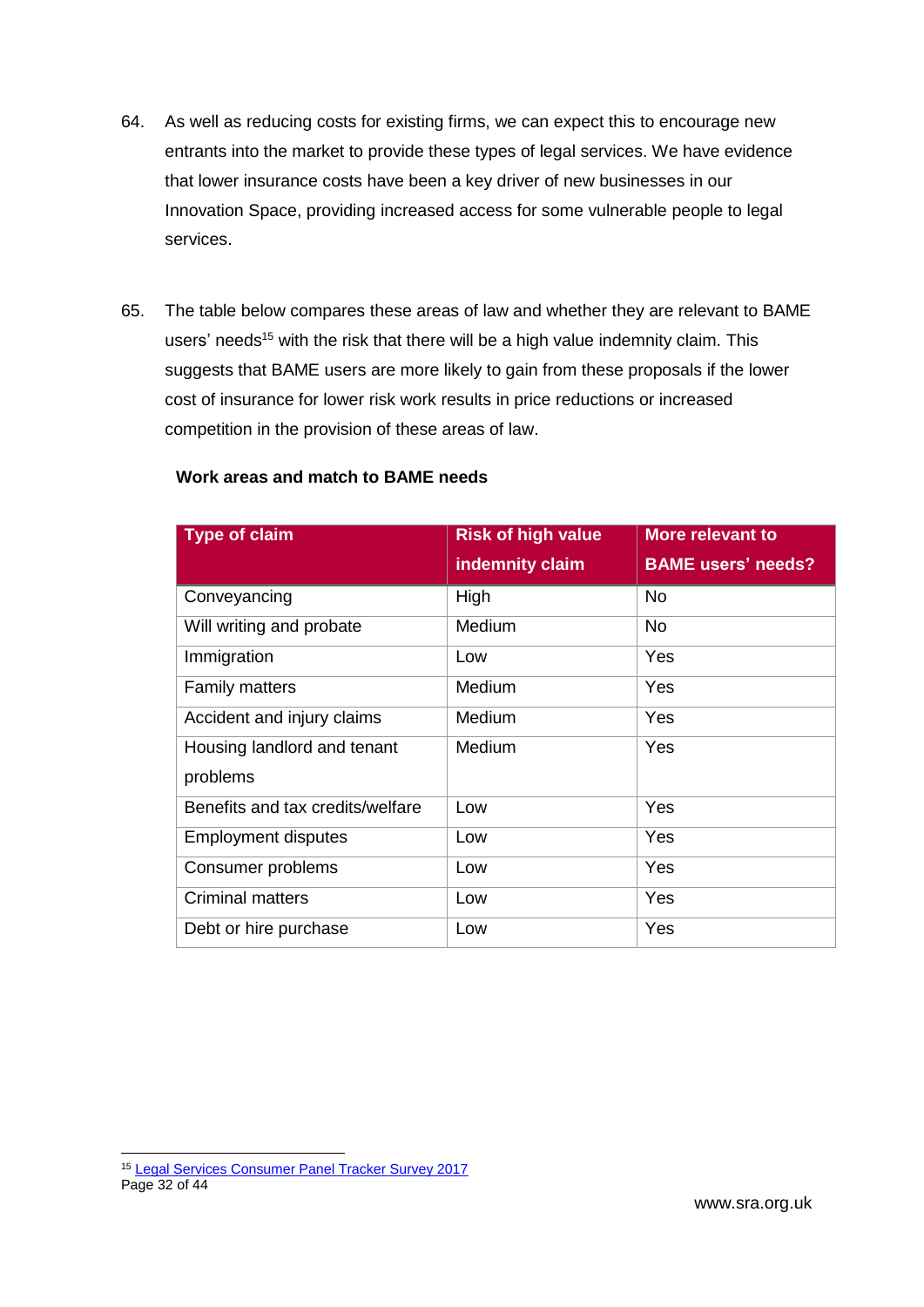#### **Impact on the quality of conveyancing services**

- 66. The historic data shows that, where a specific reason was identified for the claim, more than 50 percent of the value of all claims settled arose from conveyancing work. The reforms will provide firms with information on the true cost of insurance that provide conveyancing services. This would provide solicitors with better information to assess their appetite for undertaking this type of work or perhaps specialising in other areas of work.
- 67. We expect this to lead to positive changes in firm behaviour, reducing the likelihood that a conveyancing claim will arise in the first place. This is because the additional premium for conveyancing cover would be expected to reduce the number of firms that undertake only a small number of conveyancing transactions each year. If this reduces the number of negligence claims, then over time this would have a positive impact on the quality of conveyancing services. It is estimated that around eight percent of firms providing conveyancing services have less than five percent of their turnover from conveyancing.

## <span id="page-32-0"></span>**Risks and mitigations**

#### **Users of legal services: risk that they are not covered by new insurance limit**

- 68. We have identified that a small number of people could lose out from the reduction in the level of compulsory indemnity limits. Some people with particularly high value claims could receive lower compensation than they currently would. Given the value of these claims these are likely to have serious financial consequences on most people even those on high incomes.
- 69. To assess the proportionality of this reduction we have considered the evidence on the value of high claims from the historical data provided by insurers<sup>16</sup>.
- 70. Between 2004 and 2014 and based on extreme worse case assumptions, at most 222 claims and £147m might have been at risk with a £1m limit. Of these, a

-

Page 33 of 44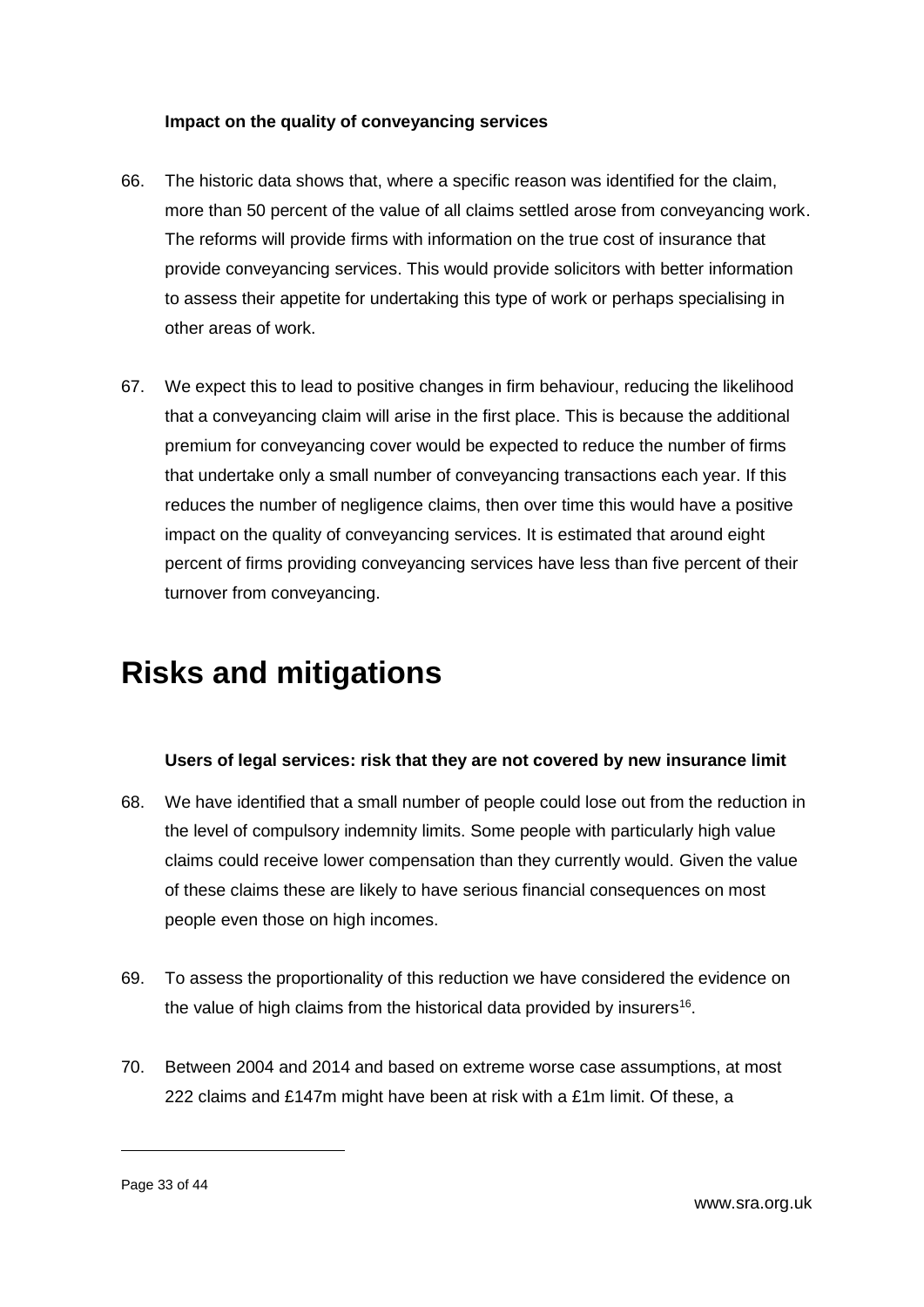maximum of 156 claims and £102m were consumer claims. If the PII minimum threshold are reduced to £1m for conveyancing and £500,000 for other areas of work, at most around 442 claims (£260m) might have been at risk. There is a maximum of 326 (£189m) that were consumer claims businesses, rather than large commercial clients who are more sophisticated and often have in-house legal resources. They should also be able to confirm themselves that their legal services provider has appropriate insurance.

71. A significant proportion of these claims are conveyancing claims. ONS evidence shows that around 1.6 percent or around 14,000 properties sold for £1 million or more in 2015. Yet, between 2004 and 2014 there were only 37 cases in which PII claims for more than £1 million were identified in residential conveyancing. In 2014, this represented less than 0.03 percent of the number of such transactions. Commercial law the next highest category of law with a large proportion of high claims.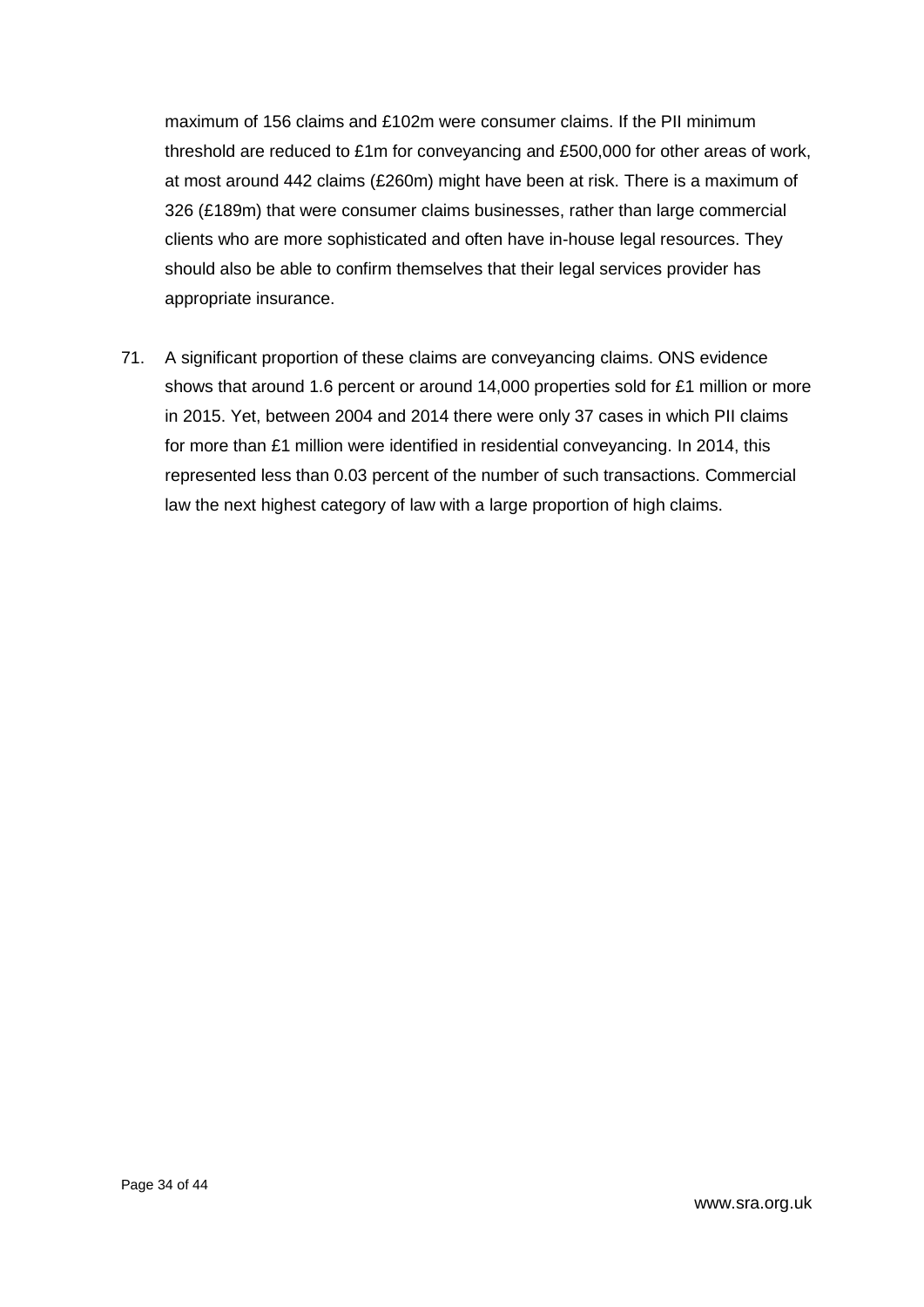72. The table below shows claims at risk for a single limit of £500,000 and a conveyancing limit of £1m.

| <b>Issue</b>                               | <b>Category</b>                                                              | <b>Claims at risk</b>                               | <b>Total claims at risk</b>           |
|--------------------------------------------|------------------------------------------------------------------------------|-----------------------------------------------------|---------------------------------------|
| Conveyancing<br>$\vee$<br>non-conveyancing | Conveyancing                                                                 | £53 million<br>(3% of total claims)<br>79 claims    | £260 million                          |
|                                            | Non-conveyancing                                                             | £208 million<br>(11% of total claims)<br>363 claims | (13% of total claims)<br>442 claims   |
|                                            | Conveyancing                                                                 | £53 million<br>(3% of total claims)<br>79 claims    |                                       |
|                                            | Injury, medical<br>negligence, trusts<br>and executory, wills<br>and probate | £25 million<br>(1% of total claims)<br>53 claims    |                                       |
|                                            | Commercial                                                                   | £51 million<br>(3% of claims)<br>85 claims          | £260 million<br>(13% of total claims) |
|                                            | Lettings and<br>Property                                                     | £18 million<br>(1% of claims)<br>24 claims          | 442 claims                            |
|                                            | Litigation                                                                   | £16 million<br>(1% of claims)<br>36 claims          |                                       |
|                                            | Other<br>(Landlord and<br>Tenant, Pensions,                                  | £98 million<br>(5% of claims)                       |                                       |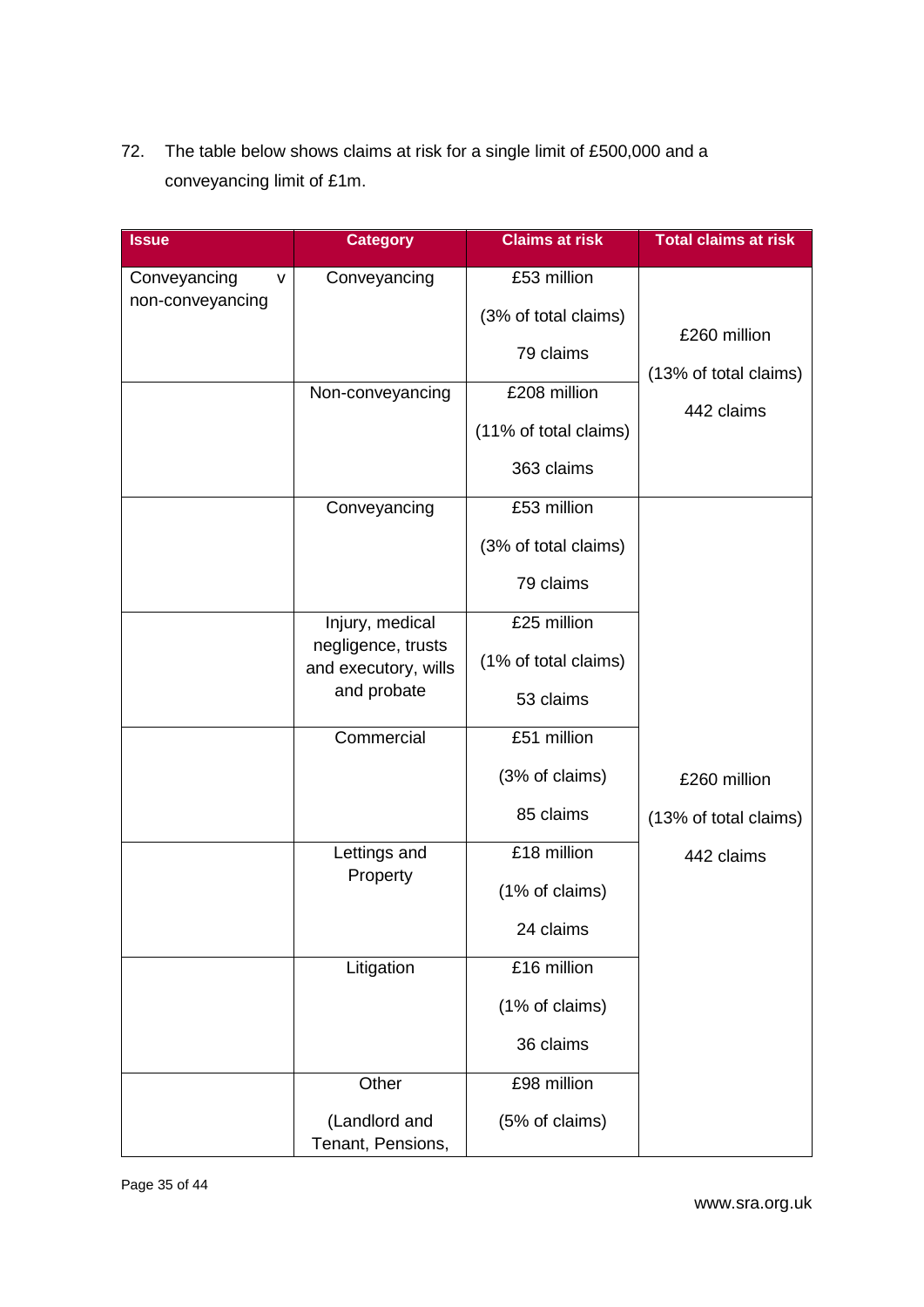|                       | Tax, Employment,<br>Family, Other, Block<br>claims or<br>Unspecified or<br>unknown) | 165 claims            |                                       |
|-----------------------|-------------------------------------------------------------------------------------|-----------------------|---------------------------------------|
| Consumer<br>non-<br>v | Consumer                                                                            | £189 million          |                                       |
| consumer              | (maximum)                                                                           | (10% of total claims) |                                       |
|                       |                                                                                     | 326 claims            | £260 million<br>(13% of total claims) |
|                       | Non-consumer                                                                        | £71 million           | 442 claims                            |
|                       | (minimum)                                                                           | (4% of claims)        |                                       |
|                       |                                                                                     | 116 claims            |                                       |
|                       | Consumer                                                                            | £48 million           |                                       |
|                       | (minimum)                                                                           | (2% of total claims)  | £260 million<br>(13% of total claims) |
|                       |                                                                                     | 87 claims             |                                       |
|                       | Non-consumer                                                                        | £212 million          | 442 claims                            |
|                       | (maximum)                                                                           | (11% of claims)       |                                       |
|                       |                                                                                     | 355 claims            |                                       |

#### 73. The methodology to obtain the total claims at risk assumes the following:

- all claims of £2-3m are for relevant recognised bodies and relevant licensed bodies without top-up cover
- all of the relevant firms would choose to reduce their cover down to £1m
- all of the relevant firms would have no internal resources to pay for claims.
- 74. For that reason, the total claims figure is conservative (ie a maximum figure). The rest of the table above then splits this total claim figure according to different categories. The original data does not show the client type and therefore it has been necessary to estimate the consumer and non-consumer claims. This has been estimated as follows: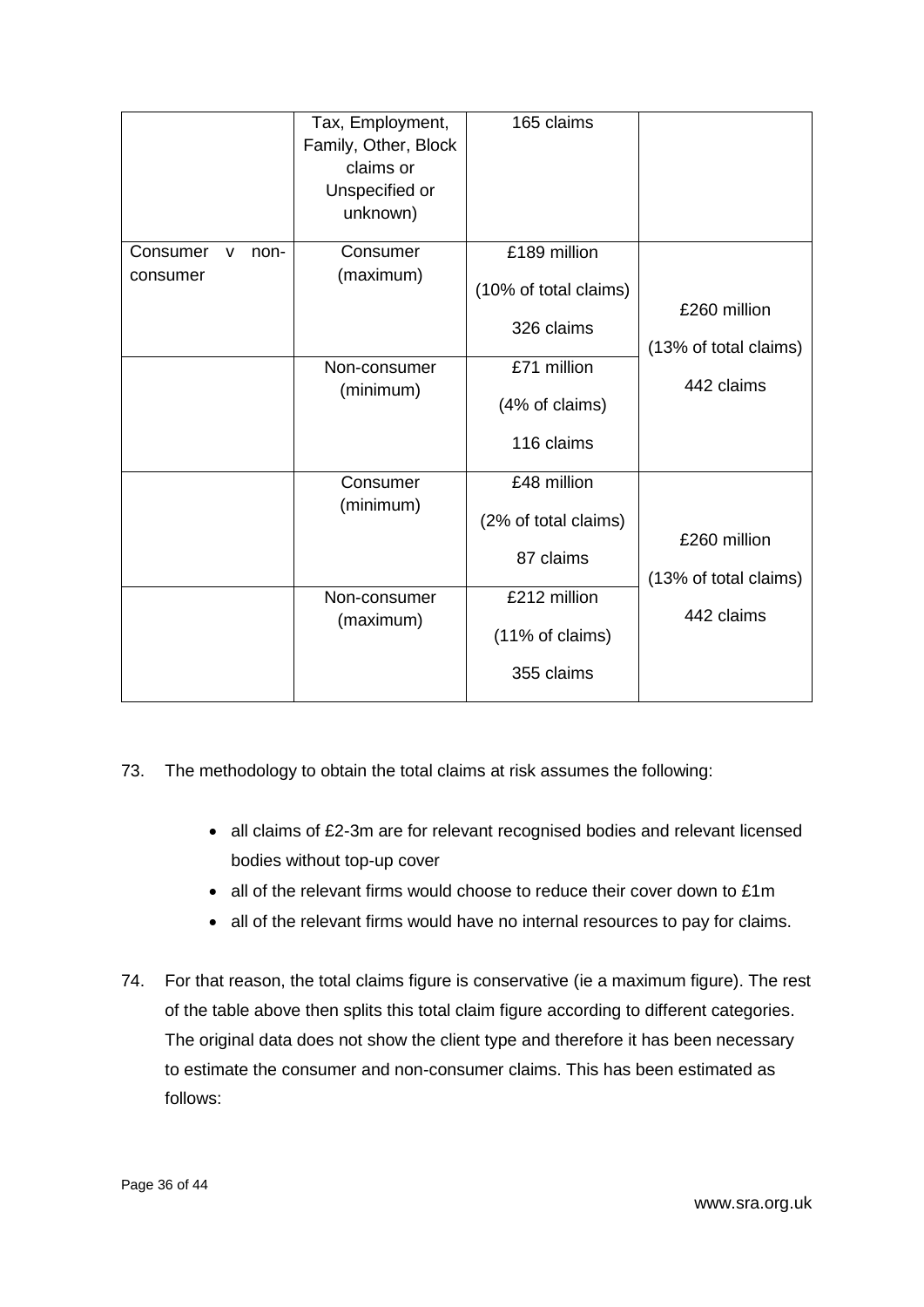- minimum non-consumer claim is based on commercial and commercial conveyancing
- minimum consumer claim is based on residential conveyancing, injury, medical negligence, trusts and executory, and wills and probate.
- 75. Taken together, this evidence suggests that ordinary people and businesses are unlikely to experience a very high value claim above the new limits. There are also several ways that this risk can be managed:
	- a. we already require firms to assess the level of appropriate insurance they need for their clients. Firms also need to decide whether to buy additional cover. We expect firms to continue to make the right choices on purchasing additional cover that meets the requirement for appropriate terms on behalf of their clients, where necessary. The data shows that from 2004-2014 there are only 19 cases where a claim was for exactly £2m or £3m where underinsurance could have been theoretically a problem.
	- b. some firms will also have insurance requirements imposed by other regulators due to the nature of the work they undertake
	- c. we will provide additional guidance so that that firms remain sufficiently proactive in choosing higher or wider cover where this was appropriate to their business. For example, we would expect firms working in residential 'property hotspots' to have in place cover for conveyancing and think about whether they need to secure cover above our minimum requirement. We will work with brokers and look to develop case studies and indicative examples of where additional cover might be appropriate.
	- d. we also expect competition by insurers will enable some firms to maintain wide coverage terms in top up policies where they need to buy it.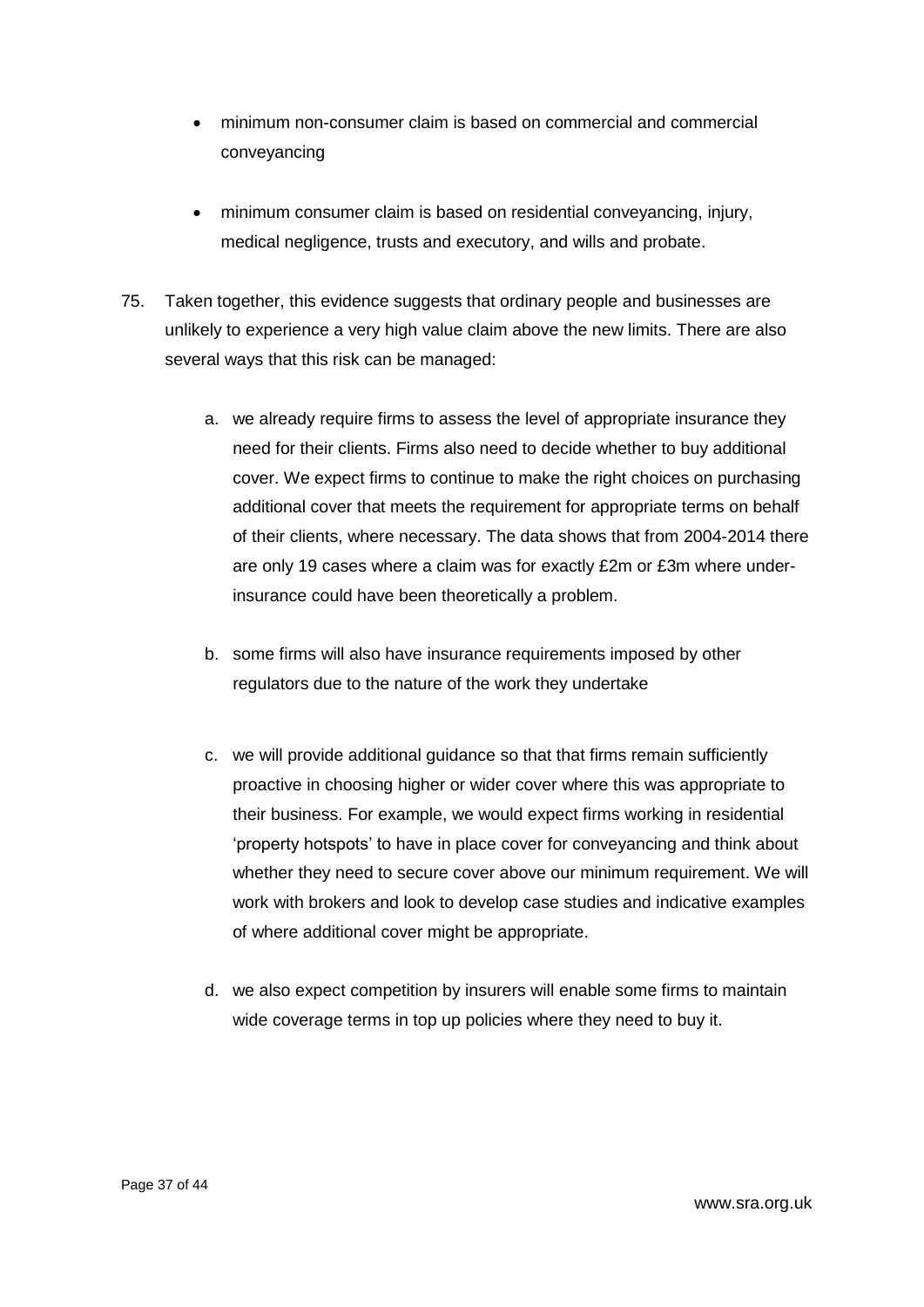#### **Users of legal services: risk of differential outcomes for claims in run-off policies**

- 76. We have identified that the introduction of a total cap on run-off cover could result in different outcomes for users depending on when they make the claim.
- 77. Phasing the level of cover over the six-year run-off period would reduce, but not eliminate, the risk of differential outcomes. A more open market in run-off cover could develop, leading to the insurers offering competitive alternatives to automatic cover or options for firms to buy additional cover once a cap is reached.

#### **User of legal services: risk that firm do conveyancing work without insurance**

- 78. There is a risk that some firms that do not get conveyancing cover would then continue to provide this type of service. In this situation, firms would not be insured for conveyancing work. If the firm is negligent, it is still liable but may not have the financial resources to pay a high value claim.
- 79. To discourage this behaviour, we will take firm regulatory action should a firm be identified as providing conveyancing services without being insured. We will make sure that we have a clear definition of conveyancing services and supportive guidance for firms to help understand when they need to have cover for this work. To reinforce this, we will collect information from insurers on who does and does not have conveyancing cover.
- 80. We will expect firms to explain the level of insurance they have to their clients. We will also provide useful information to clients/potential clients about their protection to help them make informed choices when they choose a legal services provider.
- 81. We will explore other methods of monitoring under-insurance by working collaboratively with the insurers and other agencies, including the Land Registry.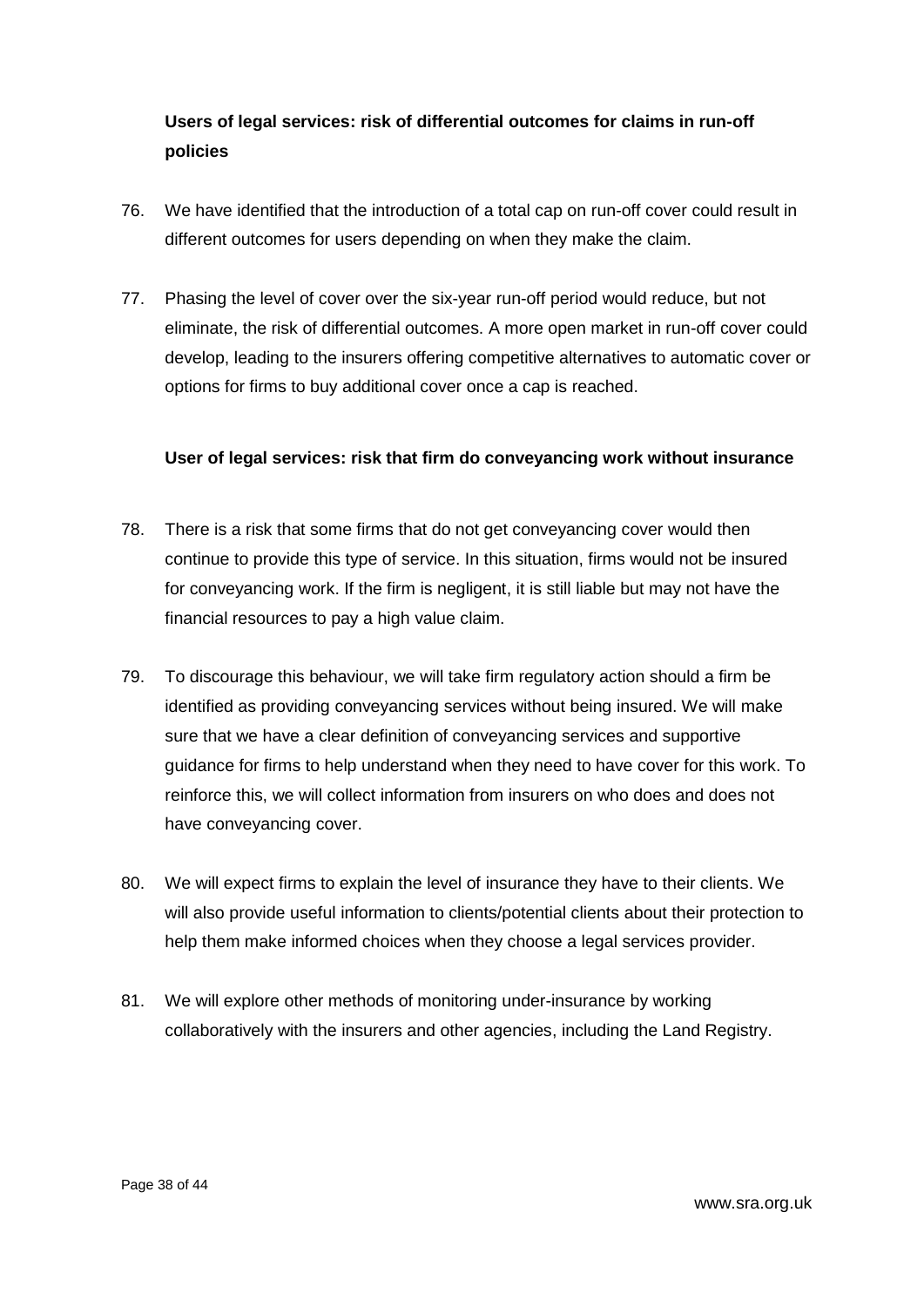#### **Firms: risk to firms of reduction in size of conveyancing panels**

- 82. Mortgage lenders often rely on dual representation, where the same solicitor acts for both buyer (borrower) and lender. If the additional cost to lenders of checking the level and scope of cover for individual firms is disproportionate, they may react by limiting the number of firms on their panels.
- 83. This risk is higher for the proposal to exclude large financial and business clients from scope of mandatory insurance, because they could not guarantee they are covered by the standard MTCs.
- 84. We believe that insurers will continue to offer the option of a PII equivalent policy covering all the clients of their firms they insure. They are also likely to develop new terms and conditions for both lender cover and separate cover for their corporate clients. This permits greater flexibility in both coverage and pricing, reflecting firms' client profile and work specialism.
- 85. We will explore the best way for firms to provide information about the scope of their cover. This will mitigate the costs to lenders of checking this for individual firms.

#### **Firms: risk of increased firm failure**

- 86. Firms increase their risk of failure if they under insure and then become liable for a high value claim and cannot pay it from internal resources.
- 87. Firms will still be obliged to have appropriate insurance for all their clients. We will strengthen the guidance on this and on the information we expect firms to provide to clients on the scope of the cover they have.

#### **Firms: risk of more complex purchasing process**

88. We have identified that greater flexibility in policies could lead to a more complex insurance purchasing process. Firms will need to assess their overall insurance requirements, based on their existing and projected client base and risk profile. They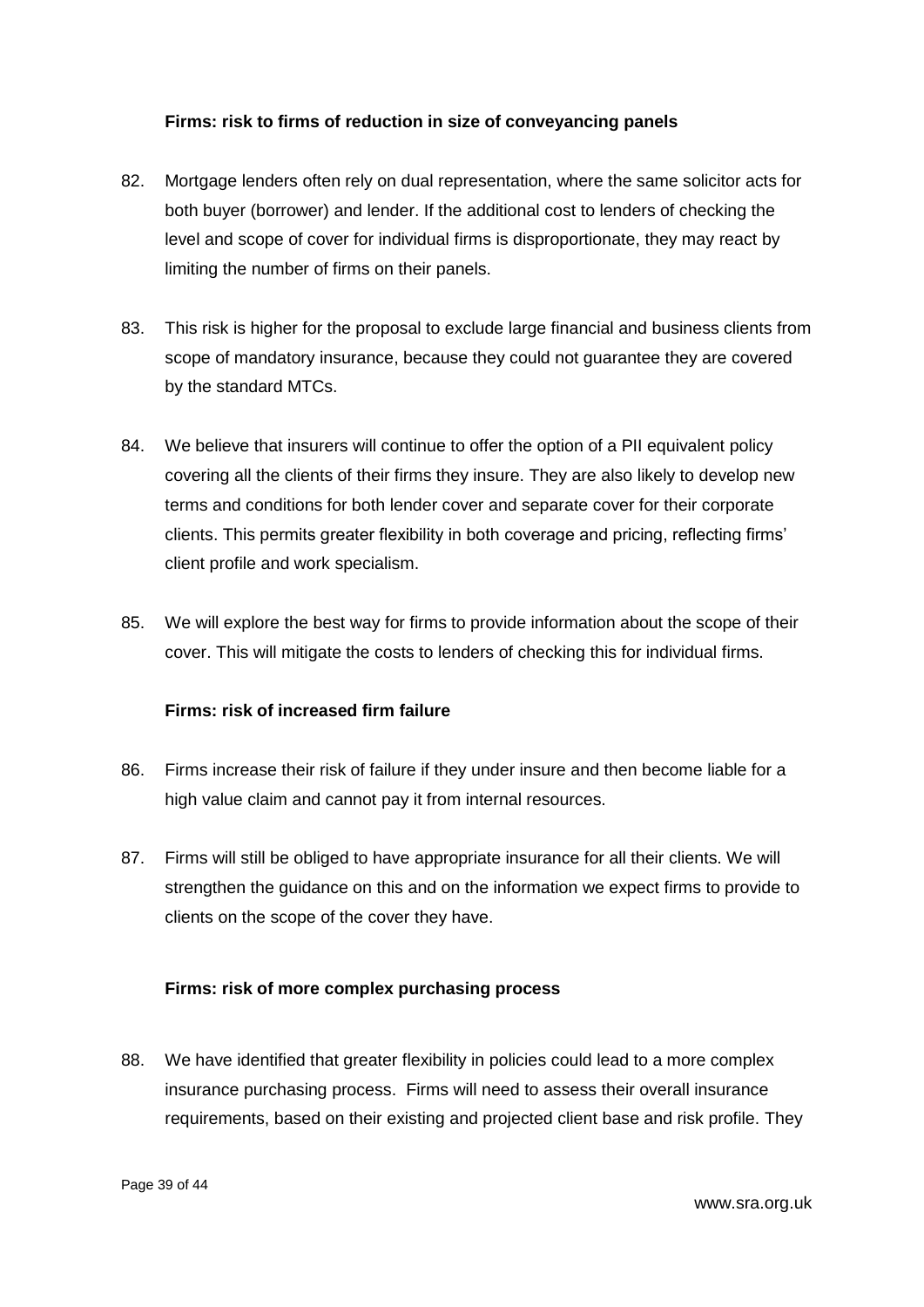may need to buy additional insurance policies as compared to current arrangements. This could lead to a longer, more costly purchasing process.

89. Firms will need to assess their overall insurance requirements. This could include for example, buying additional polices to cover corporate clients and financial institutions. This may increase the transactional costs to firms to buy the cover they need for all their clients. Separate additional policies could mean a range of claims handling processes for different claims.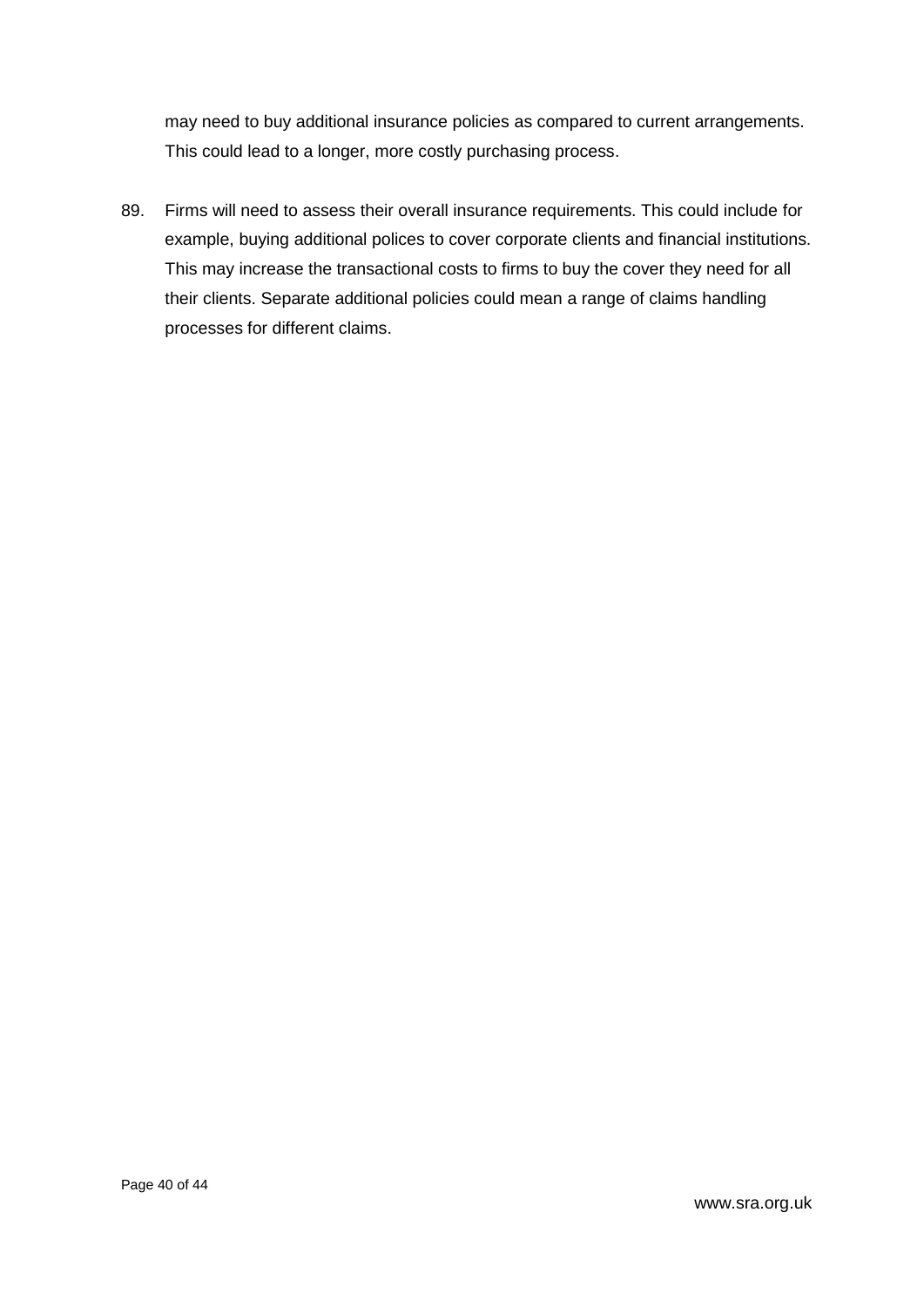# <span id="page-40-0"></span>**Compensation Fund – Impacts**

## <span id="page-40-1"></span>**Users of legal services**

- 90. The Compensation Fund must remain viable, continuing to act as safety net for those affected by any authorised individuals or firms who have misappropriated, or failed to account for, money during practice. Although the changes would narrow eligibility, people that need the most protection will remain protected. The introduction of criteria to exclude claimants from wealthy households is unlikely to impact on applicants with protected characteristics or BAME backgrounds.
- 91. We want to make sure that the right people benefit from the Fund. This will mean using the right tools to assess applications so that we make sure payments are justified.

## <span id="page-40-2"></span>**Solicitors and firms**

92. Overall, solicitors and firms can expect contributions they make to the Compensation Fund to remain proportionate having regard to the risks posed to the Fund.

# <span id="page-40-3"></span>**Risks and mitigations**

93. We have identified possible risks to firms and users of legal services and how these risks might be mitigated.

#### **Users of legal services: tighter eligibility criteria to confirm who can make a claim on the Compensation Fund**

94. Our assessment is that the greatest impact will be on third parties such as barristers and experts and wealthy individuals, trusts and charities that are more likely to be able to access other avenues of redress and where appropriate, use legal remedies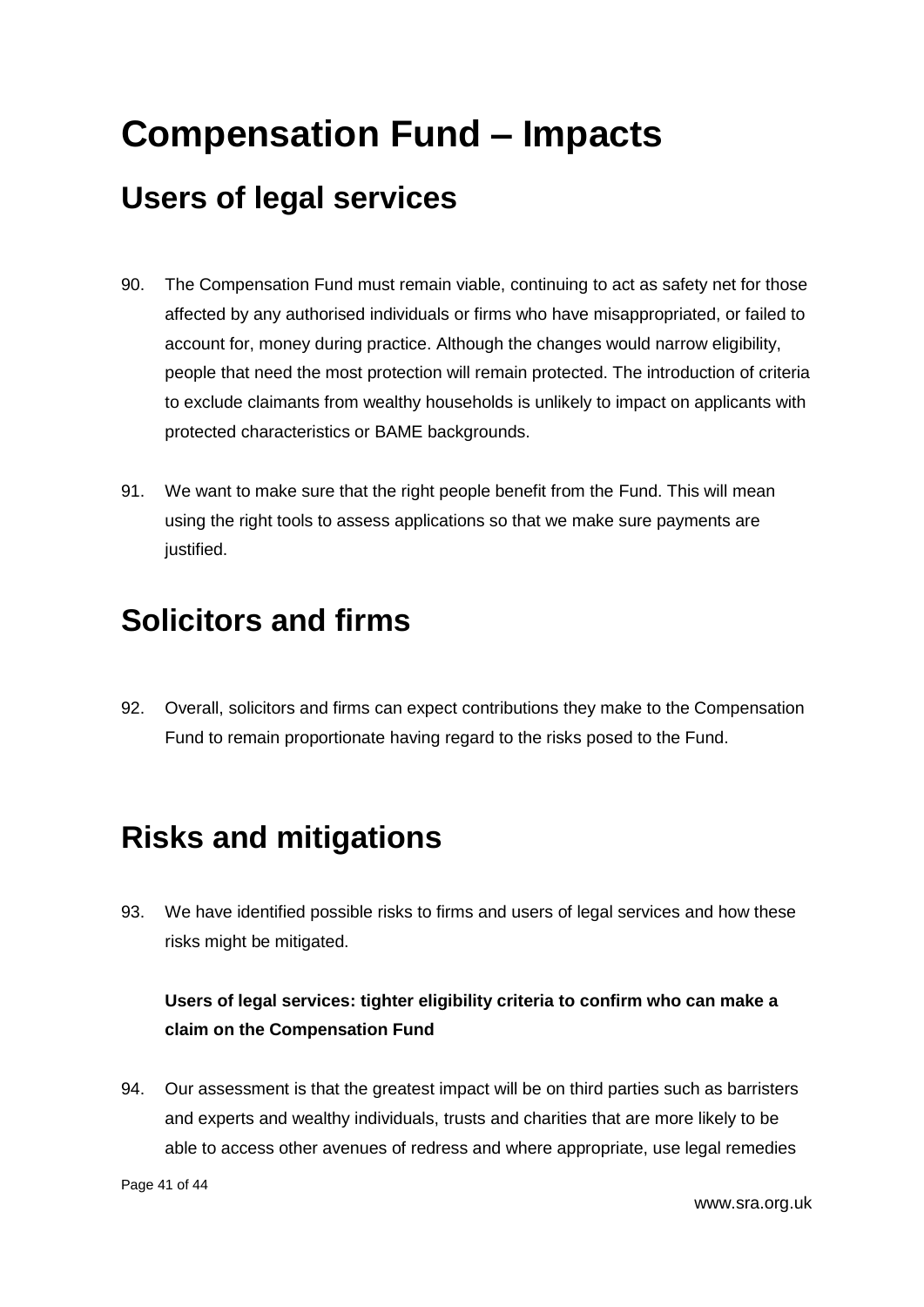to recover losses or bear the loss. We do acknowledge that some wealthy charities and trusts can have many beneficiaries that could be affected if a claim is refused and this is linked to how we might review a 'single claim' for determining the maximum payment available from the Fund. However, individuals and organisations of a significant size and wealth are likely to have the resources and tools to help manage any risks of instructing a solicitor and more likely to go to an alternative provider where assurances cannot be given.

- 95. The introduction of the eligibility criteria to exclude application from wealthy individuals will have less impact on applicants with some protected characteristics or from BAME backgrounds because they are more likely to be on lower incomes. We have estimated that this proposal will impact the top five percent of the wealthiest households. The reduction in protection will only ever therefore, negatively affect a distinct and small group of people. Members of this small group will have to make a judgement as to whether the service provider they select, along with the PII cover and likelihood of failure or monies going missing is right for them.
- 96. Where we are excluding claims because a firms' insurer is insolvent this is mitigated by alternative redress for example, from the FSCS if the firm meets the schemes eligibility criteria.

#### **Users of legal services: there is an increased information requirement for individuals to confirm they are eligible and to provide information to support their claims**

- 97. Our assessment is that these changes are necessary, in order that we protect the right people and can assess claims fairly. We will adopt a proportionate approach. All applicants will be asked to state their net household financial assets. Where the claim is of high value, we will decide on a case by case basis whether we ask applicants to provide verification of the information provided.
- 98. We will consider whether there is a need to provide guidance for applicants to illustrate what a good application looks like. This will be relevant where applicants have engaged in questionable investment schemes as we will be examining their conduct during the transaction to see if there were steps that could have been taken to limit any losses or identify that the investment was not genuine. As a comparison,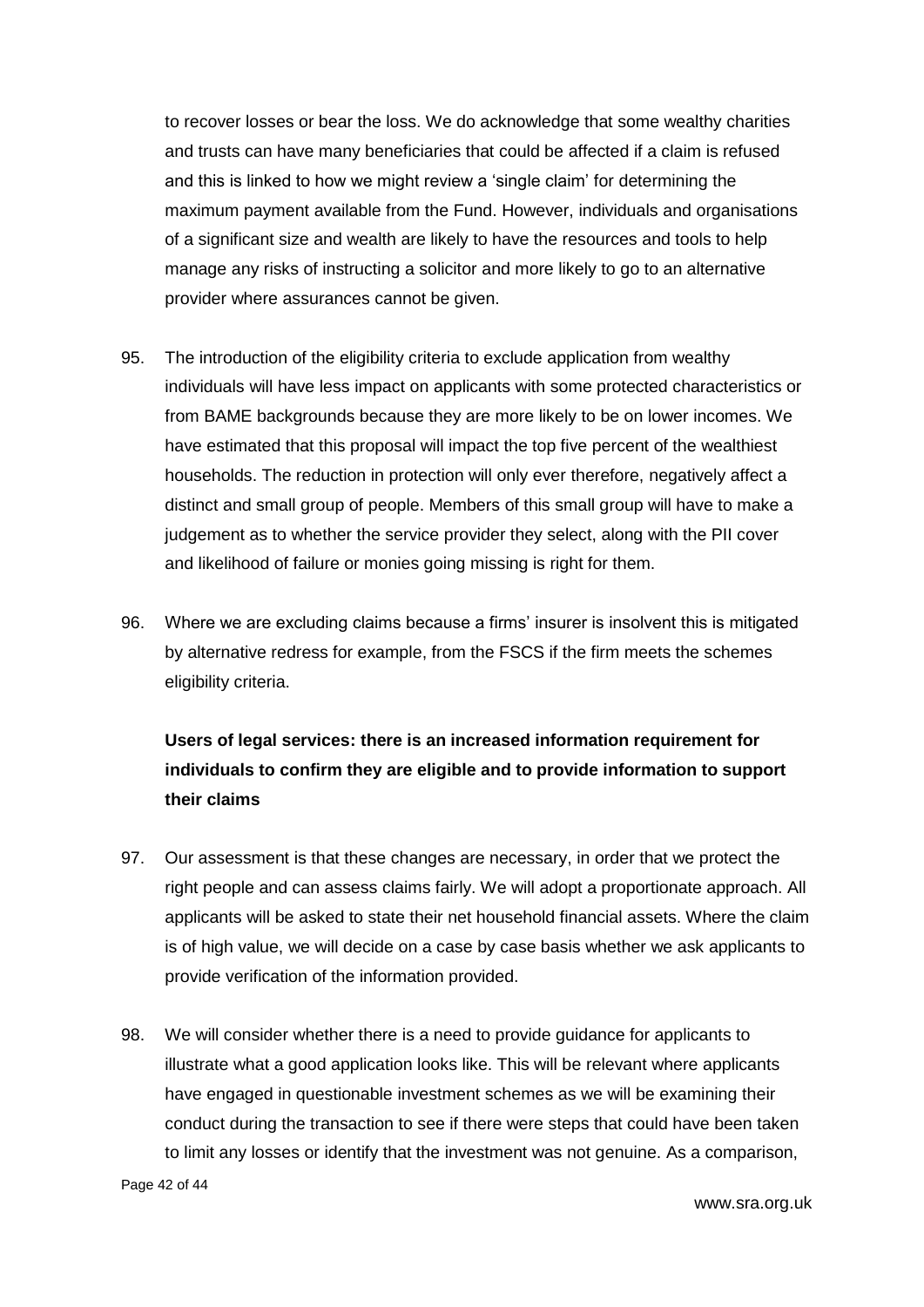the Financial Ombudsman Service (FOS), provides guidance on applications that are likely to fail because the applicant failed to mitigate their loss.

**Users of legal services: by not paying application costs we might disadvantage applicants that find it difficult to understand and complete the application form themselves**

99. The data on areas of law that give rise to claims, for example, conveyancing, would suggest that applicants will have the capabilities to make a claim themselves or seek out free help. We recognise people have different levels of capability and knowledge to be able to obtain the necessary information. Some will simply not be able to access the necessary information to be able to make an application. We are however, working to introduce a more streamlined and easy to use application process. Where help is genuinely needed to complete an application, we will engage with consumer organisations including Citizens Advice and Which? to look at developing guides and providing free help. Similar help is already in place for application to, for example, the Criminal Injuries Compensation Scheme.

#### **Users of legal services and firms: higher risk of firm failure if firms are pursued for losses that are no longer covered by the Fund and risk to individual solicitor manager/owners if they become personally liable**

- 100. Where we have made changes to exclude certain types of claims, firms and individual solicitors will need to consider impacts on their business and whether numerous, high value claims could affect the firm's viability and result in insolvency.
- 101. Where the firm:
	- does not have appropriate indemnity insurance that would cover the loss, or
	- where the insurer is insolvent, or
	- is insolvent.

individual solicitor owners/managers might be personally liable for claims and pursued for payment.